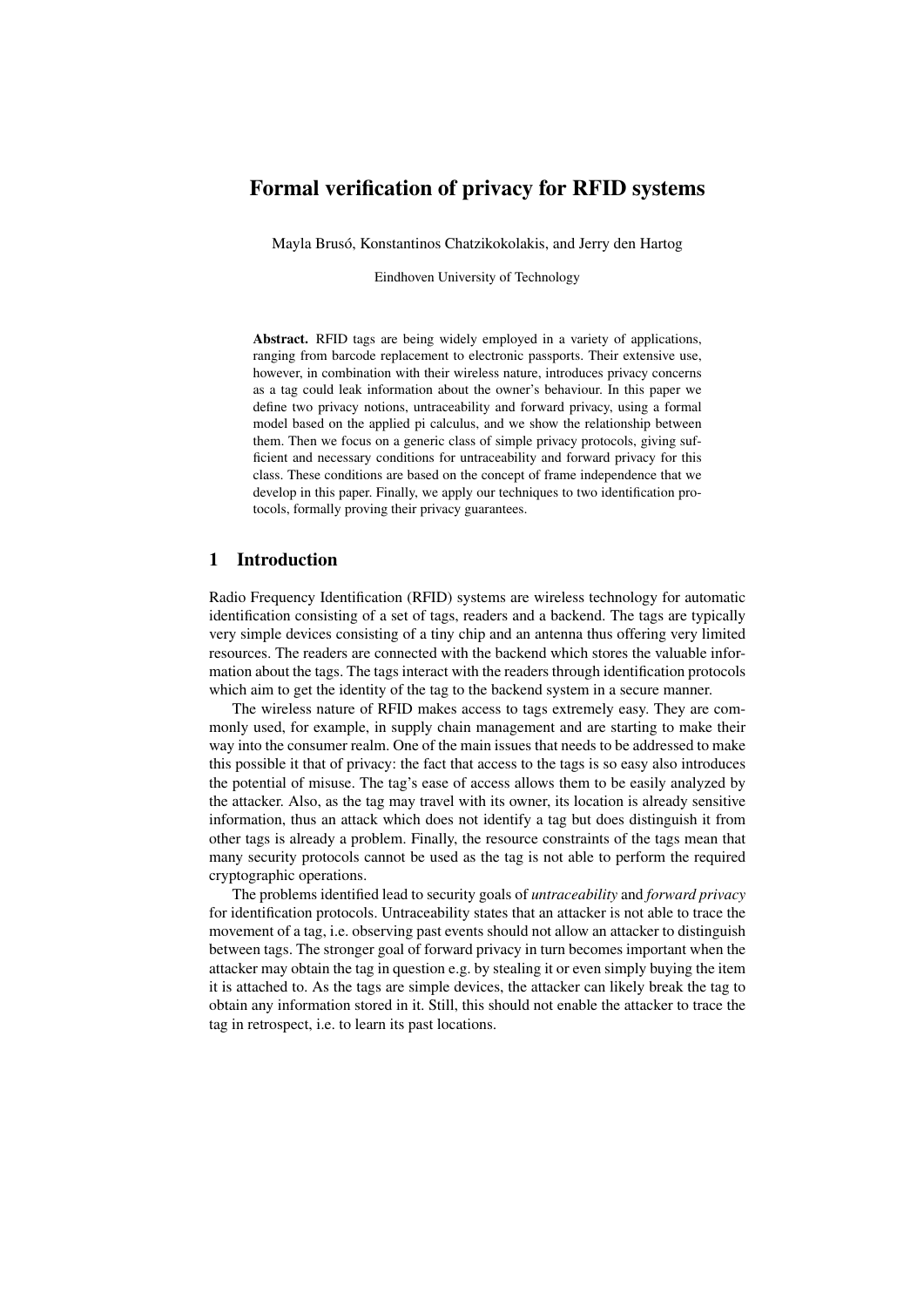| $P,Q,R ::=$                      | plain processes      |                  | $A, B, C ::=$ extended processes |
|----------------------------------|----------------------|------------------|----------------------------------|
| $\theta$                         | null process         | Р                | plain process                    |
| $P \mid Q$                       | parallel composition | $A \mid B$       | parallel composition             |
| P                                | replication          | $\nu n.A$        | name restriction                 |
| $\nu n.P$                        | restriction          | $\nu x. A$       | variable restriction             |
| if $M = N$ then P else Q         | conditional          | $\{^M\!/_{x}\}\$ | active substitution              |
| $u(x)$ . $P$                     | message input        |                  |                                  |
| $\overline{u}\langle N\rangle.P$ | message output       |                  |                                  |

Fig. 1. Syntax of the applied pi calculus

Because of the resource constraints of the tags, hash functions, which are arguably easy to compute, often play an important role in the identification protocols. Consider, for example, the simple but effective OSK protocol ([1]): It assumes the tag can perform two distinct one-way functions h and g. Each tag stores a secret which it shares with the backend and the hash function h is used to update the secret at each run of the protocol while g is used to 'encrypt' the output; the tag sends  $g(s_i)$ , where  $s_i$  is its current secret and then updates its secret  $s_{i+1} = \mathbf{h}(s_i)$ . Intuitively this protocol meets our security goals; the function g ensures that the output of the tag is random thus untraceable, and updating the secret with h ensures that no past secrets or interactions can be found if the tag is broken and secret  $s_{i+1}$  is obtained by the attacker. But how can we formally check this?

In this paper we introduce a formal model for RFID privacy, expressing untraceability and forward privacy as equivalences in the applied pi calculus, and we show that forward privacy is stronger. We then study a generic class of single step protocols, giving necessary and sufficient conditions for both properties. These conditions are based on the notion of frame independence that we develop in Section 4. These results are then employed to prove the privacy properties of the OSK protocol mentioned above, as well as another protocol from the literature. We also show how alterations to this protocol cause flaws, breaking forward privacy or even untraceability. We conclude with related and future work. The proof of all results is given in the appendix.

## 2 The applied pi calculus

The applied pi calculus ([2]) is a language for describing concurrent processes and their interaction. It extends the pi calculus ([3]) adding the possibility to model cryptographic primitives through a signature and an equational theory. In this section we briefly recall its basic notions, for an extended description see [2].

The syntax consists of terms, plain processes and extended processes. A term is a name  $(a, b, c, \ldots)$ , a variable  $(x, y, z)$  or a function application  $f(M_1, \ldots, M_l)$ , where f is a function symbol from a signature  $\Sigma$ ,  $M_1, \ldots, M_l$  are terms and l is the arity of f. Metavariables u, v, w are used for both names and variables. We denote by  $\widetilde{n}, \widetilde{x}, \widetilde{M}$  a (possibly empty) sequence of names, variables and terms respectively. We write  $M \triangleleft N$ iff M is a subterm of N and  $M \lhd N$  iff  $M \lhd N$  and  $M \neq N$ . We also denote by  $M[\frac{N}{x}]$ the term obtained by substituting  $N$  for  $x$  in  $M$ .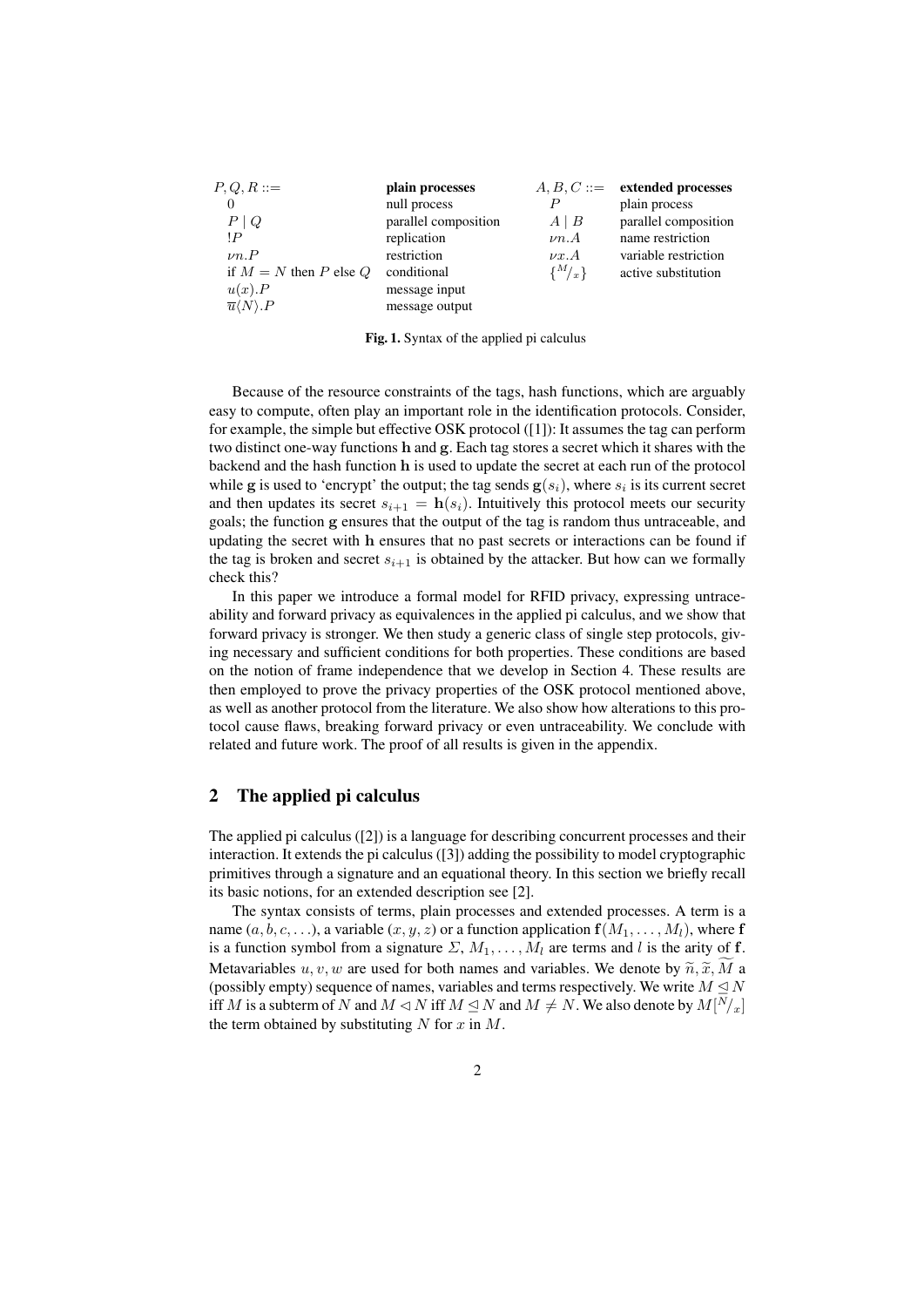The syntax of processes is shown in Fig. 1. We have the standard primitives from the  $\pi$ -calculus together with if-then-else and the possibility to output terms, instead of simple names. Processes are extended with active substitutions which replace variables with terms, modelling information known to the environment. We use  $fn(P)$ ,  $fv(P)$  to denote the free names and variables of P, with restriction and input being considered binders. An extended process is closed when its variables are bound or defined by an active substitution. Finally, frames ranged over by  $\psi$  and  $\varphi$ , are extended processes with no plain sub-process. A frame is in *canonical form* iff  $\varphi = \nu \tilde{n} \cdot {\tilde{M}}/\tilde{x}$  where  $fv(\widetilde{M}) = 0$  and  $\{\widetilde{n}\} \subseteq fn(\widetilde{M})$ . The set  $\{\widetilde{x}\}$  is called the domain of  $\varphi$ , written  $dom(\varphi)$ .

The signature  $\Sigma$  is equipped with an equational theory, i.e. an equivalence relation  $=$  $E$  on terms that is closed under substitution of terms for variables. We also require  $=$ <sub>E</sub> to be closed under one-to-one substitution of names. We write  $M = \lhd N$  iff  $\exists M'$ :  $M =_{\text{E}} M' \triangleleft N$  and  $M = \triangleleft N$  iff  $\exists M' : M =_{\text{E}} M' \triangleleft N$ . The signature together with the equational theory are used to model cryptographic primitives. For example, symmetric encryption can be modelled using two function symbols enc, dec together with the equation  $\text{dec}(\text{enc}(x, k), k) =_{E} x$ . One-way hash functions can be modelled using a unary function symbol h with no equations.

The operational semantics is defined by two relations: structural equivalence and internal reduction. An evaluation context is an extended process with a hole replacing an extended sub-process. Structural equivalence  $\equiv$  is the smallest equivalence relation on extended processes that is closed by  $\alpha$ -conversion on both names and variables, by application of evaluation contexts, and satisfying some structural rules such as associativity and commutativity of  $\vert$ , binding-operator-like behaviour of  $\nu$ , and:

$$
A | 0 \equiv A \quad \nu x. \{^{M}/_{x}\} \equiv 0 \quad \{^{M}/_{x}\} | A \equiv \{^{M}/_{x}\} | A[^{M}/_{x}] \quad \{^{M}/_{x}\} \equiv \{^{N}/_{x}\}
$$

assuming  $M =_{\rm E} N$ . It can be shown that any frame  $\varphi$  is structurally equivalent to a frame  $\varphi'$  in canonical form. Internal reduction  $\rightarrow$  is the smallest relation on extended processes closed by structural equivalence and application of evaluation contexts s.t.:

$$
\bar{a}\langle x\rangle.P \mid a(x).Q \to P \mid Q
$$
  
if  $M = M$  then P else  $Q \to P$   
if  $M = N$  then P else  $Q \to Q$  for any ground terms M and N s.t.  $M \neq_{E} N$ 

Several properties of security protocols can be formalised in terms of observational equivalence between processes. We write  $A \Downarrow a$  when A can send a message on a channel a, that is, when  $A \to C[\bar{a}(M), P]$  for some evaluation context C that does not bind  $a$ .

**Definition 1.** *Observational equivalence*  $(\approx)$  *is the largest symmetric relation*  $\mathcal{R}$  *between closed extended processes with the same domain such that* ARB *implies:*

- *1. if*  $A \Downarrow a$  *then*  $B \Downarrow a$ *.*
- 2. if  $A \rightarrow^* A'$  then  $B \rightarrow^* B'$  and  $A' \mathcal{R} B'$  for some  $B'$ .
- *3.* C[A]RC[B] *for closing evaluation contexts* C*.*

In [2], a labeled bisimilarity  $\approx_l$  is defined and it is proven that  $\approx=\approx_l$ . Labeled bisimilarity is useful in proofs, since it is much easier to handle that observational equivalence. Finally, static equivalence between frames is defined below.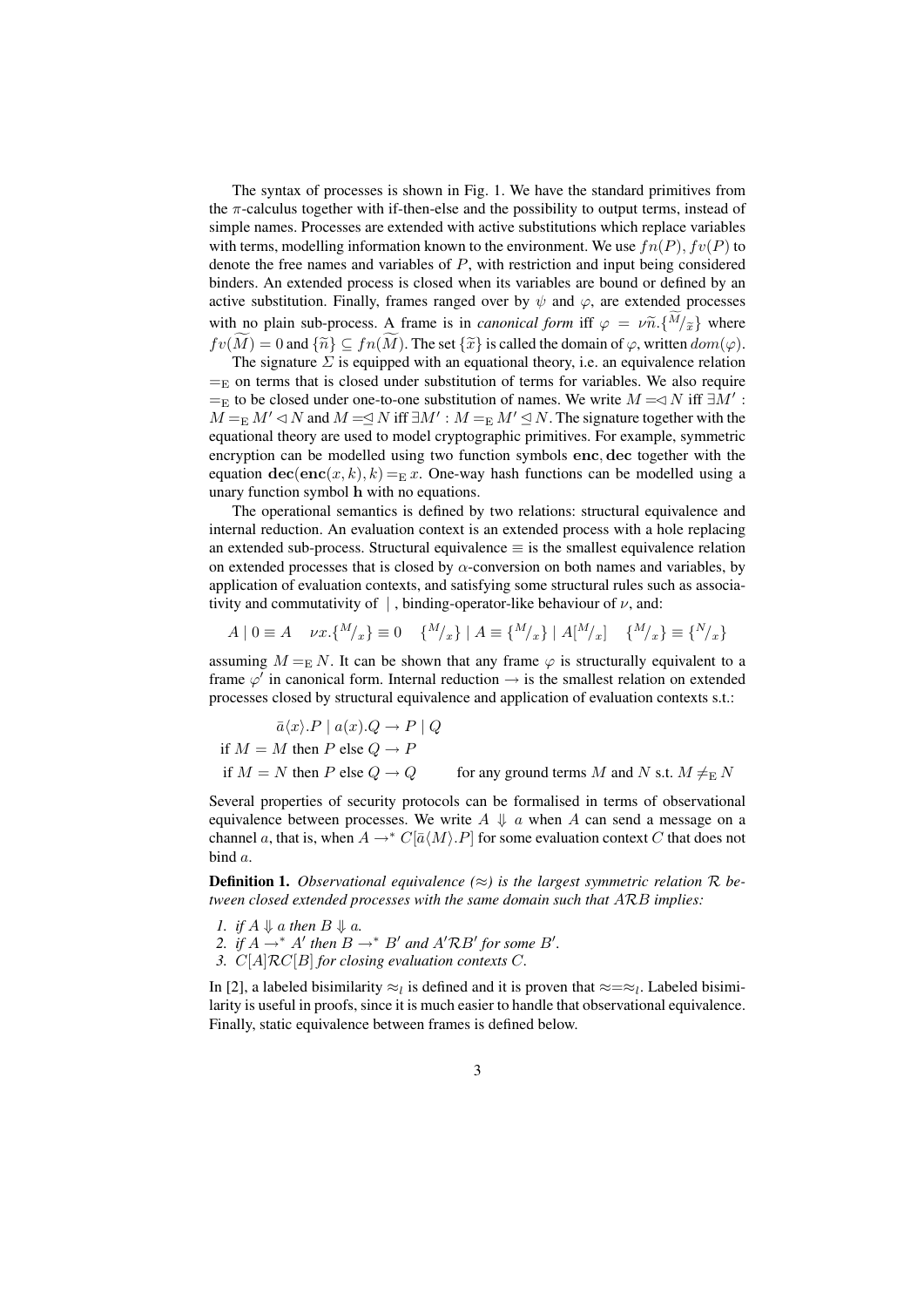**Definition 2.** *Two terms* M *and* N *are* equal in the frame  $\varphi$ *, written*  $(M = N)\varphi$ *, iff*  $\varphi \equiv \nu \tilde{n} \cdot \sigma$ ,  $M\sigma = N\sigma$ , and  $\{\tilde{n}\} \cap \{fn(M) \cup fn(N)\} = \emptyset$  for some names  $\tilde{n}$  and *substitution* σ*.*

*Two closed frames*  $\varphi, \psi$  *are statically equivalent, written*  $\varphi \approx_s \psi$ *, when*  $dom(\varphi)$  =  $dom(\psi)$  *and when, for all terms* M *and* N, we have  $(M = N)\varphi$  *iff*  $(M = N)\psi$ .

## 3 Formalization of RFID protocols and properties

In this section we discuss how to formalize RFID protocols and their privacy properties in the applied pi calculus. We focus on two privacy properties, *untraceability* (also called *indistinguishability*, *unlinkability* or simply *privacy*, in various contexts) and *forward privacy*. Roughly speaking, a protocol satisfies untraceability if the adversary cannot link two sessions of the protocol to the same tag. For forward privacy, the attacker is allowed to tamper a tag and retrieve the data stored in it. Forward privacy is satisfied if the attacker cannot use the data to link the tag to past sessions, obtained before tampering it.

*Untraceability games.* Privacy properties are typically defined by means of games in a computational setting. Two similar types of games can be found in the literature. In the first one, used in [4, 1, 5, 6], the untraceability game consists roughly of the following phases: in the beginning the adversary can eavesdrop communications and query all the tags and the readers in the system. Then a tag is chosen randomly from the set  ${T_0, T_1}$  and the attacker is given access to it. She can then query  ${T_0, T_1}$  as well as all other tags in the system. The game ends with the adversary announcing her guess of the selected tag. The protocol satisfies untraceability if the adversary cannot detect the selected tag with probability higher than random guessing.

A slightly different idea is used in the definition of unlinkability in [7] as well as the one of privacy in [8]. In this game, the attacker is given access to two tags which can be either independent or linked, meaning that by querying any of them the adversary actually interacts with the same tag. She is then allowed to query these tags as well as all the other tags and readers in the system. Untraceability is satisfied if the adversary cannot distinguish the two cases with probability higher than random guessing.

Our definition, given in Section 3.2, is inspired by the second approach. In our model, tags communicate with the environment through a *tag interface*. A protocol satisfies untraceability if, given two interfaces that she can freely query, the attacker cannot distinguish whether they correspond to the same or different tags. Similar games can be also defined for forward privacy.

#### 3.1 Modelling RFID protocols in the applied pi calculus

The applied pi calculus provides an elegant framework for modelling security protocols, as it allows to specify both the interaction between the various agents, using the communication primitives of the calculus, as well as the cryptographic operations, using a suitable equational theory. In this section we discuss the characteristic features of RFID protocols and how to model them in the applied pi calculus.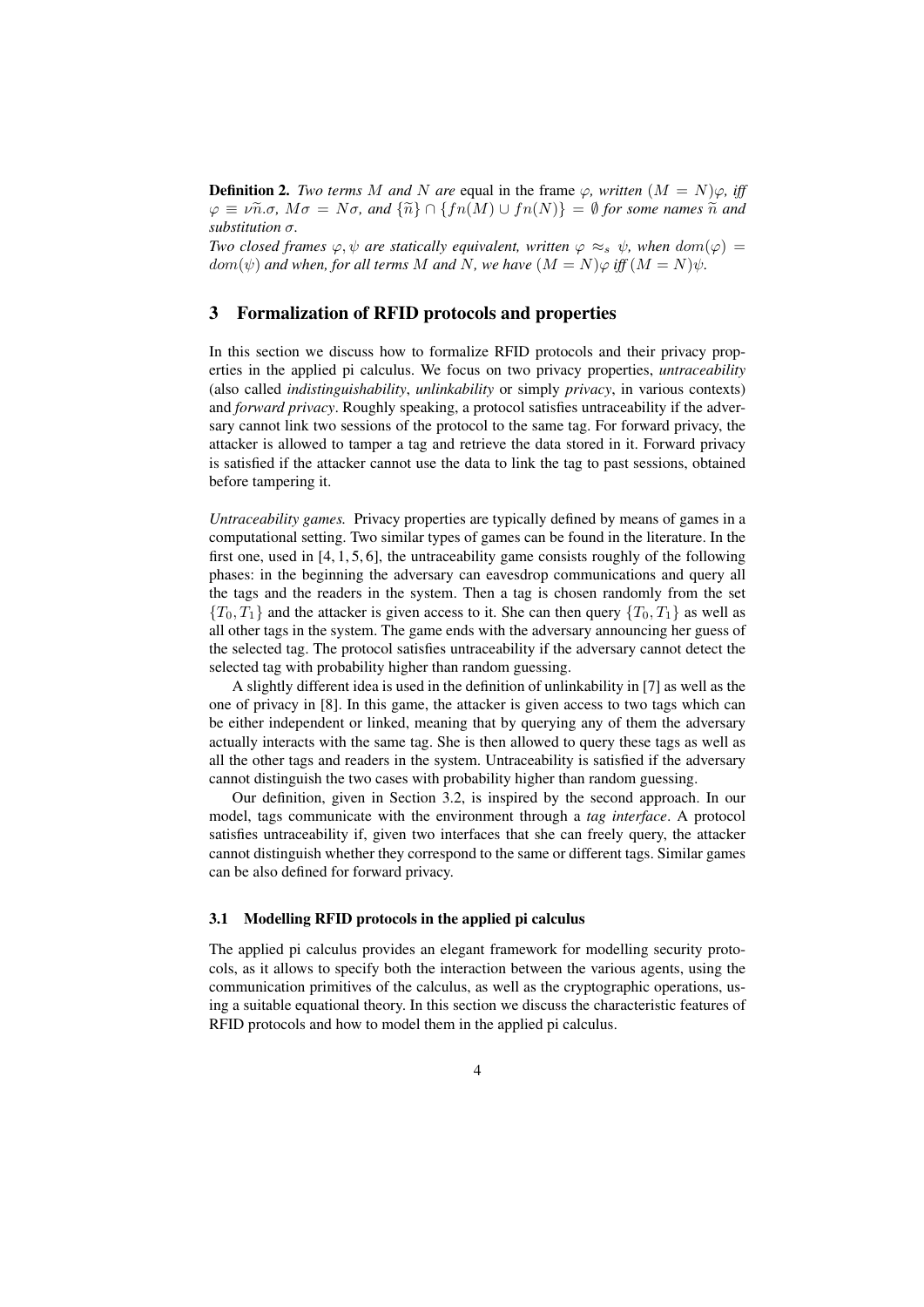An RFID system typically consists of several tags and one or more readers. The readers might also communicate with a centralized backend database, typically through a secure channel. An important property of most RFID protocols is that they are *stateful*, usually as a means to provide the same functionality to a stateless protocol but with simpler cryptographic primitives. Tags have an internal memory which is often updated after each execution of the protocol. Thus, in contrast to traditional stateless protocols, a tag can send different data on each execution, even without the use of randomly generated nonces. All tags execute the same code and they are differentiated only from their state, that is the content of their memory. Each tag typically has a unique secret  $s$ , also known to the reader (through the backend database), which distinguishes it from other tags and which allows the reader to identify it. The secret is generated either during the tag's creation or some initialization phase, and it is stored in the tag's state. After that, the secret is never transmitted by the tag in cleartext.

We model the tag's state using a process running in parallel with the tag's main code and which can output the state's content in a channel local to the tag. For clarity, we use the process  $St(w, M) \triangleq \overline{w}(M)$  to denote the state, where w is the restricted channel used to read the state and  $M$  is the state's content. Then, the tag reads the state using an input  $w(x)$ , and updates the state by putting back a  $St(w, M')$  subprocess at the end of its execution. The tag uses also a public channel  $c$  to communicate with the reader. We use  $P(w, c)$  to denote the process modelling a single session of the tag, with state channel  $w$  and public channel  $c$ .

Finally, cryptographic primitives are modelled, as usual, using a signature and an equational theory. The protocols analyzed in this paper use only one-way hash functions. These are modelled using a unary function symbol h with no equations. As a consequence, h is one-way (cannot be inverted) and collision free. We discuss hash functions in more detail in Section 4.1. Other cryptographic primitives will require proper equations, for example  $\text{dec}(\text{enc}(x, k), k) = x$  for symmetric encryption. Several other cryptographic primitives are discussed in [2].

*Example 1.* As an example, we model the OSK protocol described in the introduction. The protocol uses two hash functions,  $h$  and  $g$ , to update the secret and encrypt it respectively. A tag sessoin in this protocol can be modelled as follows:

$$
P(w, c) \stackrel{\Delta}{=} c(.).w(x).(\bar{c}\langle \mathbf{g}(x) \rangle \mid St(w, \mathbf{h}(x)))
$$

We use  $c(\_)$  to denote an input on channel c with a variable not used anywhere in the process. This input on c simply triggers the execution of the protocol and corresponds to the reader asking "Who are you?". Then the tag reads the current content of its state using an input on its private channel w, and outputs the hash g of the current state on the public channel c. Finally, it updates the state by continuing as  $St(w, h(x))$ , which will be read at the next execution of the protocol. Note that this is the encoding of a single tag session. The complete system will include other tags, the initial state of each tag, the reader, etc., as discussed in the next section.

### 3.2 Defining untraceability and forward privacy

The idea behind our definition is inspired by the second type of untraceability game discussed in Section 3. In our model, the attacker communicates with a tag through a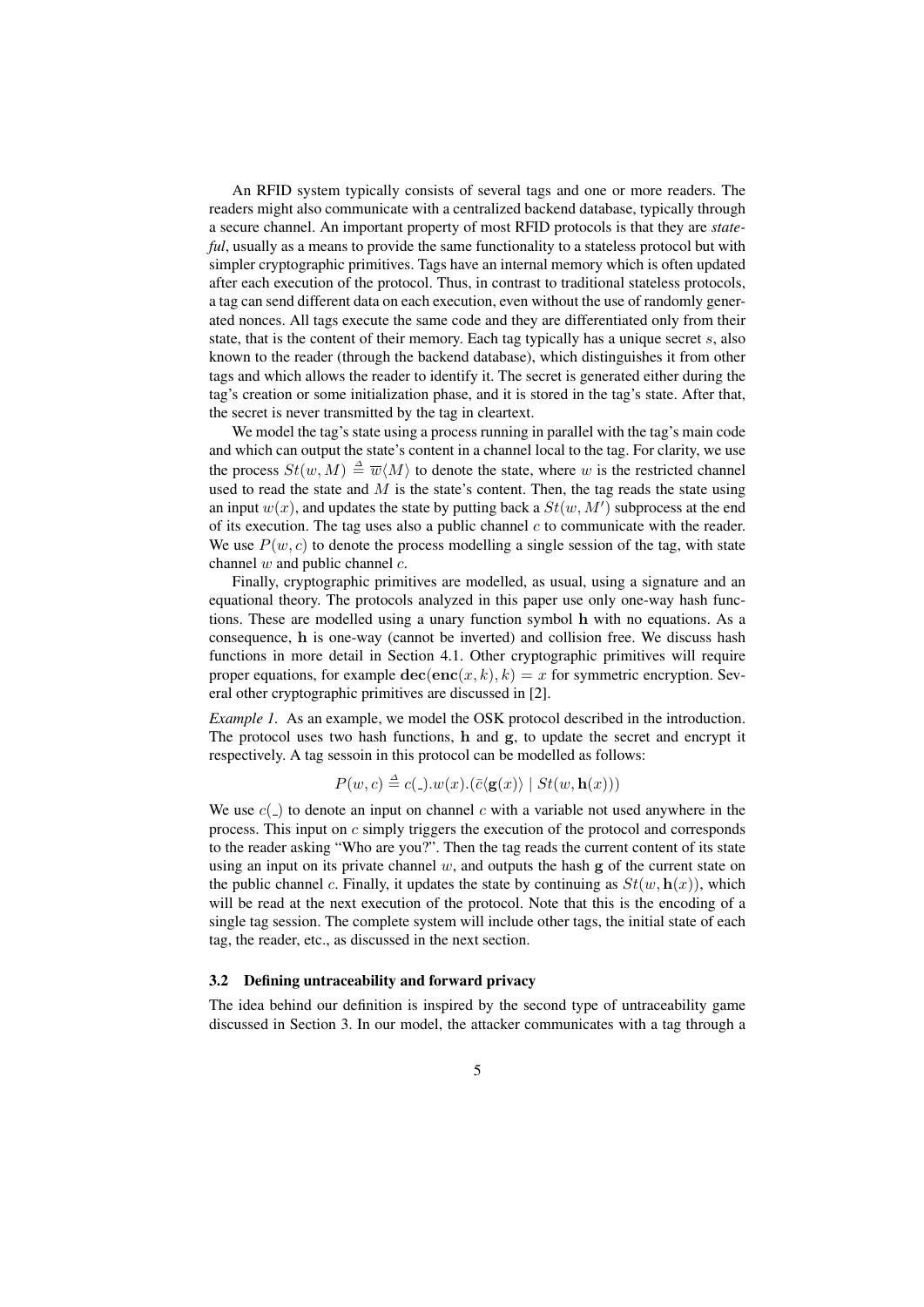*tag interface*. Typically, this corresponds to the attacker obtaining proximity to the tag and querying it wirelessly, but in general it can refer to any kind of access to the tag that the attacker might obtain. An interface can be queried an arbitrary number of times and each time the same tag is accessed. For example, an attacker can query a tag at the entrance of a building multiple times, always interacting with the same tag. On the other hand, multiple interfaces might provide access to the same tag. For example, an attacker might see a tag at the entrance of building  $A$  and a tag at the entrance of building  $B$ . This gives him two interfaces to communicate with a tag, however it could be either the same tag in both cases or different ones. In other words, the attacker does not know which physical tag she is accessing each time.

As discussed in the previous section, we denote by  $P(w, c)$  the process modelling a single tag session. The channel  $c$  is a public channel that the tag uses to communicate with the environment, in other words the tag's interface. Since all tags execute the same code, they are distinguished solely by their state. Consider  $P(w, c_1)$  and  $P(w, c_2)$ . If w is connected to the same state in both processes then we have two tag interfaces linked to the same tag, otherwise they are two separate tags.

Let  $InitSt(w, s)$  be a process that initializes the tag's state, where w is the channel used to read the state and  $s$  is the unique secret of the tag. For example, the process  $InitSt(w, s) \triangleq \overline{n}\langle s \rangle St(w, s)$  registers the secret to the database through a private channel  $n$  and then stores  $s$  in the state. We define:

$$
Tag(c) \stackrel{\Delta}{=} \nu w.\nu s. (P(w, c) | InitSt(w, s))
$$
  

$$
Tag(c_1, c_2) \stackrel{\Delta}{=} \nu w.\nu s. (P(w, c_1) | !P(w, c_2) | InitSt(w, s))
$$
  

$$
RepTag \stackrel{\Delta}{=} ! \nu c. \overline{an} \langle c \rangle . Tag(c)
$$

 $Tag(c)$  models a complete tag with interface c. It can perform an unbounded number of protocol executions, starting from the initial state  $InitSt(w, s)$ . Then  $Tag(c_1, c_2)$ models a single tag (it contains a single state) but with two interfaces  $c_1, c_2$ . Finally  $ReplTag$  models an unbounded number of tags, each with its own interface. To achieve this, a new channel c is created by each replicated copy, then c is announced on the public channel an to make it available to the outside environment. Let also  $Reader$ , DB be processes modelling the reader and the backend database, and let  $\tilde{n}$  contain any private channels shared between all parties (eg. used to register a tag). We are now ready to state our definition of untraceability.

#### Definition 3 (Untraceability). *A protocol satisfies untraceability iff*

$$
\nu \widetilde{n}.(Tag(c_1, c_2) | ReplTag | Reader | DB) \approx
$$
  

$$
\nu \widetilde{n}.(Tag(c_1) | Tag(c_2) | ReplTag | Reader | DB)
$$

Intuitively, this definition requires that the attacker cannot distinguish whether two interfaces correspond to the same tag or two different tags. Note that the adversary is not modelled explicitly, but she is considered part of the environment. Observational equivalence guarantees that no environment will be able to distinguish these two cases.

Note that, because of  $ReplTag$ , the definition involves an unbounded number of tags and interfaces. However, only two interfaces are linked to the same tag, all others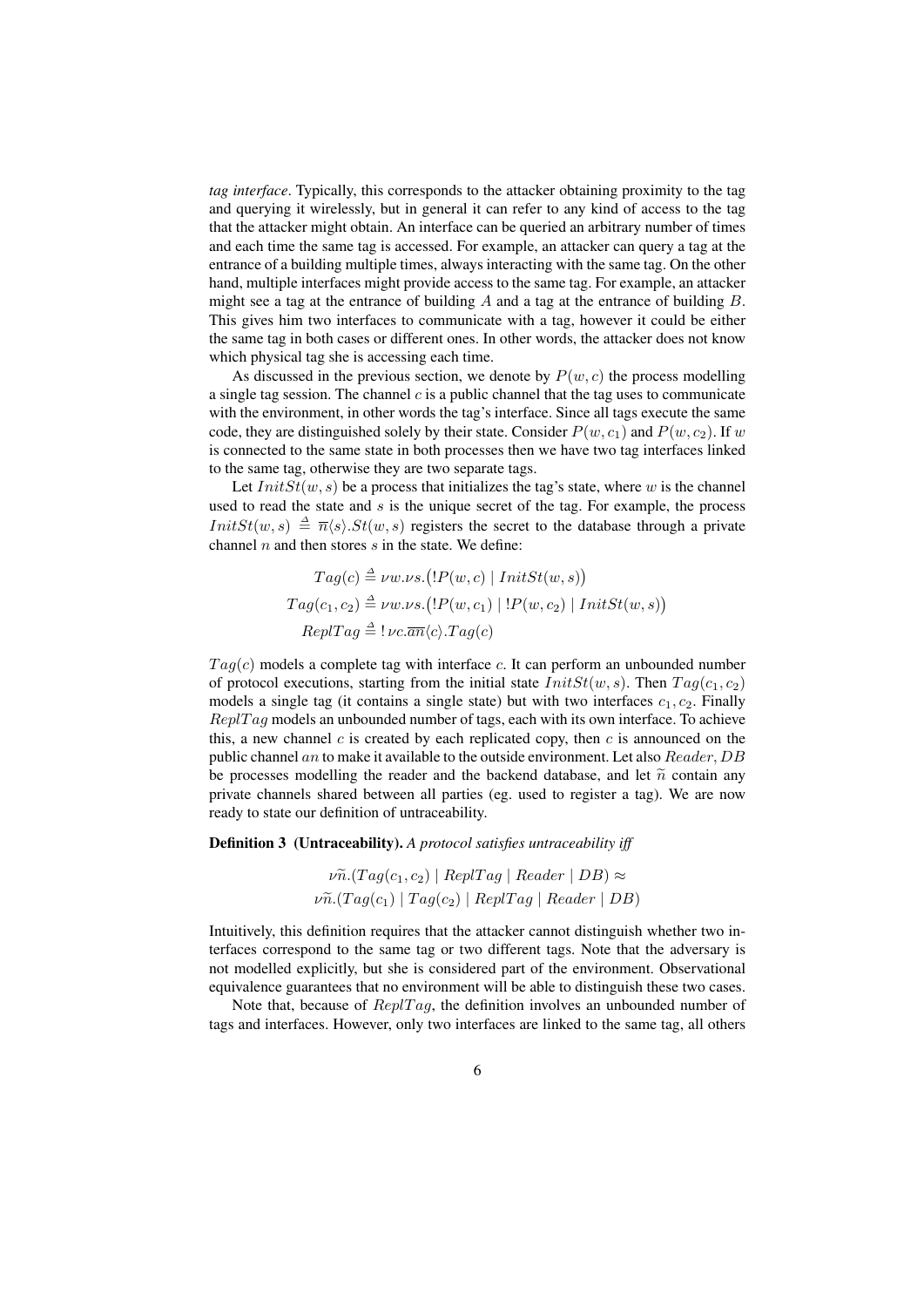provide access to different tags. This is similar to the untraceability games in which the attacker is provided with two tags to distinguish, even though there are arbitrarily many tags in the system. A slightly different approach would be to link more interfaces together, for example we could have a single tag in the left-hand side with an unbounded number of interfaces. Studying this variation is left as future work.

*Synchronization issues.* Tags can only run one protocol session at a time. This is due to the fact that the state needs to be updated before starting a new session. However, for protocols with multiple steps, this can lead to a violation of untraceability. Consider the following scenario: an attacker starts communicating with a tag using the interface  $c_1$ (eg. at location  $A$ ). In the middle of the session she stops, leaving the tag in an intermediate state. Later she accesses a tag using a different interface  $c_2$  (eg. at a different location B) and tries to run the protocol again. If  $c_2$  corresponds to the same tag then the protocol cannot start since the tag is in the middle of the previous session. If it is a different tag then it can start the protocol normally. Thus, the attacker can decide whether  $c_1$ ,  $c_2$  correspond to the same tag or not, violating untraceability.

This type of attacks is captured by our definition of untraceability.  $Tag(c_1) | Tag(c_2)$ can always run two sessions on  $c_1$  and  $c_2$  in parallel, since the tags are independent. However,  $Tag(c_1, c_2)$  might not be able to do so. If the first session does not update the state immediately, the second will block when it tries to read it. In practise, however, this type of attacks might be prevented by some property of the tag that we do not want to model explicitly. For example, a passive tag (without battery) will switch off when the tag is moved away from the reader, and before the attacker is able to start a session on a different interface. Similarly, the tag might be programmed to run each session for a small amount of time, and then switch off automatically. In such cases, we would like to restrict our attacker model to enforce that a session on the  $c_1$  interface needs to finish before a session on  $c_2$  can start, and vice versa. This can be easily achieved using a token t that is consumed by  $Tag(c_1), Tag(c_2)$  in the beginning of an execution, and put back at the end. Thus  $t$  acts like a semaphore preventing simultaneous executions. Note that only  $c_1, c_2$  need to be synchronized, the rest of the tags can remain unaltered. We use this technique in Section 5.

*Forward privacy.* The forward privacy property is modelled in the same way as untraceability, but the adversary is given a further ability: she is now able to break one of the two tags he is given and retrieve the information stored in its state. After that, the tag clearly becomes traceable. However, forward privacy requires that the attacker is still unable to trace protocol sessions that happened before breaking the tag. To capture this notion, once the tag is broken the interfaces  $c_1$ ,  $c_2$  cannot be used any longer. Thus the attacker can only use information obtained in past sessions to distinguish the two cases. She can still, however, communicate with all the other tags of the system. We define:

$$
BrTag(c_1, c_2) \stackrel{\Delta}{=} \nu w.\nu s. (P(w, c_1) | P(w, c_2) | InitSt(w, s) | br(.).w(x). \overline{br} \langle x \rangle)
$$
  

$$
Tag(w, c) \stackrel{\Delta}{=} \nu s. (P(w, c) | InitSt(w, s))
$$
  

$$
TwoTags(c_1, c_2) \stackrel{\Delta}{=} \nu w_1.\nu w_2. (Tag(w_1, c_1) | Tag(w_2, c_2) | br(.).w_1(x).w_2(.).\overline{br} \langle x \rangle)
$$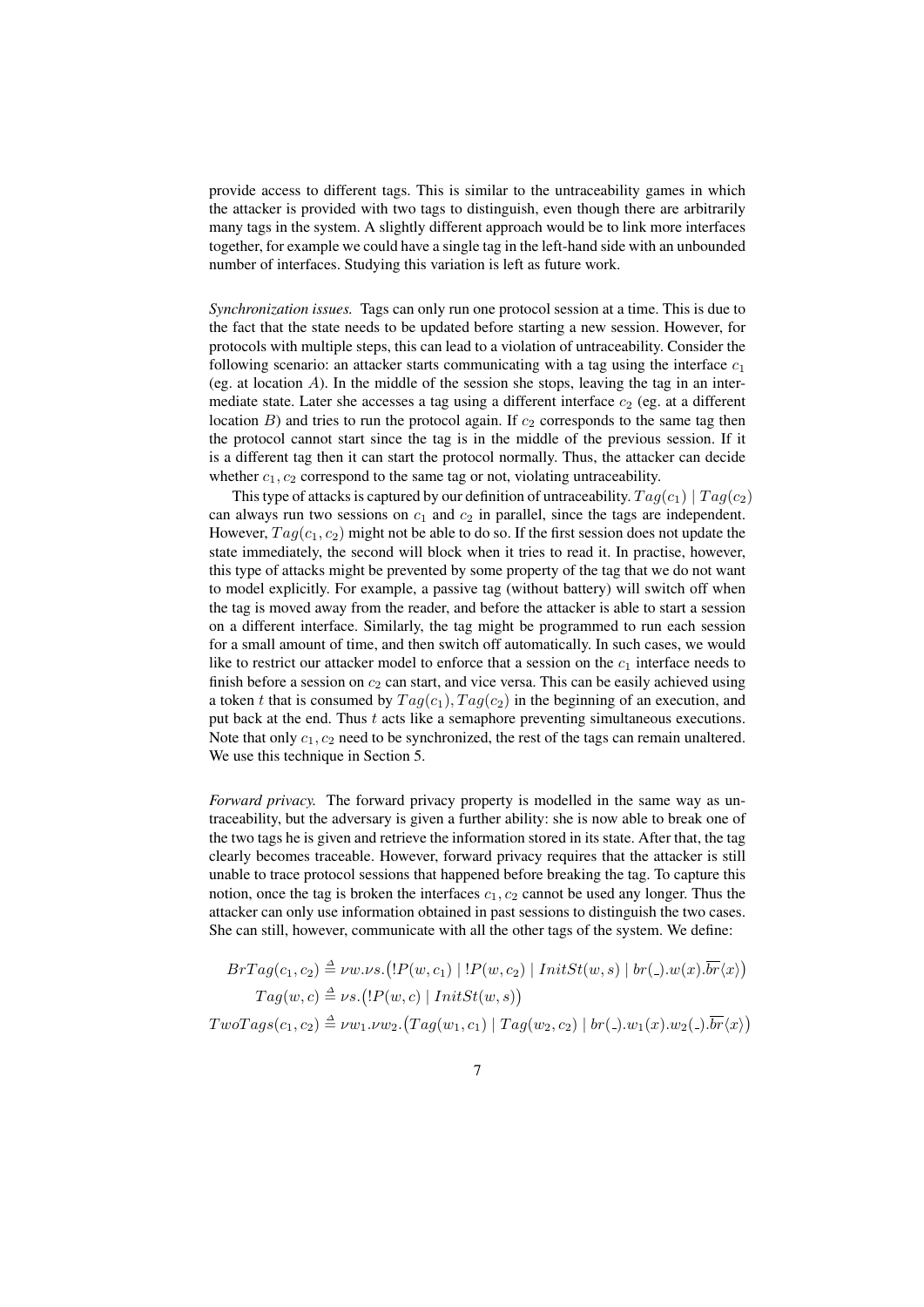$BrTag(c_1, c_2)$  models a breakable tag with two interfaces. It is similar to  $Tag(c_1, c_2)$ with the addition of the br action. Once triggered, the content of the state is read and sent back to the attacker on the public channel  $br$ . Note that reading the state ensures that any active session is finished. The state is not replaced, rendering the interfaces  $c_1, c_2$  unusable since any query on them will lead to an attempt to read the state and the process will be blocked.  $Tag(w, c)$  is the same as  $Tag(c)$  with the exception that w is not restricted so that it can be used from an outer process. Finally,  $TwoTags(c_1, c_2)$ models two independent breakable tags. It is similar to  $Tag(c_1) | Tag(c_2)$  with the addition of the br action. Once triggered, the content of both states is read. This ensures that both tags have finished any active session. The state of the first tag is then sent to the attacker and the second is discarded. The states are not restored thus deactivating both  $c_1, c_2$ . We can now state the definition of forward privacy.

Definition 4 (Forward Privacy). *A protocol satisfies forward privacy iff*

 $\nu \widetilde{n}.(BrTag(c_1, c_2) | ReplTag | Reader | DB) \approx$  $\nu \widetilde{n}. (TwoTags(c_1, c_2) | ReplTag | Reader | DB)$ 

The definition is similar to the one of untraceability: an adversary should not be able to distinguish a tag with two interfaces from two separate tags. The difference is the possibility to break one of the tags and read its state, but without querying the two tags any longer. It is clear that this extra ability makes this definition stronger.

Proposition 1. *Forward privacy (Def 4) implies untraceability (Def 3).*

### 4 Frame independence

In this section we discuss a notion that we call *frame independence*. As shown in Section 5, this concept can be used to give sufficient and necessary conditions for untraceability and forward privacy for a generic family of protocols. Nevertheless, the notion itself is generic, hence we develop it on its own, proving some results that will be used later in the paper.

Consider two frames  $\varphi_1, \varphi_2$ , each containing some free names. We provide both frames to the attacker, after restricting these names. The attacker's goal is to decide whether the terms in both frames contain the same restricted names  $\tilde{s}$ , or different. If the attacker is able to distinguish the two cases we say that  $\varphi_1, \varphi_2$  are *dependent* wrt  $\tilde{s}$ , otherwise they are independent. Intuitively, two frames being dependent means that the attacker can link them to the same owner due to the use of the same restricted names  $\tilde{s}$ . We formalize this idea in the following definition.

**Definition 5.** Let  $\varphi_1$  and  $\varphi_2$  be closed frames with  $dom(\varphi_1) \cap dom(\varphi_2) = \emptyset$ . We *say that*  $\varphi_1$  *is independent of*  $\varphi_2$  *with respect to the names*  $\tilde{s}$ *, written*  $\varphi_1 \perp_{\tilde{s}} \varphi_2$ *, iff*  $\nu \widetilde{s}. (\varphi_1 \mid \varphi_2) \approx_{\mathrm{s}} \nu \widetilde{s}. \varphi_1 \mid \nu \widetilde{s}. \varphi_2.$ 

Intuitively, this definition states that  $\varphi_1, \varphi_2$  are independent wrt to  $\tilde{s}$  iff their composition under the same restricted names  $\tilde{s}$  is statically equivalent to simply putting them in parallel, each with their own restricted names. The definition is vaguely reminiscent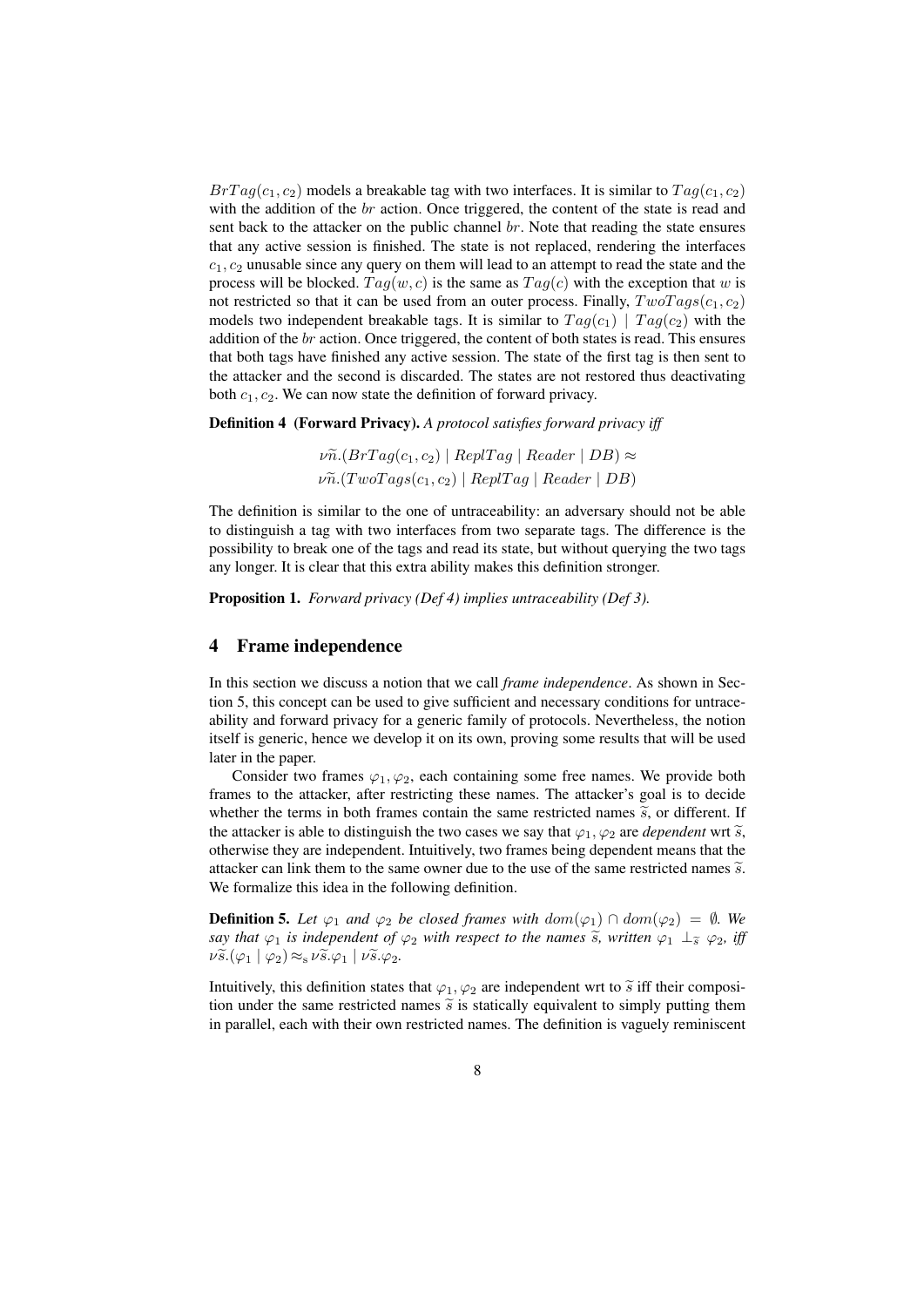of the independence of probability events,  $p(A \wedge B) = p(A)p(B)$ , which requires that the joint distribution (in our case composition with shared names) is obtained by simply multiplying the marginal distributions (in our case putting in parallel the two frames).

We now state some basic properties of frame independence.

**Proposition 2.** Let  $\varphi_1, \varphi_2, \psi$  be closed frames such that  $\varphi_1 \perp_{\widetilde{\mathcal{S}}} \psi$ . If one of the follow*ing holds:*

- *1.*  $\varphi_2 \approx$ <sub>s</sub> $\varphi_1$
- 2.  $\varphi_2 \equiv \varphi_1 \mid \varphi_1'$  *for some*  $\varphi_1'$  *with*  $\{\tilde{s}\} \cap fn(\varphi_1') = \emptyset$  *and*  $dom(\varphi_1') \cap dom(\psi) = \emptyset$ <br>
3.  $\varphi_2 = \psi_1 \circ \varphi_2$  for some  $\psi \notin f_2(\varphi_1) \cup f_2(\varphi_1')$
- *3.*  $\varphi_2 \equiv \nu u.\varphi_1$  *for some*  $u \notin f v(\psi) \cup f n(\psi)$

*then*  $\varphi_2 \perp_{\widetilde{\mathcal{S}}} \psi$ *.* 

The second part of the above proposition says that we can extend a frame  $\varphi_1$  while preserving independence. An extended frame  $\varphi_2$  adds new terms to the ones exported by  $\varphi_1$ , but these terms can be constructed from  $\varphi_1$ . The new terms can contain restricted names of  $\varphi_1$ , but only if they are contained in some term already present in  $\varphi_1$ . For example,  $\varphi_2 = \nu n. \{f^{(n)}(x, g^{(f(n))}/y)\}$  is an extension of  $\varphi_1 = \nu n. \{f^{(n)}(x)\}$  since  $\varphi_2 \equiv$  $\varphi_1$  |  $\{g^{(x)}\}_y$ . Reciprocally, the third part says that we can restrict  $\varphi_1$  to a subset of the exported terms, while preserving independence. Moreover, we can restrict some free names of  $\varphi_1$ , provided that they are not free in  $\psi$ , and still preserve independence.

### 4.1 Independence of hash functions

One-way hash functions are commonly used in RFID protocols. Indeed, both protocols analyzed in this paper use solely hash functions as cryptographic primitive. In this section we give some results concerning the independence of frames using hash functions.

In the applied pi calculus, hash functions are typically modelled by a unary function symbol h with no equational axioms. Still, hash functions can be combined with other cryptographic primitives with their own axioms, so we might end up with an equational theory with an arbitrary set of axioms, the only condition being that they should not contain h. To use this fact in proofs, we should find properties of hash functions that hold under any such theory. In fact, seeking even more generality, we can pose the question of what it means for the function symbol h to be a hash function in an arbitrary equational theory  $=_E$ , independently from how  $=_E$  is generated. We begin by giving such a definition which will then be used in proofs involving hash functions.

We fix an equational theory  $=_E$ , let M, K, L be terms and let h a unary function. We define  $M[{^L}/_{\mathbf{h} (=K)}]$  as the substitution of h-terms equal to  $\mathbf{h}(K)$  by L. More precisely:

$$
M\left[\begin{matrix}L_{\mathbf{h}(-K)}\end{matrix}\right] = \begin{cases} M & \text{if } M = x \text{ or } M = n \\ \mathbf{f}(M_1\left[\begin{matrix}L_{\mathbf{h}(-K)}\end{matrix}\right], \dots, M_l\left[\begin{matrix}L_{\mathbf{h}(-K)}\end{matrix}\right]) & \text{if } M = \mathbf{f}(M_1, \dots, M_l), \mathbf{f} \neq \mathbf{h} \\ \mathbf{h}(M_1\left[\begin{matrix}L_{\mathbf{h}(-K)}\end{matrix}\right]) & \text{if } M = \mathbf{h}(M_1), M_1 \neq_{\mathbf{E}} K \\ \text{if } M = \mathbf{h}(M_1), M_1 =_{\mathbf{E}} K \end{cases}
$$

Note that this is different from  $M[{^L}\!/_{\mathbf{h}(K)}]$  which replaces exact occurrences of  $\mathbf{h}(K)$ .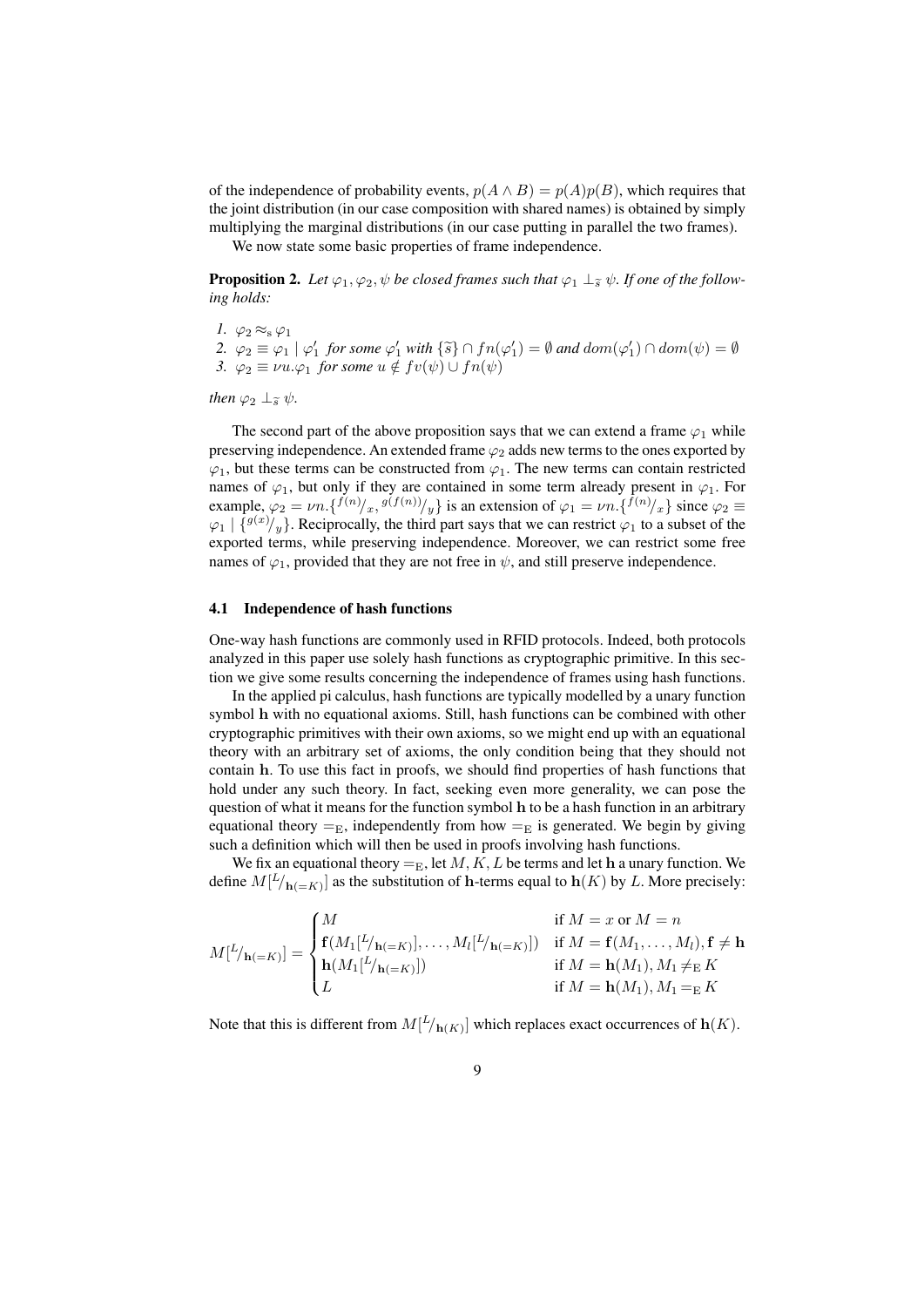**Definition 6.** We say that a unary function **h** is a one-way hash function  $wrt = E$  iff

$$
K =_{\mathcal{E}} L \quad \Rightarrow \quad K[{}^{x}/{}_{\mathbf{h} (=M)}] =_{\mathcal{E}} L[{}^{x}/{}_{\mathbf{h} (=M)}]
$$

*for all terms* K, L, M *and variables* x*.*

A standard way to construct such an equational theory is using a finite set of axioms that do not contain h. The idea of this definition is that h could appear in an equation  $K = E L$  but only as a "generic term", the equation should not depend on the fact that  $h(M)$  is a hashed value. The following lemma shows that hash functions behave as expected.

**Lemma 1.** Let **h** be a hash function (Def. 6) and assume that  $=$ <sub>E</sub> does not equate all *terms. Then*

- *1.* h *is* collision-free, that is  $h(M) = E(h(N)) \Rightarrow M = E(N)$ .
- 2. if  $\mathbf{h}(M) =_{\text{E}} N$  then there exists  $\mathbf{h}(N') \trianglelefteq N$  s.t.  $N' =_{\text{E}} M$
- *3. there is no equation that inverts* **h**, *i.e.* **invh** $(h(x)) = E x$
- 4. there is no equation that checks a hashed value, i.e.  $\mathbf{checkh}(M) =_{\mathrm{E}} \mathbf{ok}$  iff  $M =_{\mathrm{E}} \mathbf{h}(M').$

We are now ready to give a generic result, showing a sufficient condition for the independence of frames containing hashed terms.

**Theorem 1.** Let  $\mathbf{h}_1, \ldots, \mathbf{h}_k, \mathbf{g}_1, \ldots, \mathbf{g}_l$  be hash functions (Def. 6), not necessarily dis*tinct, and let*

$$
\varphi_1 = \{ \mathbf{h}_1(S_1) /_{x_1}, \dots, \mathbf{h}_k(S_k) /_{x_k} \} \qquad \varphi_2 = \{ \mathbf{g}_1(T_1) /_{y_1}, \dots, \mathbf{g}_l(T_l) /_{y_l} \}
$$

*be frames in canonical form. Assume that*  $\mathbf{h}_i(S_i) \neq \mathbf{g}_i(T_i)$  *and*  $\mathbf{g}_i(T_i) \neq \mathbf{h}_i(S_i)$  *for all*  $1 \leq i \leq l$ ,  $1 \leq j \leq m$ *. Then*  $\varphi_1 \perp_{\widetilde{\sigma}} \varphi_2$  *for all names*  $\widetilde{s}$ *.* 

## 5 Analysis of a generic class of protocols

In this section we focus on a class of protocols that we call "single step" identification protocols. The main characteristic of this class is that each protocol session contains a single message sent from the tag to the reader. The tag is first activated by the reader, without however receiving any information. Then, the tag reads its state, constructs a proper message, possibly containing fresh nonces, and sends it to the reader. This message alone should be sufficient for the reader to identify the tag. Finally, the tag updates its state and the session ends. The simplicity of such protocols will help us understand the fundamental properties needed to satisfy untraceability and forward privacy. Still, as we will see in the next section, two published protocols fall in this class.

We first introduce some notation to simplify the presentation. Let  $\pi(x)$  denote a term containing a single free variable  $x$  (possibly with multiple occurrences). We define  $\pi(M) = \pi(x)[M/x]$  which allows us to use function notation, for example  $\pi(\pi(M)) =$  $\pi(x)[\pi(x)]^{M/x}$ ]. We also write  $\pi^{n}(M)$  for  $\pi(\dots \pi(M))$ , *n* times. To define our class of protocols, we instantiate the  $Taq$  processes of Section 3.2, which corresponds to instantiating  $P(w, c)$  and  $InitSt(w, s)$ .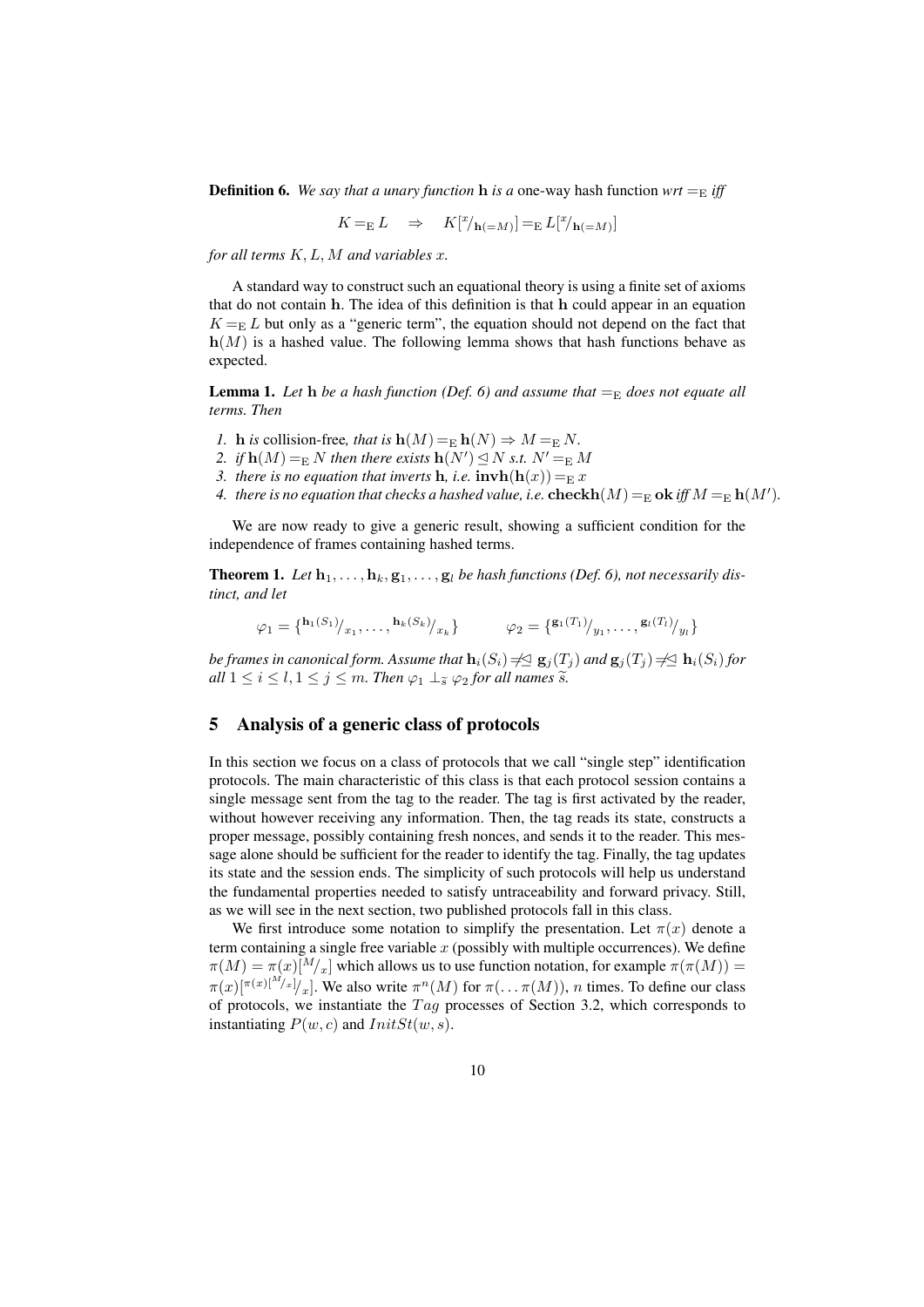Definition 7. *The class of single step protocols consists of all protocols of the form:*

$$
P(w, c) \stackrel{\Delta}{=} c(\text{.}).t(\text{.}).w(x).\nu\widetilde{\rho}. \overline{c}\langle\pi(x)\rangle. (St(w, \sigma(x)) | \overline{t}\langle\text{.}\rangle)
$$
  
InitSt(w, s) 
$$
\stackrel{\Delta}{=} St(w, S_0)
$$

*for some terms*  $\pi(x)$ ,  $\sigma(x)$ ,  $S_0$  *and channels*  $\tilde{\rho}$  *s.t.*  $s \notin fn(\pi(x)) \cup fn(\sigma(x))$ *.* 

The term  $\pi(x)$  is the output of a tag when x is its current state, and it can contain the restricted names  $\tilde{\rho}$  (this corresponds to generating fresh nonces). Similarly,  $\sigma(x)$ is the new state of the tag after the execution. For simplicity, we assume that  $\{\tilde{\rho}\}\cap$  $fn(\sigma(x)) = \emptyset$ , i.e. fresh nonces are only transmitted, not stored in the state. Finally,  $S_0$  is the initial content of the state, and it could contain the name s, which is the tag's secret. Note that any signature with any equational theory can be used for these terms.

 $InitSt(w, s)$  simply initializes the state with  $S_0$ .  $P(w, c)$  starts with an input on c, which simply triggers the beginning of the session. Then, we use the token technique described in Section 3.2 for synchronization. This aims at simplifying the proofs, even though it is not strictly needed for any of the results in this section. The tag consumes the token t and reads its state in x. Finally it outputs  $\pi(x)$  and updates the state with  $\sigma(x)$ . For this class of protocols, the readers are completely passive, they only trigger the tag without sending any data to it. Since  $c$  is a public channel, the tag can be triggered by any process in parallel to it, thus we can completely avoid specifying the reader. So, to complete the instantiation of all processes of Def. 3, we set  $Reader = DB = 0$  and  $\widetilde{n} = \varepsilon.$ 

*Untraceability.* Clearly not all single step protocols satisfy untraceability. We start by identifying the possible reasons for violating it. The simplest case is when the  $i$ -th and  $j$ th sessions of a tag can be distinguished. Note that a tag outputs  $\pi(\sigma^i(S_0))$  on it's  $(i+1)$ th session. Consider the extreme case where  $\pi(\sigma^i(S_0)) = i$  (eg. let  $S_0 = 0, \sigma(x) = 0$  $x + 1, \pi(x) = x$ ). This gives the information to the attacker of how many sessions the protocol has run so far. Now the attacker can simply run a session on  $c_1$  followed by a session on  $c_2$ . If the interfaces correspond to the same tag, the second session will output 2, otherwise it will output 1, allowing the attacker to easily distinguish the two cases.

To simplify the notation we define  $\rho_x M \stackrel{\Delta}{=} \nu \tilde{\rho}$ ,  $\{M/x\}$ , that is  $\rho_x$  turns a term into a frame. We then define the following property.

**Definition 8.** A single-step protocol satisfies  $P_1$  iff

$$
\nu s.\rho_x \pi(\sigma^n(s)) \approx_s \nu s.\rho_x \pi(\sigma^m(s)) \quad \forall n, m \in \mathbb{N}
$$

Intuitively,  $P_1$  requires that the tag's output on different sessions is indistinguishable. This prevents the simple attack discussed above but is still not sufficient for untraceability. Consider another extreme case where  $\pi(\sigma^i(S_0)) = s$  (eg.  $S_0 = s, \pi(x) = \sigma(x) = s$ ) x). This satisfies  $P_1$  since the output does not depend on i. However untraceability is clearly violated since the tag's secret is sent in cleartext. Running two sessions on  $c_1, c_2$ the attacker will get  $s_1, s_2$  if the interfaces correspond to different tags, otherwise  $s, s$ . Protecting the secret with a hash, i.e.  $\pi(\sigma^i(S_0)) = \mathbf{h}(s)$  does not help either. Running two sessions on  $c_1, c_2$  will give  $h(s_1), h(s_2)$  in the first case and  $h(s), h(s)$  in the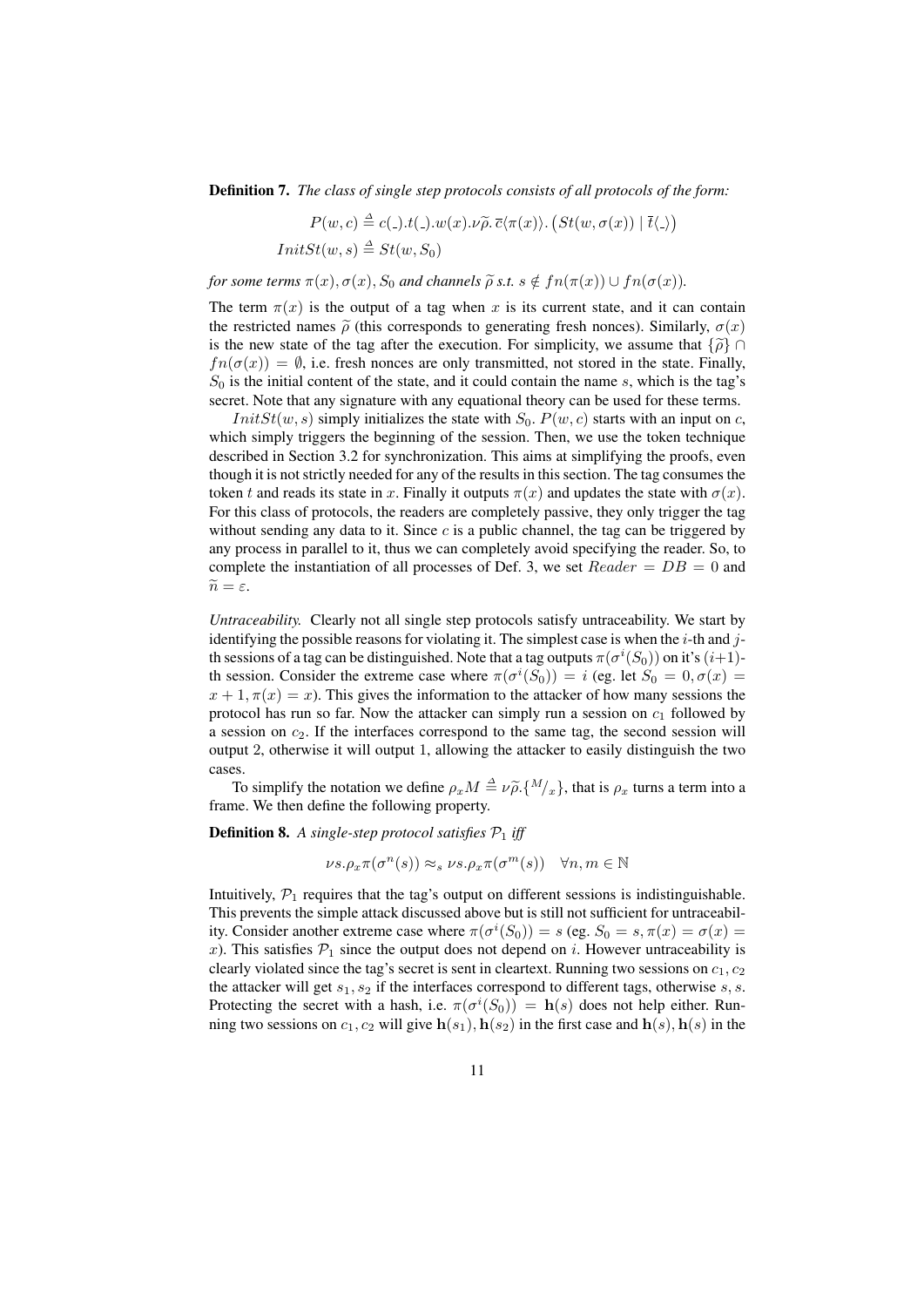second, which can be also distinguished. Indeed, it is clear that if the output on every session is constant, untraceability will always be violated. But even a variable output is no guarantee: consider a single step protocol with  $\pi(\sigma^i(S_0)) = \mathbf{h}^{i+1}(s)$ . Running two sessions on  $c_1, c_2$  will give  $x_1 = \mathbf{h}(s_1), x_2 = \mathbf{h}(s_2)$  in the case of two independent tags and  $x_1 = h(s)$ ,  $x_2 = h^2(s)$  in the case of a single tag. By checking  $h(x_1) = x_2$ the attacker can distinguish once again the two cases.

The common problem behind these attacks is that the output of two different sessions can be linked through the use of the common name s. The solution lies exactly in the notion of frame independence, which brings us to the definition of the property  $P_2$ .

**Definition 9.** A single-step protocol satisfies  $\mathcal{P}_2$  iff

$$
\prod_{i=0}^{n-1} \rho_{x_i} \pi(\sigma^i(s)) \perp_s \rho_{x_n} \pi(\sigma^n(s)) \quad \forall n \in \mathbb{N}
$$

Intuitively  $P_2$  requires that the tag's output in the first n sessions is independent from the output of the  $n + 1$ -th session, wrt to the tag's secret s.

Note that  $P_1$  and  $P_2$  are incomparable: the first extreme case,  $\pi(\sigma^i(S_0)) = i$ , satisfies  $P_2$  but not  $P_1$  while the second extreme case  $\pi(\sigma^i(S_0)) = s$  satisfies  $P_1$  but not  $\mathcal{P}_2$ . There are two inherently different flaws of  $\pi(\sigma^i(S_0))$  that the attacker can exploit: a dependency on i and a dependency on s.  $\mathcal{P}_1$  disallows the first while  $\mathcal{P}_2$  disallows the second. Together they capture untraceability for single step protocols.

### **Theorem 2.** A single step protocol satisfies untraceability iff it satisfies  $P_1$  and  $P_2$ .

The complete proof is given in the appendix. The main part is to show that  $\mathcal{P}_1,\mathcal{P}_2$  are sufficient for untraceability, we only sketch the main idea here. Note that, since the reader and the backend database are not modelled explicitly, Def 3 is greatly simplified. It is sufficient to show that  $Tag(c_1, c_2) \approx Tag(c_1) | Tag(c_2)$ , as we can add  $RepTag$ using the congruence of  $\approx$ . The dynamics of these processes is simple and both are able to perform the same transitions. The challenging part of the proof is to show that the produced frames are statically equivalent. Assume that  $n$  sessions are run on  $c_1$  and  $m$ sessions on  $c_2$ . Then  $Tag(c_1, c_2)$  will produce

$$
\nu s. \left(\prod_{i=0}^{n+m-1} \rho_{x_i} \pi(\sigma^i(S_0))\right)
$$

since both interfaces are connected to the same tag. Using  $P_2$  we can show that this is statically equivalent to

$$
\prod_{i=0}^{n+m-1} \nu s.\rho_{x_i} \pi(\sigma^i(S_0))
$$

that is, to the same output performed by  $n + m$  separate tags. Now we can use  $P_1$  to freely change the exponents of  $\sigma$ , and we get

$$
\prod_{i=0}^{n-1} \nu s. \rho_{x_i} \pi(\sigma^i(S_0)) | \prod_{j=0}^{m-1} \nu s. \rho_{x_{n+j}} \pi(\sigma^j(S_0))
$$

Finally, we can use  $\mathcal{P}_2$  again to "join" the tags, and finally obtain:

$$
\nu s. \left( \prod_{i=0}^{n-1} \rho_{x_i} \pi(\sigma^i(S_0)) \right) \mid \nu s. \left( \prod_{j=0}^{m-1} \rho_{x_{n+j}} \pi(\sigma^j(S_0)) \right)
$$

which is exactly the frame produced by  $Tag(c_1) | Taq(c_2)$ , consisting of n outputs of  $Tag(c_1)$  and m outputs of  $Tag(c_2)$ .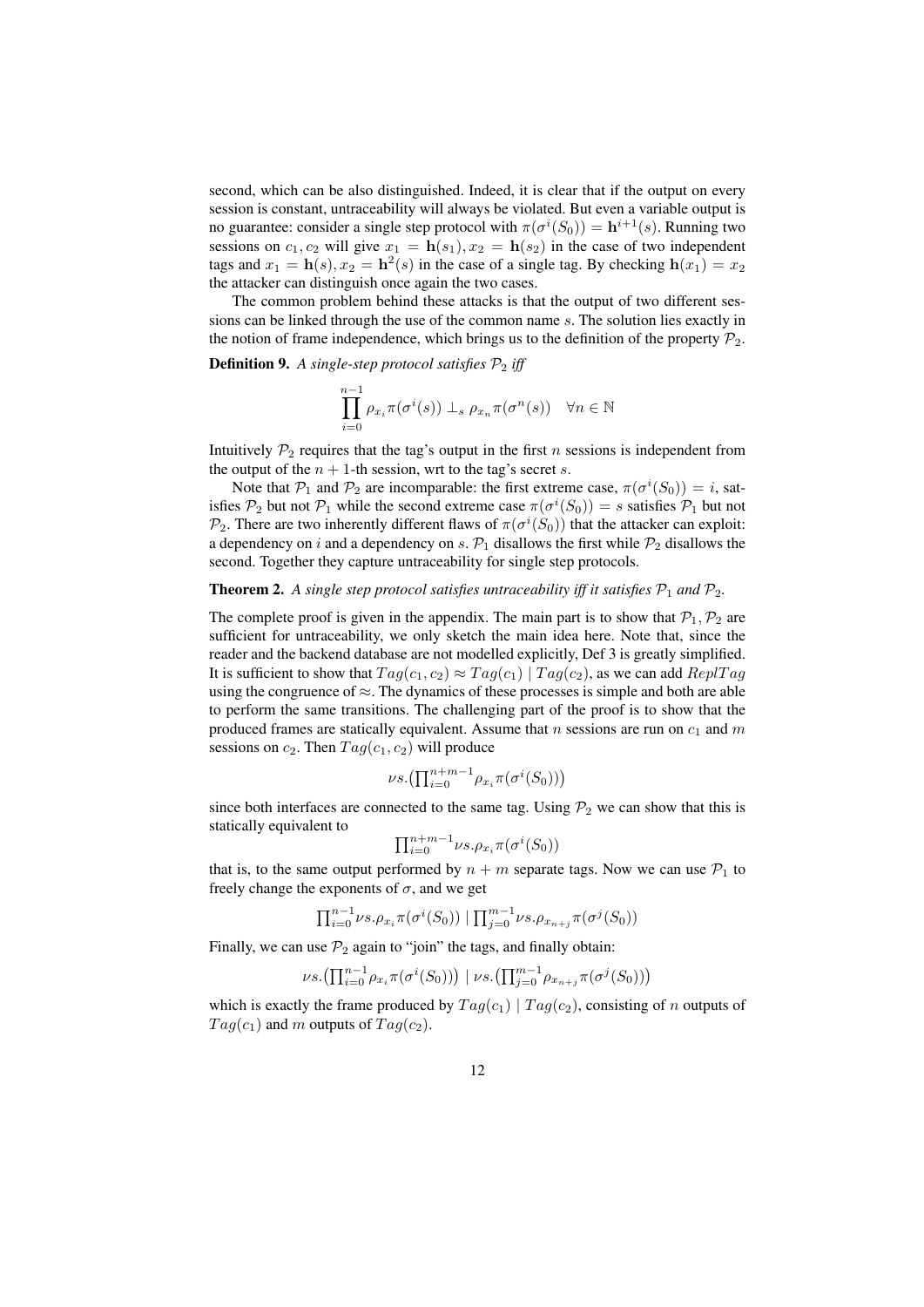*Forward privacy.* For forward privacy we need to strengthen our conditions, since the adversary now has an extra capability, namely to reveal the state of a tag. The attacker might try to link the state to the output of another tag, so we have to ensure that the state is independent from all previous output. This brings us to the property  $P_3$ .

**Definition 10.** A single step protocol satisfies  $P_3$  iff

$$
\prod_{i=0}^{n-1} \rho_x \pi(\sigma^i(s)) \perp_s \{\sigma^n(s)/y\} \quad \forall n \in \mathbb{N}
$$

 $\mathcal{P}_3$  is similar to  $\mathcal{P}_2$ , but instead of requiring that the  $(n + 1)$ -th output is independent from the first  $n$ , it requires that the contents of the state after the  $n$ -th session is independent from the first  $n$  outputs. In fact, this is strictly stronger.

**Proposition 3.** *For all single step protocols,*  $\mathcal{P}_3 \Rightarrow \mathcal{P}_2$ *.* 

We can now state the corresponding result for forward privacy.

**Theorem 3.** A single step protocol satisfies forward privacy iff it satisfies  $P_1$  and  $P_3$ .

The proof is similar to the one for untraceability. Note that the above theorem together with Prop. 3 shows that forward privacy implies untraceability for single step protocols, which was already expected from Prop. 1.

## 6 Case studies

In this section we apply the results for single step protocols to two existing ones from the literature. The first is the OSK protocol ([1]), already discussed in the introduction and formalized in Section 3.1. We also discuss some variations of the protocol, where we weaken some aspects of the protocol to examine how privacy is affected. Finally we analyze a basic hash protocol of [9], which falls in the same class even though it is quite different in spirit that the OSK protocol.

### 6.1 The OSK protocol

In the OSK protocol  $[1]$ , tags can compute two distinct hash functions  $g$ ,  $h$ . The state of each tag is initialized with a randomly generated secret which is also known to the backend. On each run, the tag computes the hash g of its current state and sends it to the reader. Then it computes the hash h of its current state, and updates the state with the result. As a consequence, the output of the *i*-th run of a tag is  $g(h^{i-1}(s))$ where  $s$  is the initial secret. The backend knows the secret of all tags, so it can compute  $g(h^{i-1}(s))$  for all secrets and thus identify the tag. For efficiency, the backend can precompute the expected output for the next run of all tags, and perform a fast search during identification. Once the tag is identified, its expected output can be updated.

The OSK protocol can be modelled as a single-step protocol (Def. 7) with:

$$
S_0 = s \qquad \qquad \pi(x) = \mathbf{g}(x) \qquad \qquad \sigma(x) = \mathbf{h}(x) \qquad \qquad \widetilde{\rho} = \varepsilon
$$

Thus, proving forward privacy for OSK reduces to proving the properties  $P_1, P_3$ .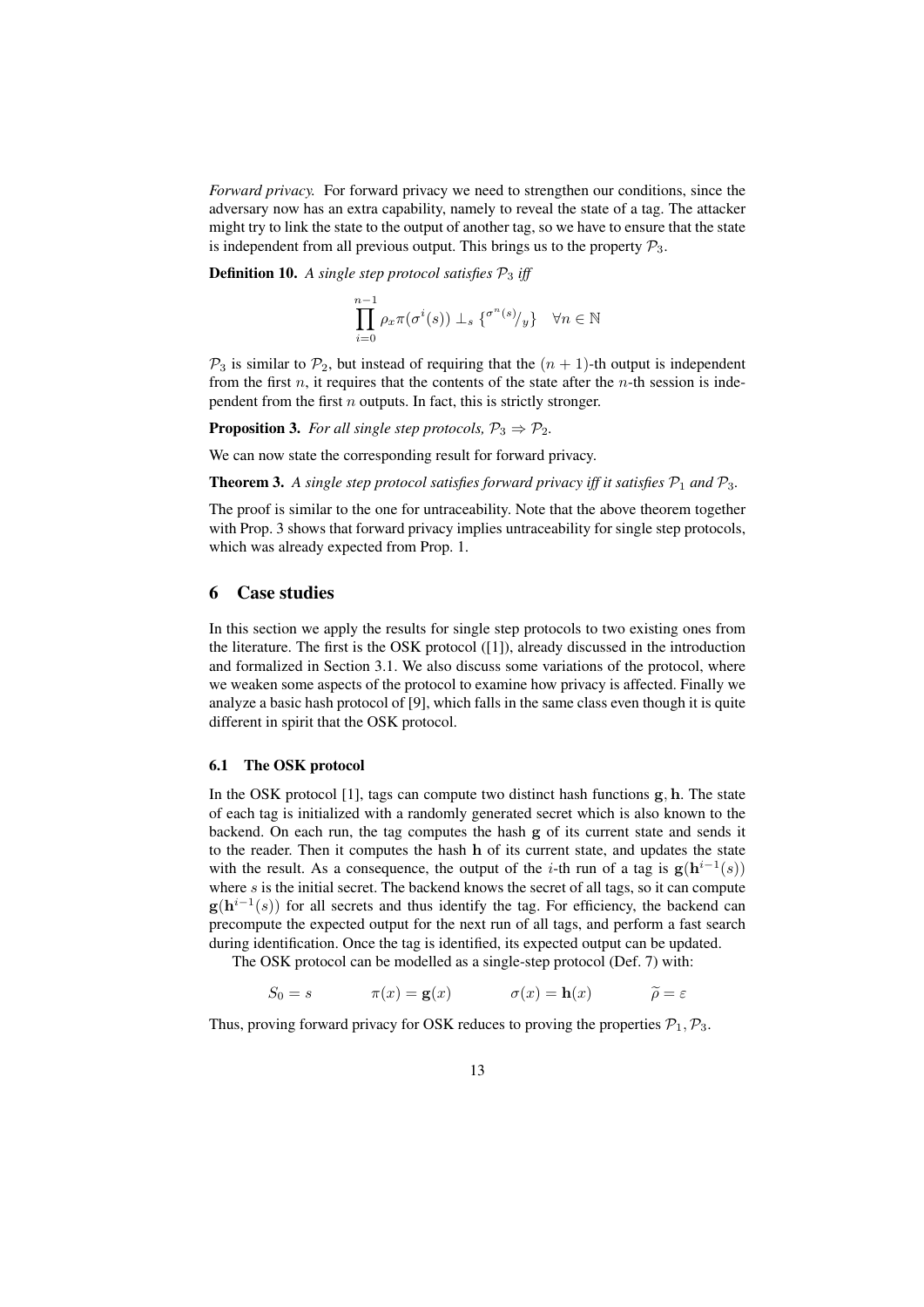**Proposition 4.** *The OSK protocol satisfies properties*  $P_1$ ,  $P_3$ *, namely:* 

$$
\mathcal{P}_1 \qquad \qquad \nu s. \{^{\mathbf{g}(\mathbf{h}^n(s))}/x\} \approx_s \nu s. \{^{\mathbf{g}(\mathbf{h}^m(s))}/x\} \qquad \qquad \forall n, m \in \mathbb{N}
$$
\n
$$
\mathcal{P}_3 \qquad \prod_{i=0}^{n-1} \{^{\mathbf{g}(\mathbf{h}^i(s))}/x_i\} \perp_s \{^{\mathbf{h}^n(s)}/y\} \qquad \qquad \forall n \in \mathbb{N}
$$

The challenging proof is the one of  $\mathcal{P}_3$  which follows from Theorem 1, since for all  $i < n$  no subterm of  $\mathbf{g}(\mathbf{h}^i(s))$  is equal to  $\mathbf{h}^n(s)$  and vice versa. Then by Theorem 3 we conclude that OSK satisfies forward privacy (and as a consequence also untraceability).

Note that proving  $P_1, P_3$  involves proving an infinite number of static equivalences. However, each one of them can be proven automatically using the ProVerif tool ([10]). Proving these equivalences up to a fixed  $n$  corresponds to proving forward privacy up to a fixed number of tag sessions. We used ProVerif successfully to prove the above equivalences for up to 1000 sessions, which only took a few minutes. On the other hand, even though ProVerif is capable of automatically proving observational equivalence in some cases ([11]), it was unable to directly prove forward privacy using the Def. 4.

*Weak OSK protocol.* We might ask the question of whether both hash functions of OSK are needed. We examine here the effects of relaxing the conditions on h, g. First consider the case where h is not one-way, that is there exists a function in  $\mathbf{v}$  h and an equation  $\textbf{invh}(\textbf{h}(x)) =_{\text{E}} x$ . Intuitively, this breaks forward privacy since from  $\textbf{h}^{n}(s)$ the attacker can compute  $s$  which can be then used to link past sessions to the tag. Indeed, Theorem 1 can be no longer applied to  $h^n(s)$  and property  $\mathcal{P}_3$  is violated. On the other hand, if  $h(x) = x+1$ , an invertible function, then property  $\mathcal{P}_2$  is still satisfied: Theorem 1 can be applied to show that  $\prod_{i=0}^{n-1} {\{\mathbf{g}(\mathbf{h}^{i}(s))_{x_i}\}\perp_{s} {\{\mathbf{g}(\mathbf{h}^{n}(s))_{x_n}\}}.$  Thus the protocol satisfies only untraceability.

On the other hand, if the inverse of g exists then both properties are violated. In this case, given two outputs  $g(h^{i}(s))$  and  $g(h^{j}(s))$  with  $i < j$ , the adversary can first extract  $h^{i}(s)$  and  $h^{j}(s)$ . Then, since h is a public hash function, she can apply it  $j - i$ times to the first value: if it coincides with the second the adversary can conclude that the outputs belong to the same tag. Indeed, both properties  $P_2, P_3$  are violated (even though  $P_1$  is still satisfied).

#### 6.2 Basic hash protocol of [9]

The basic hash protocol of [9] is also a single-step protocol, although quite different in spirit than the OSK protocol. It uses a random number generator and a hash function h. The state of each tag is initialized with a randomly generated secret, known to the backend, and is never updated. Instead, on each run a tag generates a fresh nonce r and computes the hash  $h(s, r)$  of its secret together with r. Finally it outputs the pair  $(r, \mathbf{h}(s, r))$ . The backend computes  $\mathbf{h}(s, r)$  for all known tags, and compares it with the given value to identify the tag.

The simple hash protocol can be modelled as a single-step protocol (Def. 7) with:

$$
S_0 = s \qquad \qquad \pi(x) = (r, \mathbf{h}(x, r)) \qquad \qquad \sigma(x) = x \qquad \qquad \widetilde{\rho} = r
$$

Then we can prove untraceability by proving the properties  $P_1, P_2$ .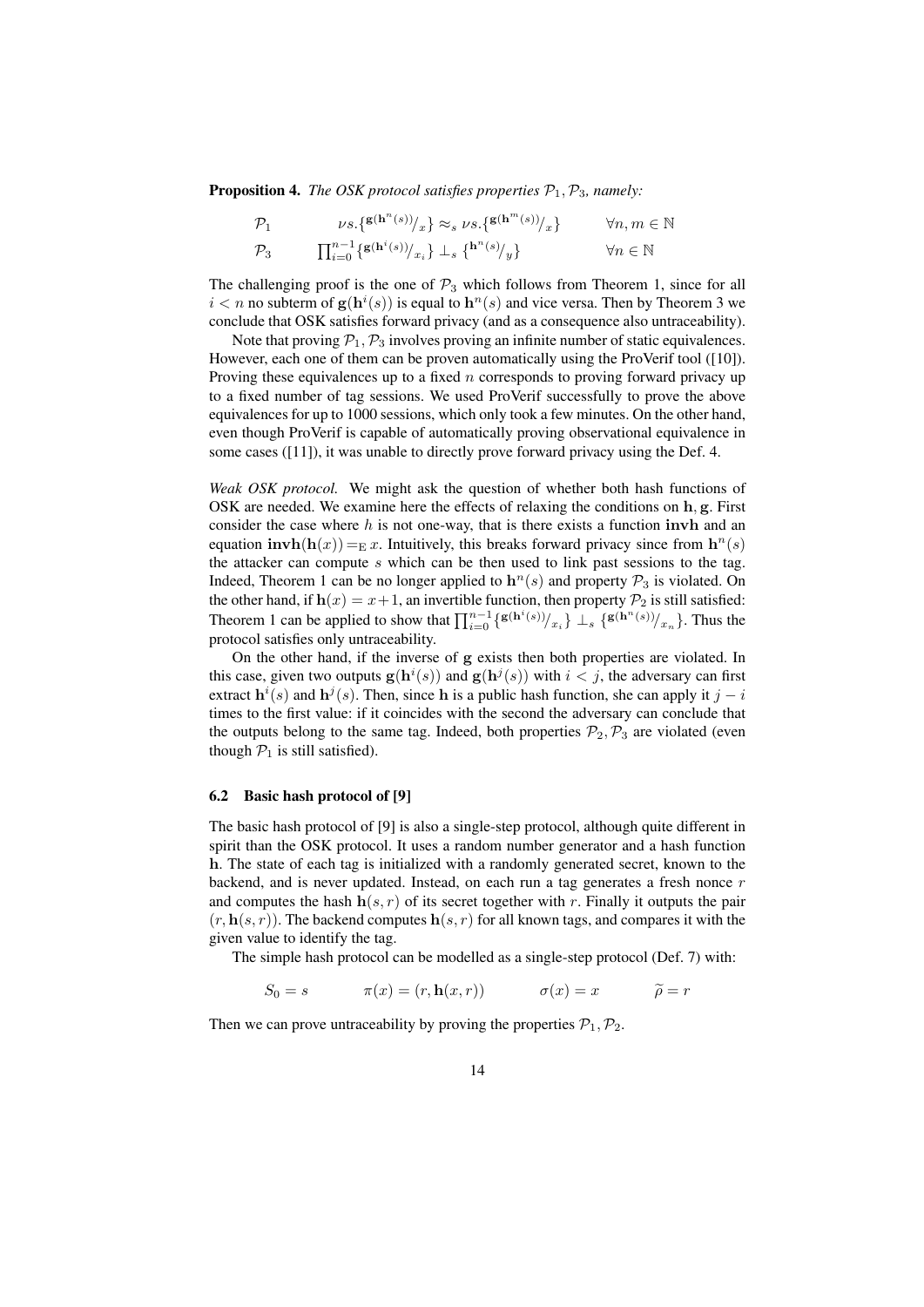**Proposition 5.** *The simple hash protocol satisfies properties*  $P_1$ ,  $P_2$ *, namely* 

$$
\mathcal{P}_1 \qquad \qquad \nu s.\nu r.\{^{(r,\mathbf{h}(s,r))}/x\} \approx_s \nu s.\nu r.\{^{(r,\mathbf{h}(s,r))}/x\}
$$
\n
$$
\mathcal{P}_2 \qquad \prod_{i=0}^{n-1} \nu r.\{^{(r,\mathbf{h}(s,r))}/x_i\} \perp_s \nu r.\{^{(r,\mathbf{h}(s,r))}/x_n\} \qquad \forall n \in \mathbb{N}
$$

 $P_1$  follows trivially from the reflexivity of  $\approx_{\rm s}$ . For  $P_2$  we can use Theorem 1 together with Prop. 2. Similarly to OSK, each one of the infinite equivalences that we need to show can be proven automatically by ProVerif.

Thus, by Theorem 2, we conclude that the protocol satisfies untraceability. On the other hand, forward privacy is intuitively violated. Tampering the tag the attacker obtains s which can be then used to link any previous session. Indeed,  $P_3$  is clearly not satisfied.

### 7 Related and future work

*Related work.* Several papers ([4, 1, 5, 12, 6, 13, 14]) analyze privacy properties for RFID systems, in various levels of formality. All of them, however, define privacy in a computational setting, typically in terms of games. Our work, on the other hand, takes place in a symbolic setting using the formal language of the applied pi calculus. In Section 3 we briefly describe two types of untraceability games found in the literature and explain that the spirit of our definition is comparable to them. The advantage of using a symbolic model is the clarity of the models and definitions that a formal language provides, the rigorousness of the proofs and the possibility of automatic verification using tools like ProVerif ([10]). On the other hand, a symbolic analysis might miss attacks that exploit weaknesses of the cryptographic primitives.

The work that is closest to ours is the one of Arapinis et al., who independently developed a definition of untraceability in the applied pi calculus. In their recently published paper ([15]), they define the properties of strong and weak untraceability. The former is a strong property requiring that the RFID system is equivalent to one where each tag executes only one session. This is possible because in their model, the attacker cannot choose which tag to communicate with, instead she might get a response from any tag. In our model, however, a tag interface always corresponds to the same tag, thus it is impossible to satisfy such a property, unless a different interpretation is given to "single session". Weak untraceability, on the other hand, bears some similarities to our definition of untraceability, but also several differences. In general, [15] provides interesting alternatives to our definitions, hence we plan to investigate their relation in the near future. Note also that our work provides several results that are outside the scope of [15] which, being a short paper, only states the definitions.

Finally, Deursen et al ([16]) also define untraceability in a symbolic setting. Their model and definitions, however, are quite different than ours, defined in terms of traces.

*Future work.* There are various directions for future work. Defining the notion of *selfstabilizing backwards privacy* from [17] is a natural extension of our definition of forward privacy. Moreover, we plan to give general results for classes wider than the one of single step protocols, allowing the tag to receive input from the reader. We also aim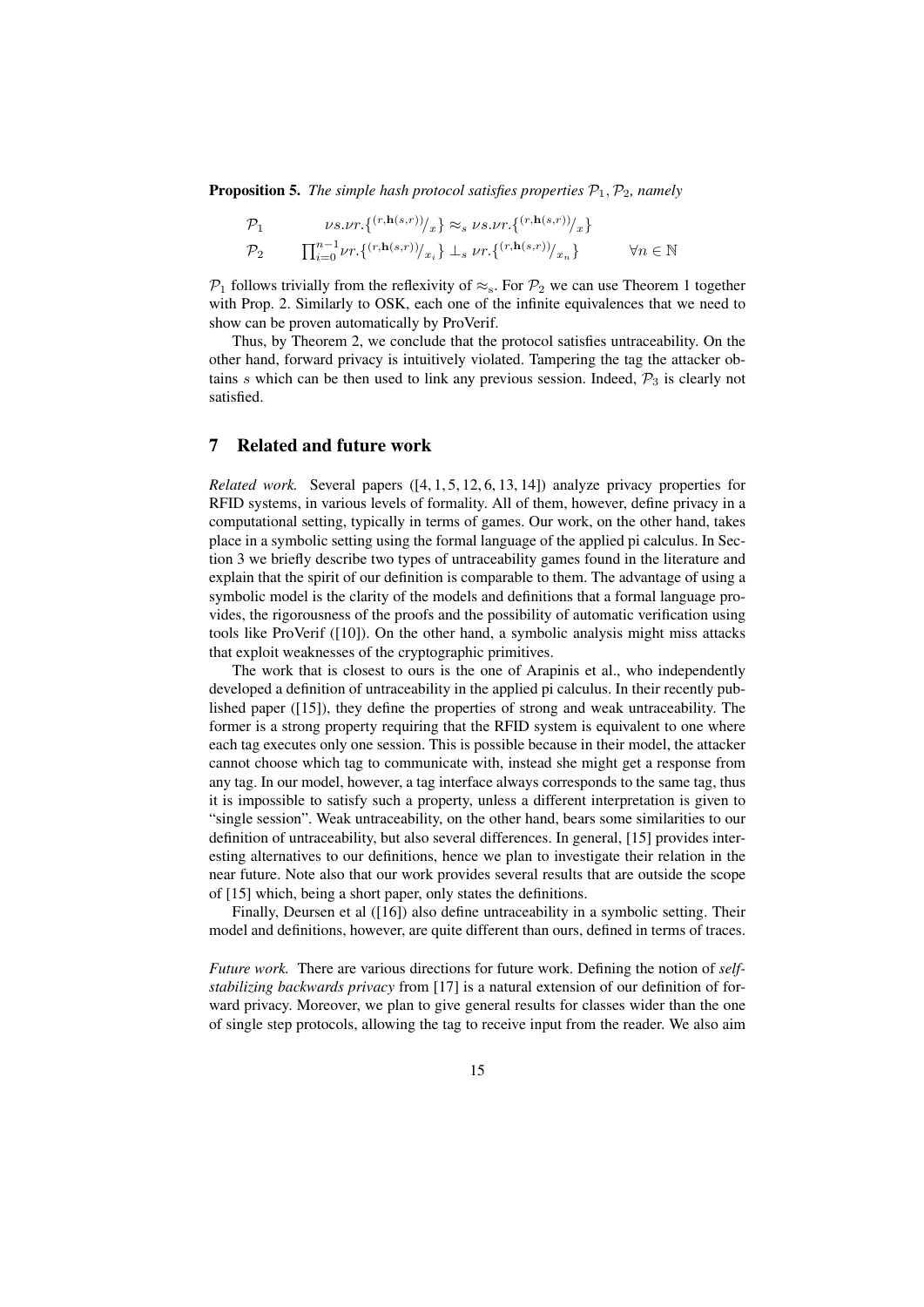at automatic verification, using the ProVerif tool (already used in Section 6 in a limited setting). Finally, we plan at studying the relation of our work to the definitions of [15].

## References

- 1. Ohkubo, M., Suzuki, K., Kinoshita, S.: Cryptographic Approach to "Privacy-Friendly" Tags. In: RFID Privacy Workshop, MIT, Massachusetts, USA (2003)
- 2. Abadi, M., Fournet, C.: Mobile values, new names, and secure communication (2001)
- 3. Milner, R., Parrow, J., Walker, D.: A calculus of mobile processes. I and II. Information and Computation 100 (1989)
- 4. Juels, A., Weis, S.: Defining Strong Privacy for RFID. In: International Conference on Pervasive Computing and Communications – PerCom 2007, New York City, New York, USA, IEEE, IEEE Computer Society Press (2007) 342–347
- 5. Avoine, G.: Adversary Model for Radio Frequency Identification. Technical Report LASEC-REPORT-2005-001, Swiss Federal Institute of Technology (EPFL), Security and Cryptography Laboratory (LASEC), Lausanne, Switzerland (2005)
- 6. Ouafi, K., Phan, R.C.W.: Privacy of Recent RFID Authentication Protocols. In: 4th International Conference on Information Security Practice and Experience – ISPEC 2008. Volume 4991 of Lecture Notes in Computer Science., Sydney, Australia, Springer (2008) 263–277
- 7. Chatmon, C., van Le, T., Burmester, M.: Secure Anonymous RFID Authentication Protocols. Technical Report TR-060112, Florida State University, Department of Computer Science, Tallahassee, Florida, USA (2006)
- 8. Nohl, K., Evans, D.: Privacy through Noise: A Design Space for Private Identi?cation. In: Annual Computer Security Applications Conference (ACSAC 2009). (2009)
- 9. Weis, S., Sarma, S., Rivest, R., Engels, D.: Security and Privacy Aspects of Low-Cost Radio Frequency Identification Systems. In Hutter, D., Muller, G., Stephan, W., Ullmann, M., eds.: ¨ International Conference on Security in Pervasive Computing – SPC 2003. Volume 2802 of Lecture Notes in Computer Science., Boppard, Germany, Springer-Verlag (2003) 454–469
- 10. Blanchet, B.: An efficient cryptographic protocol verifier based on prolog rules. In: CSFW, IEEE Computer Society (2001) 82–96
- 11. Blanchet, B.: Automatic proof of strong secrecy for security protocols. In: IEEE Symposium on Security and Privacy, IEEE Computer Society (2004) 86–
- 12. Avoine, G.: Cryptography in Radio Frequency Identification and Fair Exchange Protocols. PhD thesis, EPFL, Lausanne, Switzerland (2005)
- 13. Burmester, M., Le, T.v., Medeiros, B.d.: Provably Secure Ubiquitous Systems: Universally Composable RFID Authentication Protocols. In: Conference on Security and Privacy for Emerging Areas in Communication Networks – SecureComm, Baltimore, Maryland, USA, IEEE (2006)
- 14. Vaudenay, S.: On Privacy Models for RFID. In: Advances in Cryptology Asiacrypt 2007. Volume 4833 of Lecture Notes in Computer Science., Kuching, Malaysia, Springer-Verlag (2007) 68–87
- 15. Arapinis, M., Chothia, T., Ritter, E., Ryan, M.: Untraceability in the applied pi calculus. In: proc. of the 1st Int. Workshop on RFID Security and Cryptography. (2009) To appear.
- 16. van Deursen, T., Mauw, S., Radomirovic, S.: Untraceability of rfid protocols. In: Information Security Theory and Practices. Smart Devices, Convergence and Next Generation Networks. Volume 5019. 5019 of Lecture Notes in Computer Science., Springer (2008) 115
- 17. Garcia, F.D., van Rossum, P.: Modeling Privacy for Off-line RFID Systems. In: Workshop on RFID Security – RFIDSec'09, Leuven, Belgium (2009)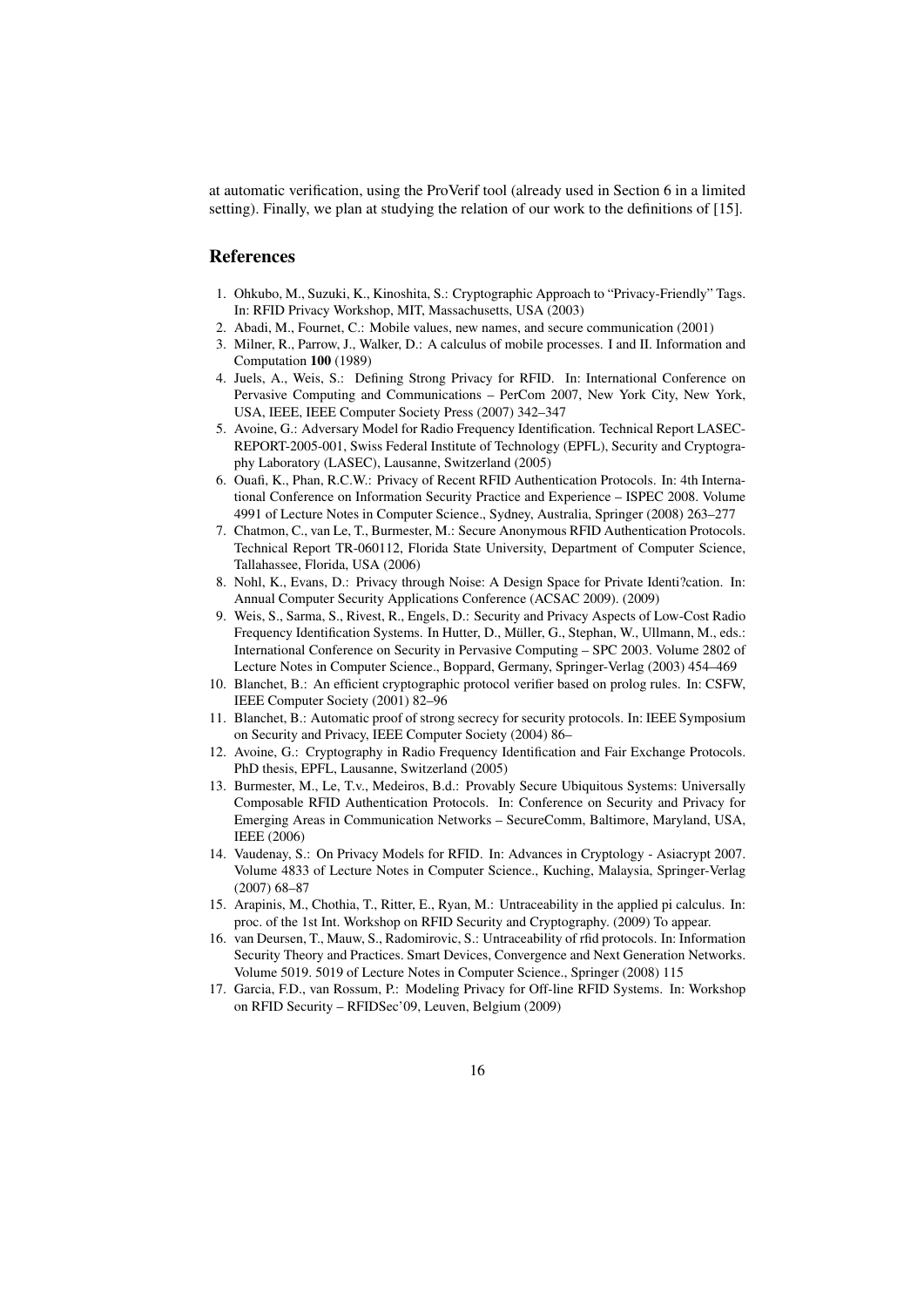## A Proofs

Proposition 1 Forward privacy (Def 4) implies untraceability (Def 3).

*Proof.* The idea is that the processes in the definition of forward privacy are the same as the ones of untraceability with the addition of the action  $br$ . By restricting  $br$  we can retrieve the definition of untraceability.

Assume that forward privacy holds. We restrict the name br and from the congruence of  $\approx$  we get

$$
\nu br.\nu \widetilde{n}.(BrTag(c_1, c_2) | ReplTag | Reader | DB) \approx \nu br.\nu \widetilde{n}.(TwoTags(c_1, c_2) | ReplTag | Reader | DB)
$$

Since  $\nu b r.b r(\cdot) . X \approx 0$ , we have that  $\nu b r.B r T a g(c_1, c_2) \approx T a g(c_1, c_2)$  and  $\nu b r.T w o T a g s(c_1, c_2) \approx$  $Tag(c_1) | Tag(c_2)$ , so we conclude that

$$
\nu \widetilde{n}.(Tag(c_1, c_2) | ReplTag | Reader | DB) \approx
$$
  

$$
\nu \widetilde{n}.(Tag(c_1) | Tag(c_2) | ReplTag | Reader | DB)
$$

which is the definition of untraceability.  $\Box$ 

**Proposition 2** Let  $\varphi_1, \varphi_2, \psi$  be closed frames such that  $\varphi_1 \perp_{\widetilde{\sigma}} \psi$ . If either of the following holds:

- 1.  $\varphi_2 \approx_s \varphi_1$ 2.  $\varphi_2 \equiv \varphi_1 \mid \varphi_1'$  for some frame  $\varphi_1'$  with  $\{\tilde{s}\} \cap fn(\varphi_1') = \emptyset$  and  $dom(\varphi_1') \cap dom(\psi) = \emptyset$ ∅
- 3.  $\varphi_2 \equiv \nu u.\varphi_1$  for some  $u \notin fv(\psi) \cup fn(\psi)$

then  $\varphi_2 \perp_{\widetilde{\mathfrak{s}}} \psi$ .

*Proof.* From  $\varphi_1 \perp_{\widetilde{\mathcal{S}}} \psi$  by definition we get  $\nu \widetilde{\mathcal{S}} \cdot (\varphi_1 \mid \psi) \approx_s \nu \widetilde{\mathcal{S}} \cdot \varphi_1 \mid \nu \widetilde{\mathcal{S}} \cdot \psi$ .

1. Since  $\approx$ <sub>s</sub> is closed under application of closing evalution contexts, we have

$$
\nu \widetilde{s}.(\varphi_2 \mid \psi) \approx_{\mathrm{s}} \nu \widetilde{s}.(\varphi_1 \mid \psi) \approx_{\mathrm{s}} \nu \widetilde{s}. \varphi_1 \mid \nu \widetilde{s}. \psi \approx_{\mathrm{s}} \nu \widetilde{s}. \varphi_2 \mid \nu \widetilde{s}. \psi
$$

thus  $\varphi_2 \perp_{\widetilde{s}} \psi$ .

- 2. Note that  $\varphi_2 = \varphi_1 \mid \varphi_1'$  is closed, so by congruence we get  $\nu \tilde{s}. (\varphi_1 \mid \psi) \mid \varphi_1' \approx$  $\nu \widetilde{s}_{\cdot} \varphi_1 \mid \nu \widetilde{s}_{\cdot} \psi \mid \varphi_1'$ . Since  $\{s\} \cap fn(\varphi_1') = \emptyset$  and  $\approx_s$  is closed by  $\equiv_s$ , we get  $\nu \tilde{s}. (\varphi_1 | \varphi_1' | \psi) \approx_s \nu \tilde{s}. (\varphi_1 | \varphi_1') | \nu \tilde{s}. \psi$  and thus  $\nu \tilde{s}. (\varphi_2 | \psi) \approx_s \nu \tilde{s}. \varphi_2 | \nu \tilde{s}. \psi$ <br>which implies  $\varphi_2 | \varphi_2' | \psi$ which implies  $\varphi_2 \perp_{\widetilde{\mathfrak{s}}} \psi$
- 3. Again by simple application of the congruence property.  $\Box$

**Lemma 2.** Let  $\varphi = \nu \widetilde{n}_1 \cdot \sigma_1$ ,  $\psi = \nu \widetilde{n}_2 \cdot \sigma_2$  *be frames in canonical form.* 

*1. If* M, N are two terms such that  $\{\widetilde{n}_1\} \cap (fn(M) \cup fn(N)) = \emptyset$ , then  $(M = N) \varphi$  $if\ M\sigma_1=N\sigma_1.$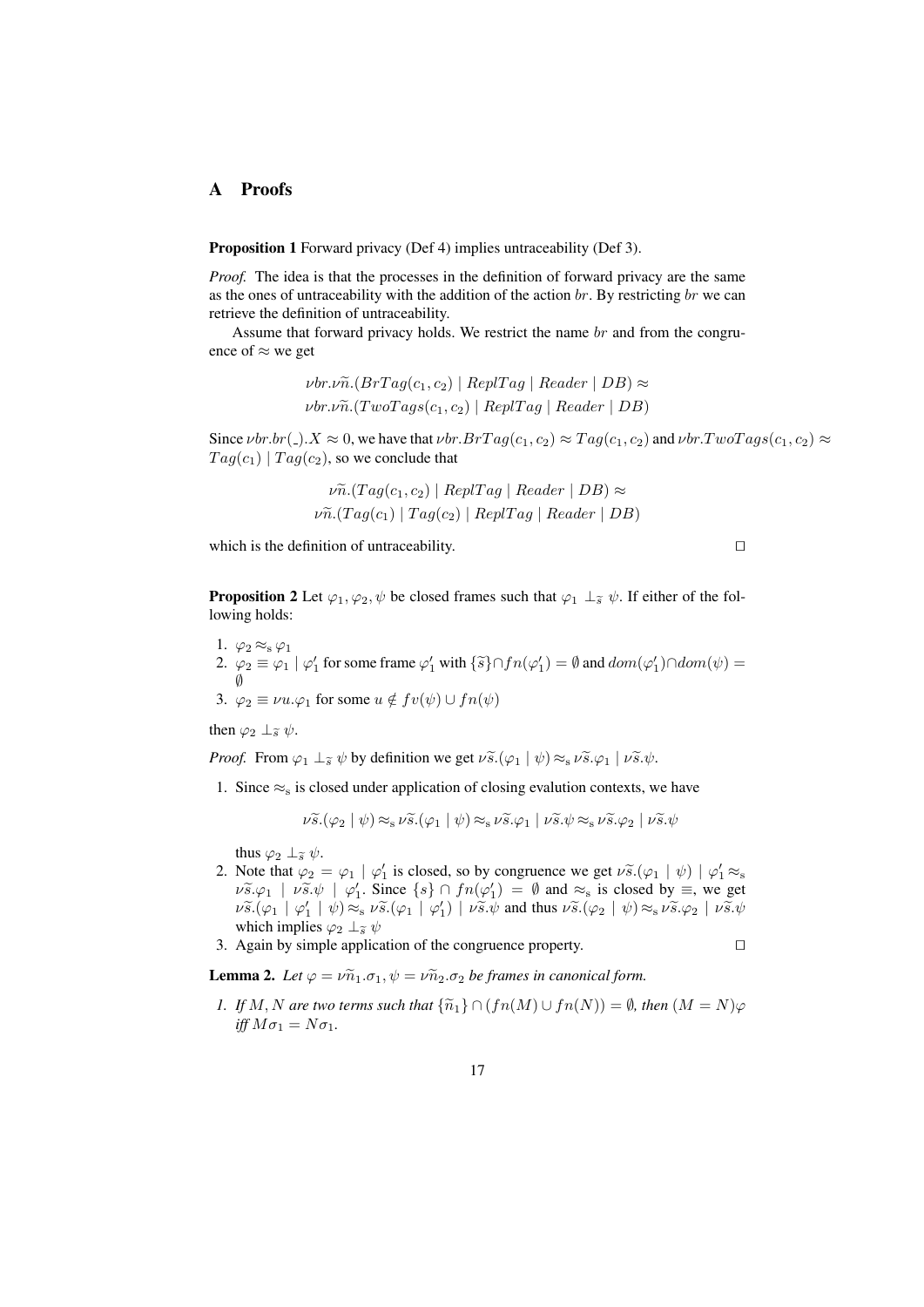*2. If*  $\varphi \not\approx_s \psi$  *then there exist terms M, N such that*  $\{\widetilde{n}_1, \widetilde{n}_2\} \cap (fn(M) \cup fn(N)) = \emptyset$ *,*  $M\sigma_1 = N\sigma_1$  *and*  $M\sigma_2 \neq N\sigma_2$ *.* 

**Lemma 1** Let h be a hash function (Def. 6) and assume that  $=$ <sub>E</sub> does not equate all terms. Then

- 1. h is *collision-free*, that is  $h(M) =_{\text{E}} h(N) \Rightarrow M =_{\text{E}} N$ .
- 2. if  $h(M) =_{\text{E}} N$  then there exists  $h(N') \leq N$  s.t.  $N' =_{\text{E}} M$
- 3. there is no equation that inverts h, i.e.  $\mathbf{invh}(\mathbf{h}(x)) =_{\mathrm{E}} x$
- 4. there is no equation that checks a hashed value, i.e. checkh(h(x)) =  $E$  ok
- *Proof.* 1. Assume  $\mathbf{h}(M) =_{\text{E}} \mathbf{h}(N)$  and  $M \neq_{\text{E}} N$ . Then by Def. 6 we get  $\mathbf{h}(M) \binom{x}{\mathbf{h}(=M)} =_{\text{E}} N$  $\mathbf{h}(N)[\psi_{\mathbf{h}(-M)}]$  thus  $x =_{\text{E}} \mathbf{h}(N')$  where  $N' =_{\text{E}} N[\psi_{\mathbf{h}(-M)}]$ . Finally by substituting  $h(N')$  we get  $x =_E y$  which is a contradiction.
- 2. If no such term exists then by substituting  $h(M)$  we get  $x =_{E} N$  which implies  $x =_{\mathrm{E}} y$ .
- 3. Such equation would imply that  $\text{invh}(z) =_{\text{E}} x$  which again implies  $x =_{\text{E}} y$ .
- 4. Such equation would imply that  $\mathbf{checkh}(y) =_{\mathbb{E}} \mathbf{ok}$  for all y, not just those of the form  $h(x)$ .

Depending on the equational theory, there might exist terms  $M, N$  such that  $M = \triangleleft N$ and  $N = \langle M$ . For example take  $f(g(a)), g(f(b))$  with  $f(x) = f(y), g(x) = g(y)$ . The following lemma says that for any sequence of terms, we can replace them with equal terms and put them in an order such that no term is equal to a subterm of any subsequent term. In the previous example such terms would be  $f(g(a)), g(a)$ . The lemma is needed for the proof of Theorem 1.

**Lemma 3.** Let  $M_1, \ldots, M_l$  be terms. There exist terms  $M'_1, \ldots, M'_l$  and a permutation  $\pi$  of  $\{1, \ldots, l\}$  such that  $M_i' = M_i, 1 \leq i \leq l$  and

$$
M'_{\pi(i)} \neq \vartriangleleft M'_{\pi(j)} \quad \forall 1 \leq i \leq j \leq l
$$

**Theorem 1** Let  $h_1, \ldots, h_k, g_1, \ldots, g_l$  be hash functions (Def. 6), not necessarily distinct, and let

$$
\varphi_1 = \{ \mathbf{h}_1(S_1) /_{x_1}, \dots, \mathbf{h}_k(S_k) /_{x_k} \} \qquad \varphi_2 = \{ \mathbf{g}_1(T_1) /_{y_1}, \dots, \mathbf{g}_l(T_l) /_{y_l} \}
$$

be frames in canonical form. Assume that  $\mathbf{h}_i(S_i) \neq \mathcal{B}_j(T_i)$  and  $\mathbf{g}_i(T_i) \neq \mathcal{B}_i(S_i)$  for all  $1 \le i \le l, 1 \le j \le m$ . Then  $\varphi_1 \perp_s \varphi_2$  for all names s.

*Proof.* We begin by making some assumptions, without loss of generality. Let  $\sigma_1^i$  be the same as  $\varphi_1$  with  $x_i$  removed. First, we assume that no  $\mathbf{h}_i(S_i)$  is redundant in the sense that there is no term M with  $fn(M) \cap \{s\} = \emptyset$  such that  $M\sigma^i = \mathbf{h}_i(S_i)$ . Otherwise we have that  $\varphi_1 \equiv \sigma_1^i \mid \{^M \! /_{x_i} \}$ , so we can apply this theorem to  $\sigma_1^i$  and use Lemma 2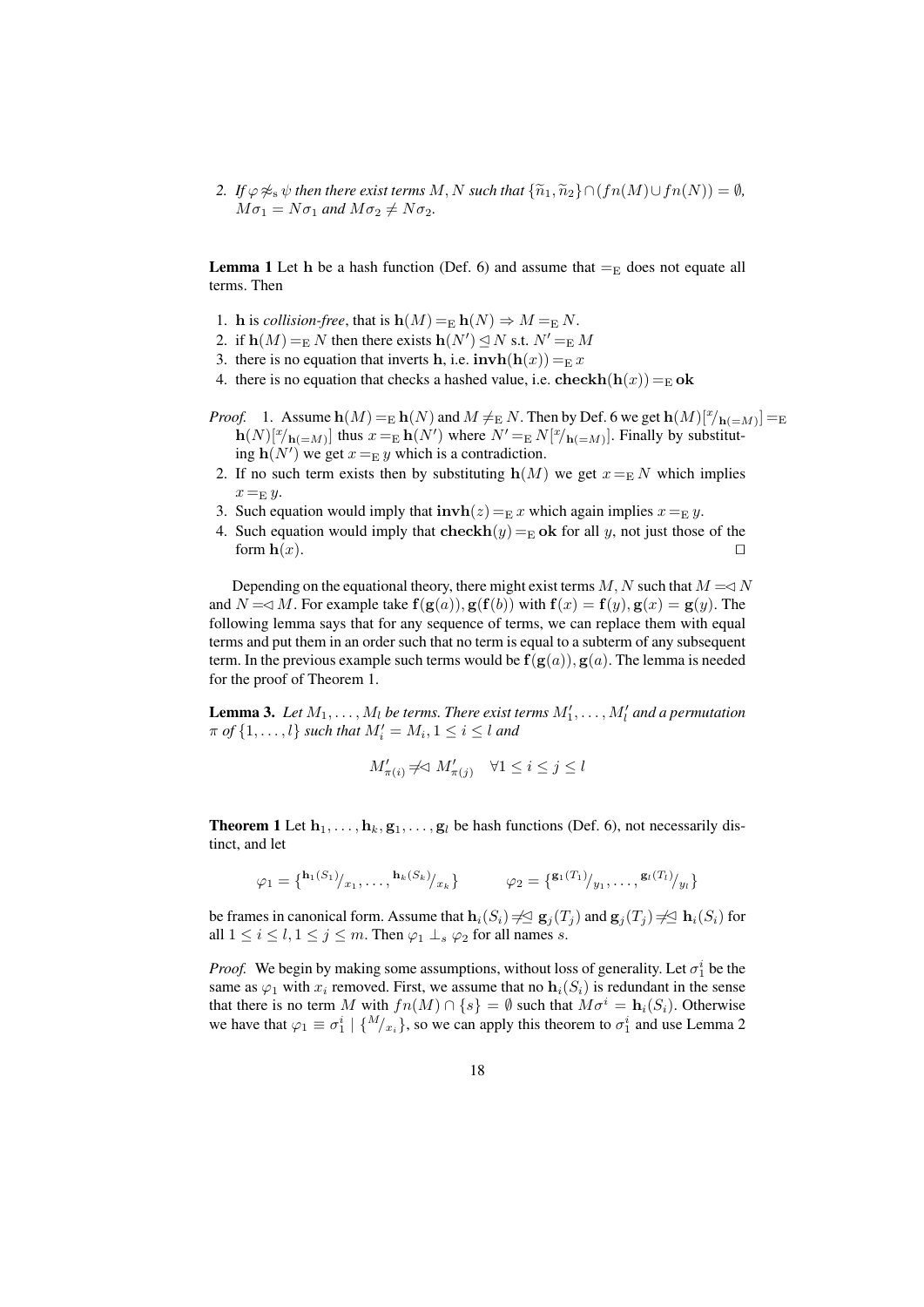to extend it to  $\varphi_1$ . Similarly for  $\mathbf{g}_j(T_j)$ . Then we assume that there exist permutations  $\pi$ ,  $\rho$  such that

$$
\mathbf{h}_{\pi_i}(S_{\pi_i}) \neq \mathbf{h}_{\pi_j}(S_{\pi_j}) \qquad \qquad \forall 1 \le i \le j \le l \tag{1}
$$

$$
\mathbf{g}_{\rho_i}(T_{\rho_i}) \neq \varnothing \mathbf{g}_{\rho_j}(T_{\rho_j}) \qquad \qquad \forall 1 \leq i \leq j \leq m \tag{2}
$$

Otherwise, by Lemma 3 we can find  $M_1, \ldots, M_k$  such that  $M_i = \mathbf{h}_i(S_i) \mid 1 \leq i \leq l$ , and a permutation with the desired property. Then we can create a frame  $\varphi_1'$  from  $\varphi_1$  by replacing  $\mathbf{h}_i(S_i)$  by  $M_i$  and apply the theorem to  $\varphi'_1$ , since  $\varphi_1 \approx_{\mathrm{s}} \varphi'_1$  and by Lemma 2 we have  $\varphi_1 \perp_s \varphi_2 \Leftrightarrow \varphi_1' \perp_s \varphi_2$ . Note that since  $M_i = \mathbf{h}_i(T_i)$  and  $M_i \neq \perp M_i$ , we have by Lemma 1 that  $M_i$  is of the form  $\mathbf{h}_i(M'_i)$  so the theorem can be applied. Similarly for (2).

Assume that  $\varphi_1 \nightharpoonup s \varphi_2$ , then by definition

$$
\nu s.(\varphi_1 \mid \varphi_2) \not\approx_s \nu s. \varphi_1 \mid \nu s. \varphi_2 \tag{3}
$$

Let  $T'_j = T_j[s'_{s}]$ . By renaming the second occurrence of s in the right-hand side of (3) to some  $s' \notin fn(\varphi_1) \cup fn(\varphi_2)$  we get

$$
\nu s.\sigma_1 \not\approx_s \nu s.\nu s'.\sigma_2 \quad \text{where}
$$

$$
\sigma_1 = {\mathbf{h}_1(S_1)}_{x_1}, \dots, {\mathbf{h}_n(S_n)}_{x_n}, \mathbf{g}_1(T_1)_{y_1}, \dots, \mathbf{g}_l(T_l)_{y_l}
$$

$$
\sigma_2 = {\mathbf{h}_1(S_1)}_{x_1}, \dots, \mathbf{h}_n(S_n)_{x_n}, \mathbf{g}_1(T'_1)_{y_1}, \dots, \mathbf{g}_l(T'_l)_{y_l}
$$

Then, by Lemma 2, there exist terms  $M, N$  not containing  $s, s'$ , such that  $M\sigma_1 = N\sigma_1$ but  $M\sigma_2 \neq N\sigma_2$ .

The idea is to first replace  $\mathbf{g}_j(T_j)$  in  $M\sigma_1, N\sigma_1$  by  $x_j$  and then apply  $\sigma_2$  to replace  $x_j$  by  $\mathbf{g}_j(T'_j)$ . We do the substitutions according to the permutation  $\rho$  of (2). This is to avoid substituting a "part" of a term  $\mathbf{g}_i(T_i)$  when replacing some other  $\mathbf{g}_i(T_i)$ . We want to show that

$$
M\sigma_1[^{y_i}_{}{}'_{g_{\rho_i}(-T_{\rho_i})}]_{i=1}^m \sigma_2 = M\sigma_2 \qquad N\sigma_1[^{y_i}_{}'_{g_{\rho_i}(-T_{\rho_i})}]_{i=1}^m \sigma_2 = N\sigma_2 \qquad (4)
$$

Note that  $M\sigma_1, M\sigma_2$  differ only in the terms  $g_j(T_j), g_j(T'_j)$  that are substituted for  $y_j$ . However,  $M\sigma_1^{[y_j]}g_{j(-T_j)}$  replaces *all* subterms equal to  $g_j(T_j)$ , not just those substituted for  $y_i$ , so some attention is needed.

The proof of  $(4)$  is by induction on the structure of M:

 $-$  *M* is a variable. We have three sub-cases:

• if  $M = y_j$  then  $M\sigma_1 = \mathbf{g}_j(T_j)$ . Let q be such that  $\rho_q = j$ . Because of (2),  $\mathbf{g}_i(T_i)$  will remain unaffected by the first  $q-1$  substitutions, that is

$$
M\sigma_1[^{y_i}/_{\mathbf{g}_{\rho_i}(-T_{\rho_i})}]_{i=1}^{q-1}=\mathbf{g}_j(T_j)
$$

Then the q-th substitution will replace  $g_j(T_j)$  by  $y_j$  and the remaining substitutions again will have no effect. Thus  $M\sigma_1{[y_i]}_{\mathbf{g}_{\rho_i}(-T_{\rho_i})}^{m}_{i=1} = y_j$  and  $M\sigma_1[$ <sup>y</sup>i/ $_{\mathbf{g}_{\rho_i}(-T_{\rho_i})}]_{i=1}^m\sigma_2 = \mathbf{g}_j(T'_j) = M\sigma_2.$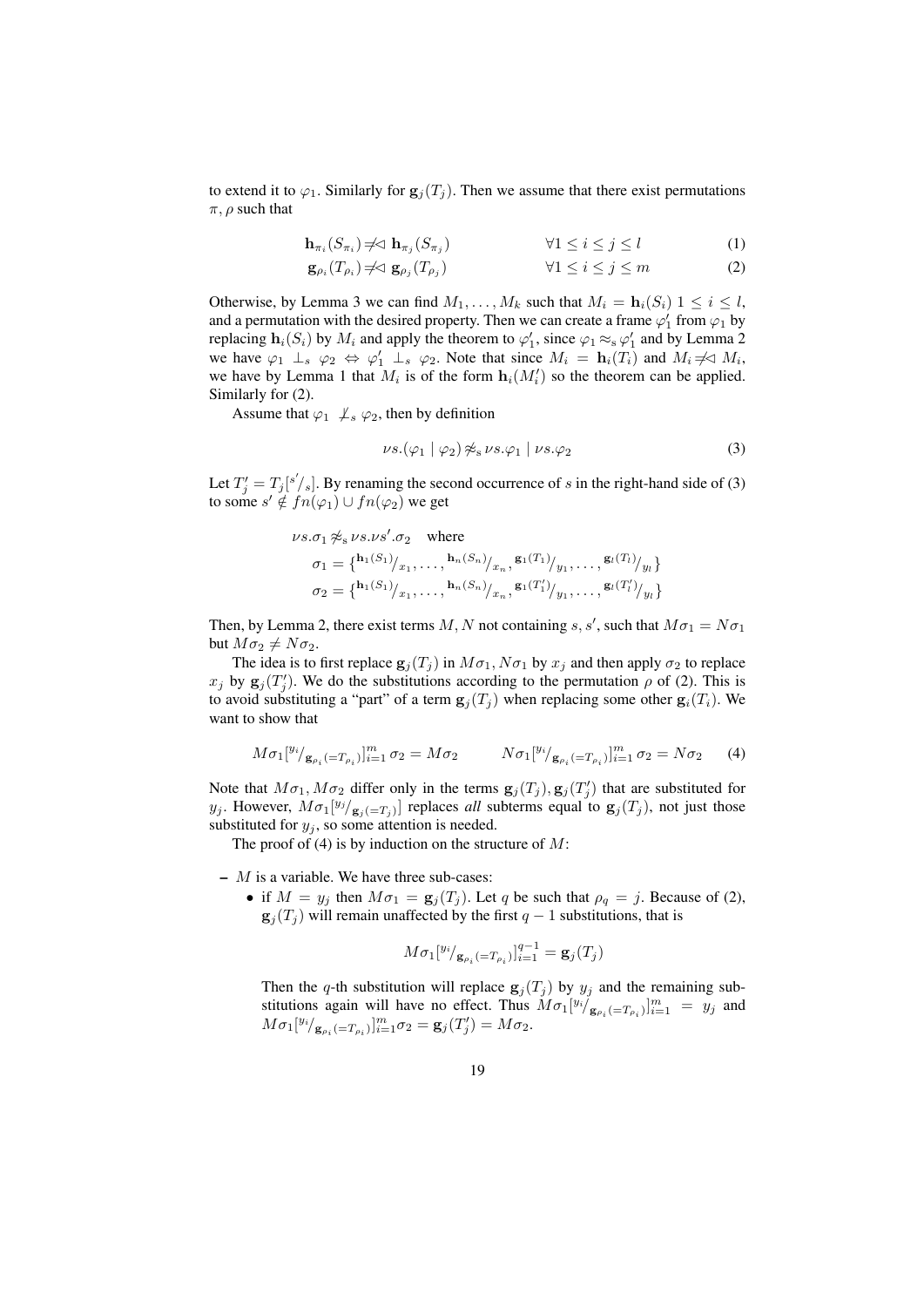- if  $M = x_i$  then  $M\sigma_1 = \mathbf{h}_i(S_i)$  and since we assume that  $\mathbf{g}_j(T_j) \neq \mathbf{h}_i(S_i)$ ,  $1 \leq j \leq m$ , we have that  $\mathbf{h}_i(S_i)$  remains unaffected by all substitutions, thus  $M\sigma_1[$ <sup>yi</sup>/ $_{\mathbf{g}_{\rho_i}(-T_{\rho_i})}]_{i=1}^m\sigma_2 = \mathbf{h}_i(S_i) = M\sigma_2.$
- If M is equal to some other variable z then  $M\sigma_1 = z$  and  $M\sigma_1[$ <sup>y</sup>i/<sub>g<sub> $\rho_i$ </sub> $_{=T_{\rho_i}}$  $)]_{i=1}^m \sigma_2 = z = M\sigma_2.$ </sub>
- If  $M = n$  for some name n then  $M\sigma_1 = n$  and  $M\sigma_1[$ <sup>yi</sup> $/_{g_{\rho_i}(-T_{\rho_i})}]_{i=1}^m \sigma_2 = n$  $M\sigma_2$ .
- $-M = g(M_1, \ldots, M_k)$  with  $k > 1$  or  $\forall 1 \leq j \leq m : (g \neq g_j)$  or  $M_1 \sigma_1 \neq T_j$ ). Then

$$
M\sigma_1^{[y_i]}\mathbf{g}_{\rho_i} = T_{\rho_i}]_{i=1}^m \sigma_2 = \mathbf{g}(M_1\sigma_1^{[y_i]}\mathbf{g}_{\rho_i} = T_{\rho_i})_{i=1}^m \sigma_2, \dots, M_k\sigma_1^{[y_i]}\mathbf{g}_{\rho_i} = T_{\rho_i})_{i=1}^m \sigma_2)
$$

and the proof follows directly from the induction hypothesis.

- The only remaining case is when  $M = g_j(M')$  with  $M' \sigma_1 = T_j$ . We are going to show that this case is in fact not possible under the assumptions we have made. We replace all occurrences of  $\mathbf{h}_i(S_i)$  in  $M' \sigma_1$  by a fresh variable  $z_i$ , in the order defined by the permutation  $\pi$  of (2). We also replace  $g_jT_j$  by z. Let

$$
K = M' \sigma_1[{}^{z_i} / {}_{\mathbf{h}_{\pi_i}(=S_{\pi_i})}]_{i=1}^l[{}^{z} / {}_{\mathbf{g}_j(=T_j)}]
$$

Since  $\mathbf{h}_i(T_i) \neq \mathcal{Q}$   $\mathbf{g}_j(T_j)$ ,  $T_j$  is not affected by  $\binom{z_i}{\mathbf{h}_{\pi_i}(-S_{\pi_i})}_{i=1}$ . Moreover,  $\mathbf{g}_j(T_j) \neq T_j$ (from (2)) so  $T_j$  is also not affected by  $\left[\frac{z}{g_j(-T_j)}\right]$ . Thus from  $M'\sigma_1 = T_j$  and Def 6 we get  $K = T_i$  and thus  $\mathbf{g}_i(K) = \mathbf{g}_i(T_i)$ . But it is easy to see that K has no occurrence of s,  $\tilde{m}$  except from inside some  $\mathbf{g}_k(T_k)$ ,  $k \neq j$  which contradicts the assumption that  $\mathbf{g}_i(T_i)$  is not redundant.

Having proven (4), from  $M\sigma_1 = N\sigma_1$ , Def. 6 and the fact that equations are closed under substitution, we get  $M\sigma_2 = N\sigma_2$  which is a contradiction.

**Theorem 2** A single step protocol satisfies untraceability iff it satisfies both  $P_1, P_2$ .

*Proof.* –  $(\mathcal{P}_1 \wedge \mathcal{P}_2 \Rightarrow$  untraceability) Assumptions: 1.  $\mathcal{P}_1: \nu s.\rho_x \pi(\sigma^n(s)) \approx_s \nu s.\rho_x \pi(\sigma^m(s)) \forall n, m \in \mathbb{N}$ 2.  $\mathcal{P}_2$ :  $\prod_{i=0}^{n-1} \rho_{x_i} \pi(\sigma^i(s)) \perp_s \rho_{x_n} \pi(\sigma^n(s)) \forall n \in \mathbb{N}$ We want to prove that:

$$
\nu w.\nu s.(!P(w, c_1) | !P(w, c_2) | St(w, s)) | \overline{t} \langle \rangle
$$
  
\n
$$
\approx
$$
  
\n
$$
\nu w.\nu s.(!P(w, c_1) | St(w, s)) | \nu w.\nu s.(!P(w, c_2) | St(w, s)) | \overline{t} \langle \rangle
$$

Since it has been proved that observational bisimilarity is equivalent to labelled bisimilarity ( $\approx$ <sub>l</sub>), for the sake of simplicity we use the second approach to prove the theorem. Moreover we synchronize the processes by means of a token  $t$ , so that it is easier to show the relationship between untraceability and forward privacy for this class of protocols.

To prove a labelled bisimilarity between processes we have to show that there exists a relation  $\mathcal R$  on closed extended processes such that  $A\mathcal{R}B$  implies: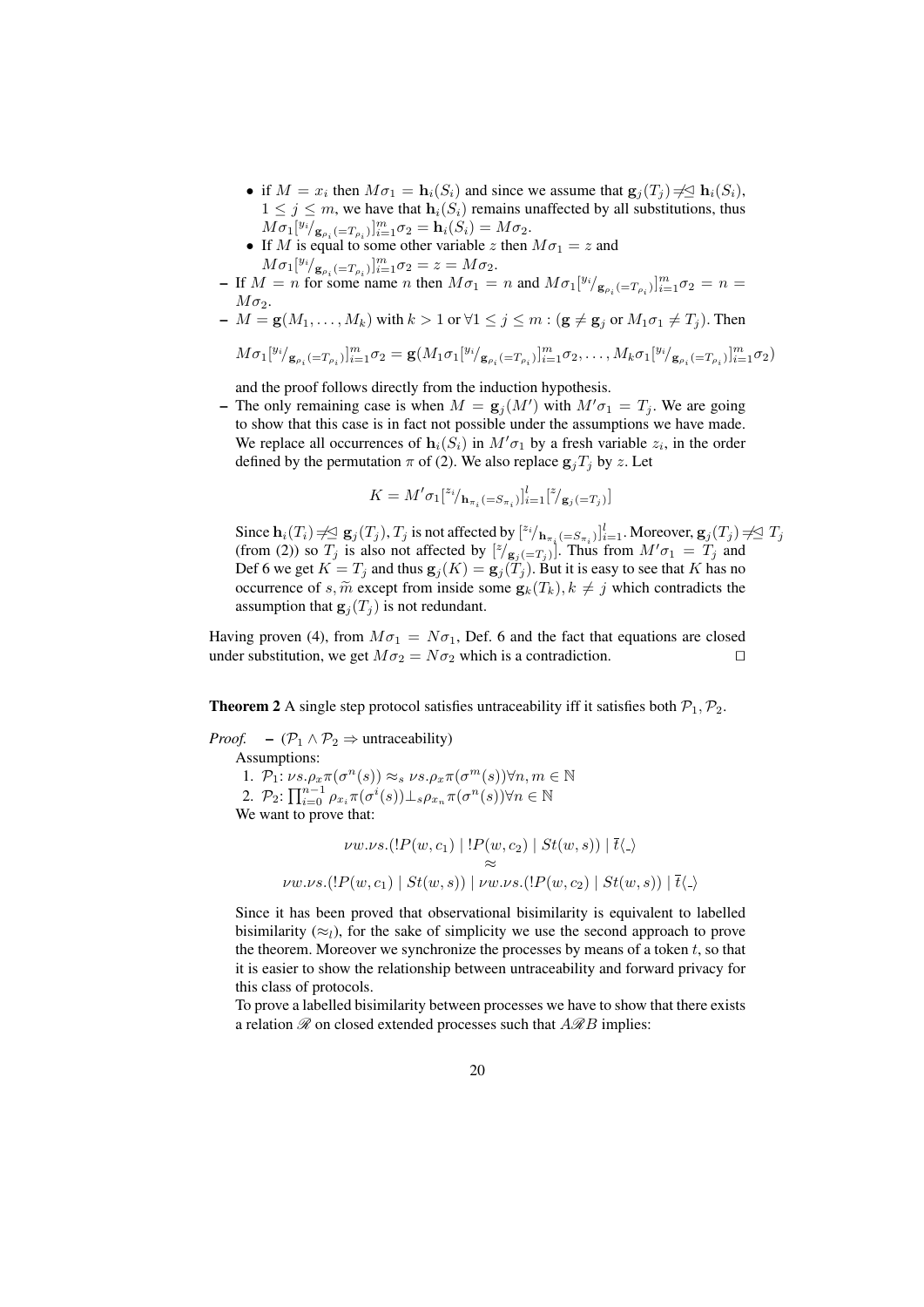1.  $A \approx_s B$ ; 2. if  $A \to A'$ , then  $\exists B'$  s.t.  $B \to^* B'$  and  $A' \mathcal{R} B'$ ; 3. if  $A \stackrel{\alpha}{\rightarrow} A'$  and  $fv(\alpha) \subseteq dom(A)$  and  $bn(\alpha) \cap fn(B) = \emptyset$ , then  $\exists B'$  s.t.  $B \to^* \to^* B'$  and  $A' \mathcal{R} B'$ . For the sake of readability we use the following notation: •  $P_{i,j} = P(w_i, c_j) = c_j(.).t(.) \cdot w_i(x).(\nu \rho . \bar{c_j} \langle \pi(x) \rangle \mid St(w_i, \sigma(x)));$  $\bullet \ \ Q_{i,j}=Q(w_i,c_j)=t(.)$ . $w_i(x).(\nu \rho.\bar{c_j}\langle \pi(x)\rangle \mid St(w_i,\sigma(x)));$ •  $\psi_l, \psi_{r1}, \psi_{r2}$  are frames with the following forms: 1.  $\psi_l = \prod_{i=0}^{k+l+1} \rho_{x_i} \pi(\sigma^i(s_0))$ 2.  $\psi_{r1} = \prod_{i=0}^{k} \rho_{x_{\alpha_i}} \pi(\sigma^i(s_1))$ 3.  $\psi_{r2} = \prod_{i=0}^{l} \rho_{x_{\beta_j}} \pi(\sigma^j(s_2))$  $\forall$  increasing sequences  $\alpha_i, \beta_j$  s.t.  $\{\alpha_i \mid 0 \le i \le k\} \cup \{\beta_j \mid 0 \le j \le l\} =$  $[0, ..., k+l+1]$ The relation  $\mathcal{R}$  is the following:  $\mathscr{R} = \{$  $(\nu s_0, w_0.(\psi_l \mid !P_{0,1} \mid !P_{0,2} \mid Q_{0,1}^n \mid Q_{0,2}^m \mid \bar{t}\langle \rangle \mid St(w_0, \sigma^{k+l+1}(s_0))),$  $\nu s_1, w_1.(\psi_{r1} \mid !P_{1,1} \mid Q_{1,1}^n \mid St(w_1, \sigma^k(s_1))) \mid$  $\nu s_2, w_2.(\psi_{r2} \mid !P_{2,2} \mid Q_{2,2}^m \mid St(w_2, \sigma^l(s_2))) \mid \overline{t}\langle \mathbf{x} \rangle),$  $(\nu s_0, w_0.(\psi_l \mid !P_{0,1} \mid !P_{0,2} \mid Q_{0,1}^n \mid Q_{0,2}^m \mid St(w_0, \sigma^{k+l+1}(s_0)) \mid$  $w_0(x).\nu \rho.\bar{c_1} \langle \pi(x) \rangle \cdot (\bar{t} \langle \cdot \rangle | St(w_0, \sigma(x)))),$  $\nu s_1, w_1.(\psi_{r1} | P_{1,1} | Q_{1,1}^n | St(w_1, \sigma^k(s_1)) |$  $w_1(x).\nu \rho.\bar{c_1} \langle \pi(x) \rangle \cdot (\bar{t} \langle \cdot \rangle | St(w_1, \sigma(x))))$  $\nu s_2, w_2.(\psi_{r2} \mid !P_{2,2} \mid Q_{2,2}^m \mid St(w_2, \sigma^l(s_2))))$  $(\nu s_0, w_0.(\psi_l \mid !P_{0_1} \mid !P_{0,2} \mid Q_{0,1}^n \mid Q_{0,2}^m \mid St(w_0, \sigma^{k+l+1}(s_0)) \mid$  $w_2(x) \cdot \nu \rho \cdot \bar{c}_2 \langle \pi(x) \rangle \cdot (\bar{t} \langle \_ \rangle | St(w_2, \sigma(x)))),$  $\nu s_1, w_1.(\psi_{r1} | P_{1,1} | Q_{1,1}^n | St(w_1, \sigma^k(s_1)))$  $\nu s_2, w_2.(\psi_{r2} \mid !P_{2,2} \mid Q_{2,2}^m \mid St(w_2, \sigma^l(s_2))) \mid$  $w_2(x).\nu \rho.\bar{c_2} \langle \pi(x) \rangle \cdot (\bar{t} \langle \cdot \rangle | St(w_2, \sigma(x)))),$  $(\nu s_0, w_0.(\psi_l \mid !P_{0,1} \mid !P_{0,2} \mid Q_{0,1}^n \mid Q_{0,2}^m \mid$  $\nonumber \begin{aligned} \nu\rho.\bar{c_1}\left\langle\pi(\sigma^{k+l+1}(s_0))\right\rangle .&(\overline{t}\langle_\text{\small{-}}\rangle\mid \dot{St}(w_0,\sigma(\sigma^{k+l+1}(s_0))))), \end{aligned}$ νs1, w1.(ψr<sup>1</sup> | !P1,<sup>1</sup> | Q<sup>n</sup> 1,1 | νρ.c¯<sup>1</sup> π(σ k (s1)) .(th i |  $St(w_1, \sigma(\sigma^k(s_1))))$  $\nu s_2, w_2.(\psi_{r2} \mid !P_{2,2} \mid Q_{2,2}^m \mid St(w_2, \sigma^l(s_2))))$  $(\nu s_0, w_0.(\psi_l \mid !P_{0,1} \mid !P_{0,2} \mid Q_{0,1}^n \mid Q_{0,2}^m \mid$ 

 $\nonumber \begin{aligned} \nu\rho.\bar{c_2}\left\langle\pi(\sigma^{k+l+1}(s_0))\right\rangle .&(\overline{t}\langle\lrcorner\rangle\mid St(w_0,\sigma(\sigma^{k+l+1}(s_0))))), \end{aligned}$  $\nu s_1, w_1.(\psi_{r1} \mid !P_{1,1} \mid Q_{1,1}^n \mid St(w_1, \sigma^k(s_1))) \mid$  $\nu s_2, w_2.(\psi_{r2} \mid !P_{2,2}\mid Q^{\vec{m}}_{2,2} \mid \bar{c_2} \left\langle \pi(\sigma^l(s_2)) \right\rangle .(\bar{t}\left\langle \rule{0pt}{3pt}\right\rangle \mid St(w_2,\sigma(\sigma^l(s_2))))))$ 

s.t.  $\forall k, l, n, m \in \mathbb{N}$  s.t. :

 $k, l$  are the numbers of key updates of  $P_{1,1}$  and  $P_{2,2}$  respectively  $n, m$  are the numbers of processes of the form  $Q_{1,1}$  and  $Q_{2,2}$  respectively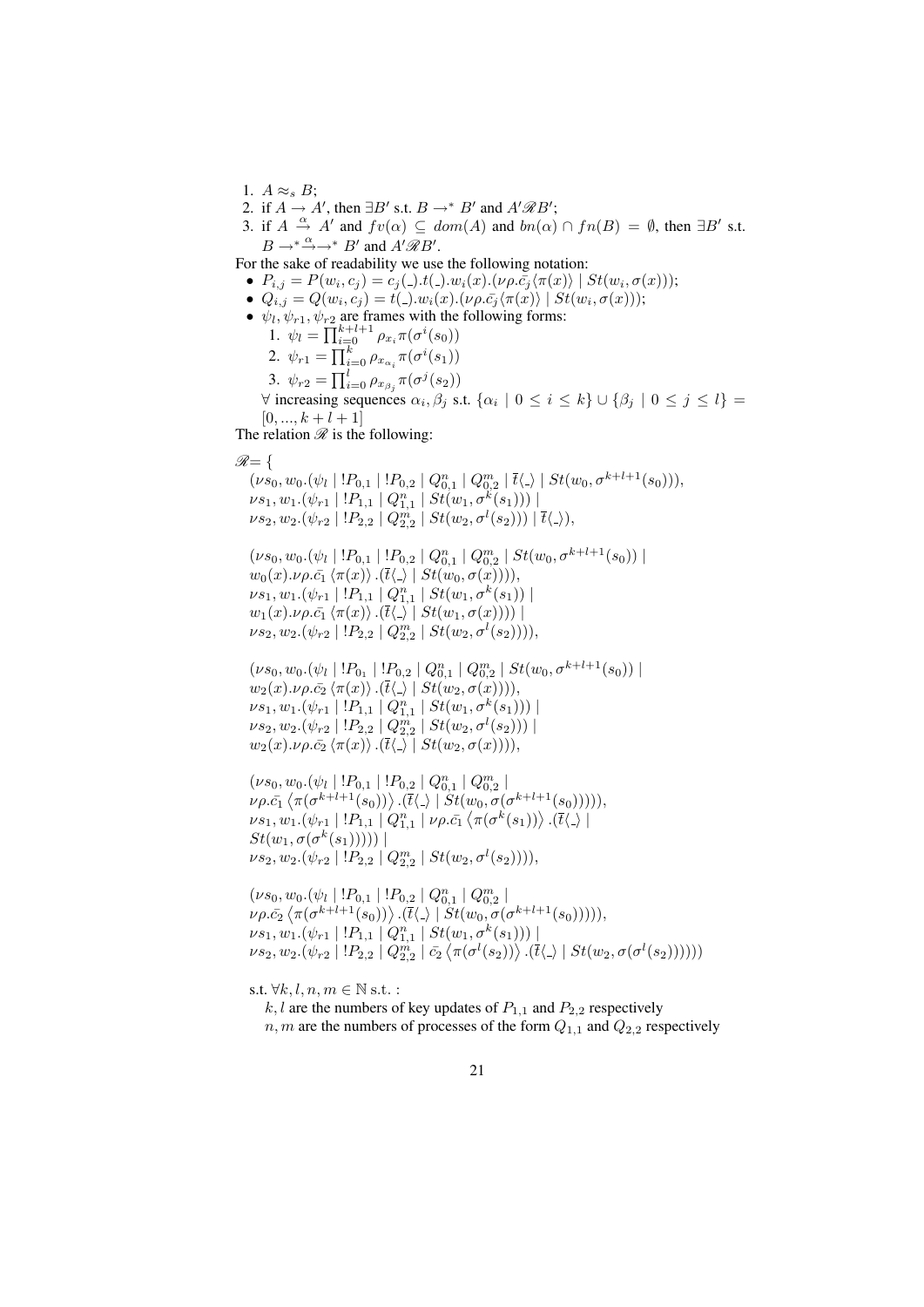Now we have to show that the relation  $\mathcal R$  is a bisimulation and all its pairs are statically equivalent.

Cases:

}

•  $L = \nu s_0, w_0.(\psi_l \mid !P_{0,1} \mid !P_{0,2} \mid Q_{0,1}^n \mid Q_{0,2}^m \mid \bar{t}\langle \cdot \rangle \mid St(w_0, \sigma^{k+l+1}(s_0)))$  $R = \nu s_1, w_1.(\psi_{r1} | P_{1,1} | Q_{1,1}^n | St(w_1, \sigma^k(s_1)))$  $\nu s_2, w_2.(\psi_{r2} \mid !P_{2,2}\mid Q^m_{2,2} \mid St(w_2, \sigma^l(s_2))) \mid \bar{t}\langle \mathbf{.}\rangle$ The possible transitions for  $L$  leads to new forms in which the token synchronizes with  $Q_{0,1}^n$  or  $Q_{0,2}^m$ . In both cases these transitions can be matched by R, generating a new pair which belongs again to  $\mathcal{R}$ :  $* L = \nu s_0, w_0.(\psi_l \mid !P_{0,1} \mid !P_{0,2} \mid \tilde{Q}_{0,1}^{n-1} \mid Q_{0,2}^m \mid St(w_0, \sigma^{k+l+1}(s_0)) \mid$  $w_0(x)$ .ν $\rho. \bar{c_1} \langle \pi(x) \rangle$  . $(\bar{t}\langle \_ \rangle \mid St(w_0, \sigma(x))))$  $R = \nu s_1, w_1.(\psi_{r1} | P_{1,1} | Q_{1,1}^{n-1} | St(w_1, \sigma^k(s_1)) |$  $w_1(x).\nu \rho.\bar{c_1} \langle \pi(x) \rangle \cdot (\bar{t} \langle \_ \rangle | St(w_1, \sigma(x)))) |$  $\nu s_2, w_2.(\psi_{r2} \mid !P_{2,2} \mid Q^m_{2,2} \mid St(w_2, \sigma^l(s_2)))$ \*  $L = \nu s_0, w_0.(\psi_l \mid !P_{0_1} \mid !P_{0,2} \mid Q_{0,1}^n \mid Q_{0,2}^{m-1} \mid St(w_0, \sigma^{k+l+1}(s_0)) \mid$  $w_2(x) \cdot \nu \rho \cdot \bar{c_2} \langle \pi(x) \rangle \cdot (\bar{t} \langle \cdot \rangle | S_t(w_2, \sigma(x))))$  $R = \nu s_1, w_1.(\psi_{r1} | P_{1,1} | Q_{1,1}^n | St(w_1, \sigma^k(s_1)))$  $\nu s_2, w_2.(\psi_{r2} | P_{2,2} | Q_{2,2}^{m-1} | St(w_2, \sigma^l(s_2))) |$  $w_2(x) \cdot \nu \rho \cdot \bar{c}_2 \langle \pi(x) \rangle \cdot (\bar{t} \langle \cdot \rangle \mid St(w_2, \sigma(x)))$  $\bullet \ \ L = \nu s_0, w_0.(\psi_l \mid !P_{0,1} \mid 'P_{0,2} \mid Q_{0,1}^n \mid Q_{0,2}^m \mid S_t(w_0, \sigma^{k+l+1}(s_0)) \mid$  $w_0(x) \cdot \nu \rho \cdot \bar{c}_1 \langle \pi(x) \rangle \cdot (\bar{t} \langle \cdot \rangle \mid St(w_0, \sigma(x))))$  $R = \nu s_1, w_1.(\psi_{r1} | P_{1,1} | Q_{1,1}^n | St(w_1, \sigma^k(s_1)) |$  $w_1(x).\nu \rho.\bar{c_1} \langle \pi(x) \rangle .(\bar{t}\langle \cdot \rangle \mid St(w_1, \sigma(x))))$  $\nu s_2, w_2.(\psi_{r2} | P_{2,2} | Q^{m}_{2,2} | St(w_2, \sigma^l(s_2)))$ L can perform only an internal reduction, namely it can synchronize the input and output processes, because the token blocks the processes  $Q_{0,1}^n$  and  $Q_{0,2}^m$ . Again R matches the same reduction and the new processes belong to  $\mathcal{R}$ :  $L = \nu s_0, w_0.(\psi_l \mid !P_{0,1} \mid !P_{0,2} \mid Q_{0,1}^n \mid Q_{0,2}^m \mid$  $\left|\nu\rho.\bar{c_1}\left\langle\pi(\sigma^{k+l+1}(s_0))\right\rangle .(\bar{t}\langle\lrcorner\rangle\mid St(w_0,\sigma(\sigma^{k+l+1}(s_0))))\right)\right|$  $R = \nu s_1, w_1.(\psi_{r1} | P_{1,1} | Q_{1,1}^n | \nu \rho. \bar{c}_1 \langle \pi(\sigma^k(s_1)) \rangle . (\bar{t} \langle \cdot \rangle |$  $St(w_1, \sigma(\sigma^k(s_1))))$  $\nu s_2, w_2.(\psi_{r2} \mid !P_{2,2} \mid Q^m_{2,2} \mid St(w_2, \sigma^l(s_2)))$ •  $L = \nu s_0, w_0.(\psi_l \mid !P_{0_1} \mid !P_{0,2} \mid Q_{0,1}^n \mid Q_{0,2}^m \mid St(w_0, \sigma^{k+l+1}(s_0)) \mid$  $w_2(x) \cdot \nu \rho \cdot \bar{c}_2 \langle \pi(x) \rangle \cdot (\bar{t} \langle \cdot \rangle | St(w_2, \sigma(x))))$  $R = \nu s_1, w_1.(\psi_{r1} | P_{1,1} | Q_{1,1}^n | St(w_1, \sigma^k(s_1)))$  $\nu s_2, w_2.(\psi_{r2} | P_{2,2} | Q_{2,2}^m | St(w_2, \sigma^l(s_2))) |$  $w_2(x) \cdot \nu \rho \cdot \bar{c}_2 \langle \pi(x) \rangle \cdot (\bar{t} \langle \cdot \rangle \mid St(w_2, \sigma(x)))$ This case is similar to the previous one. •  $L = \nu s_0, w_0.(\psi_l \mid !P_{0,1} \mid !P_{0,2} \mid Q_{0,1}^n \mid Q_{0,2}^m \mid$  $\left|\nu\rho.\bar{c_1}\left\langle\pi(\sigma^{k+l+1}(s_0))\right\rangle .(\bar{t}\langle\lrcorner\rangle\mid St(w_0,\sigma(\sigma^{k+l+1}(s_0))))\right)\right|$  $R = \nu s_1, w_1.(\psi_{r1} | P_{1,1} | Q_{1,1}^n | \nu \rho. \bar{c}_1 \langle \pi(\sigma^k(s_1)) \rangle . (\bar{t} \langle \cdot \rangle |$  $St(w_1, \sigma(\sigma^k(s_1)))) \mid \nu s_2, w_2.(\psi_{r2} \mid !P_{2,2} \mid Q_{2,2}^m \mid St(w_2, \sigma^l(s_2)))$ Also in this case, L can perform only a transition, namely it can send  $\pi(\sigma^{k+l+1}(s_0))$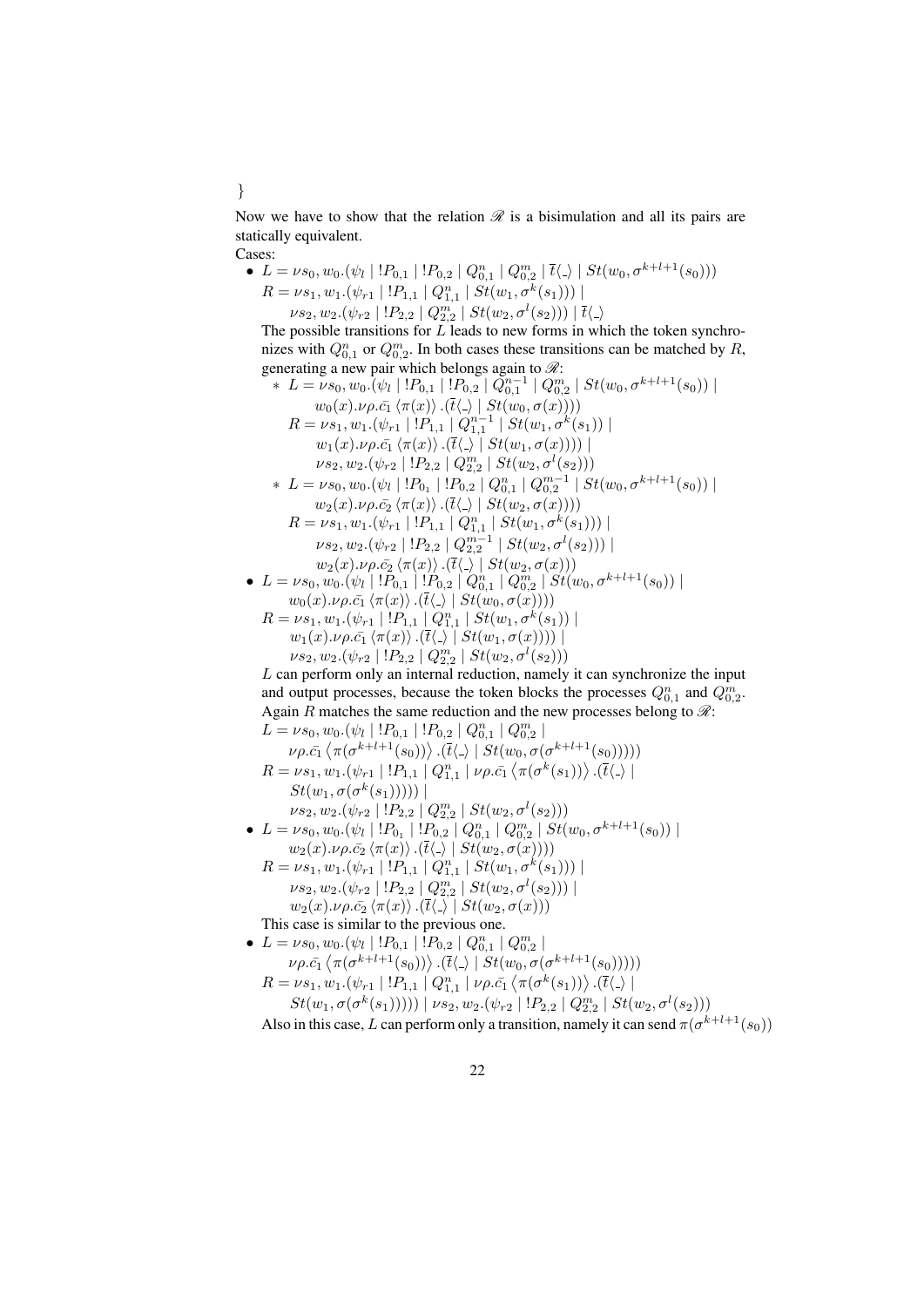on the channel  $c_1$ . The new pair will be:

 $L = \nu s_0, w_0.(\psi'_l \mid !P_{0,1} \mid !P_{0,2} \mid Q_{0,1}^n \mid Q_{0,2}^m \mid \bar{t}\langle \cdot \rangle \mid St(w_0, \sigma(\sigma^{k+l+1}(s_0))))$  $R = \nu s_1, w_1.(\psi_{r1}^{\prime} \mid !P_{1,1} \mid Q_{1,1}^n \mid St(w_1, \sigma(\sigma^k(s_1))))$  $\nu s_2, w_2.(\psi_{r2} \mid !P_{2,2}\mid Q^m_{2,2} \mid St(w_2, \sigma^l(s_2))) \mid \bar{t}\langle \_ \rangle$ 

The first process is equivalent to the  $L$  process analyzed in the first case of this proof. The only difference is in the frame, which is correctly updated adding a new substitution related to the last output, since  $k$  is increased by one; the substitution does not change the form of the frame. Using the same reasoning and the structural equivalence it is possible to map the second process to the corresponding R.

•  $L = \nu s_0, w_0.(\psi_l \mid !P_{0,1} \mid !P_{0,2} \mid Q_{0,1}^n \mid Q_{0,2}^m \mid$  $\ket{\nu\rho.\bar{c_2}\left\langle \pi(\sigma^{k+l}(s_0))\right\rangle .(\bar{t}\langle \_)\mid St(w_0,\sigma(\sigma^{k+l+1}(s_0))))}$  $R = \nu s_1, w_1.(\psi_{r1} | P_{1,1} | Q_{1,1}^n | St(w_1, \sigma^k(s_1)))$  $\nu s_2, w_2.(\psi_{r2} \mid !P_{2,2}\mid Q^m_{2,2} \mid \bar{c_2} \left\langle \pi(\sigma^l(s_2)) \right\rangle .(\bar{t}\langle \_ \rangle \mid St(w_2, \sigma(\sigma^l(s_2)))) )$ 

This case is similar to the previous one.

Note that in all the cases we should also consider that the processes  $L$  and  $R$  might spawn a copy of  $Q_{0,1}$  and  $Q_{1,1}$  or  $Q_{0,2}$  and  $Q_{2,2}$  respectively. They trivially belong to the relation, because they only increase the powers of the corresponding processes, keeping the same form.

Since the frames in all the pairs are always in the same form, the static equivalence can be shown proving only that:

$$
\nu s_0.(\psi_l) \approx_s \nu s_1.(\psi_{r_1}) \mid \nu s_2.(\psi_{r_2})
$$

Note that whenever the property  $P_2$  holds, it is possible to split a frame of the form  $\nu s. \prod_{i=0}^{n} \rho_{x_i} \pi(\sigma^i(s))$  in a new frame  $\prod_{i=0}^{n} \nu s. \rho_{x_i} \pi(\sigma^i(s))$ :

$$
\nu s.(\prod_{i=0}^{n-1} \rho_{x_i} \pi(\sigma^i(s)), \rho_{x_n} \pi(\sigma^n(s)))
$$
\n
$$
\approx_s \nu s. \prod_{i=0}^{n-1} \rho_{x_i} \pi(\sigma^i(s)) \mid \nu s. \rho_{x_n} \pi(\sigma^n(s))
$$
\n
$$
\approx_s \nu s. \prod_{i=0}^{n-2} \rho_{x_i} \pi(\sigma^i(s)) \mid \nu s. \rho_{x_{n-1}} \pi(\sigma^{n-1}(s)) \mid \nu s. \rho_{x_n} \pi(\sigma^n(s))
$$
\n
$$
\approx_s \prod_{i=0}^n \nu s. \rho_{x_i} \pi(\sigma^i(s))
$$

Assuming properties  $P_1$  and  $P_2$ , we can conclude that:

$$
\nu s_0.(\psi_l) = \nu s_0. \prod_{i=0}^{k+l+1} \nu \rho_{x_i.} \pi(h^i(s_0))
$$
  
\n
$$
\approx \prod_{i=0}^{k+l+1} \nu s_0. \nu \rho_{x_i.} \pi(\sigma^i(s_0)) \qquad \text{by } \mathcal{P}_2
$$
  
\n
$$
\approx \prod_{i=0}^{k} \nu s_0. \nu \rho_{x_{\alpha_i.}} \pi(\sigma^i(s_0))
$$
  
\n
$$
\prod_{j=0}^{l} \nu s_0. \nu \rho_{x_{\alpha_j.}} \pi(\sigma^j(s_0)) \qquad \text{by } \mathcal{P}_1
$$
  
\n
$$
\approx_s \nu s_0. \prod_{i=0}^{k} \nu \rho_{x_{\alpha_i.}} \pi(\sigma^i(s_0))
$$
  
\n
$$
\nu s_0. \prod_{j=0}^{l} \nu \rho_{x_{\alpha_j.}} \pi(\sigma^j(s_0)) \qquad \text{by } \mathcal{P}_2
$$
  
\n
$$
\approx_s \nu s_1. \prod_{i=0}^{k} \nu \rho_{x_{\alpha_i.}} \pi(\sigma^i(s_1))
$$
  
\n
$$
\nu s_2. \prod_{j=0}^{l} \nu \rho_{x_{\alpha_j.}} \pi(\sigma^j(s_2)) \qquad \text{by } \alpha\text{-renaming}
$$
  
\n
$$
= \nu s_1.(psi_{r1}) \mid \nu s_2.(\psi_{r2})
$$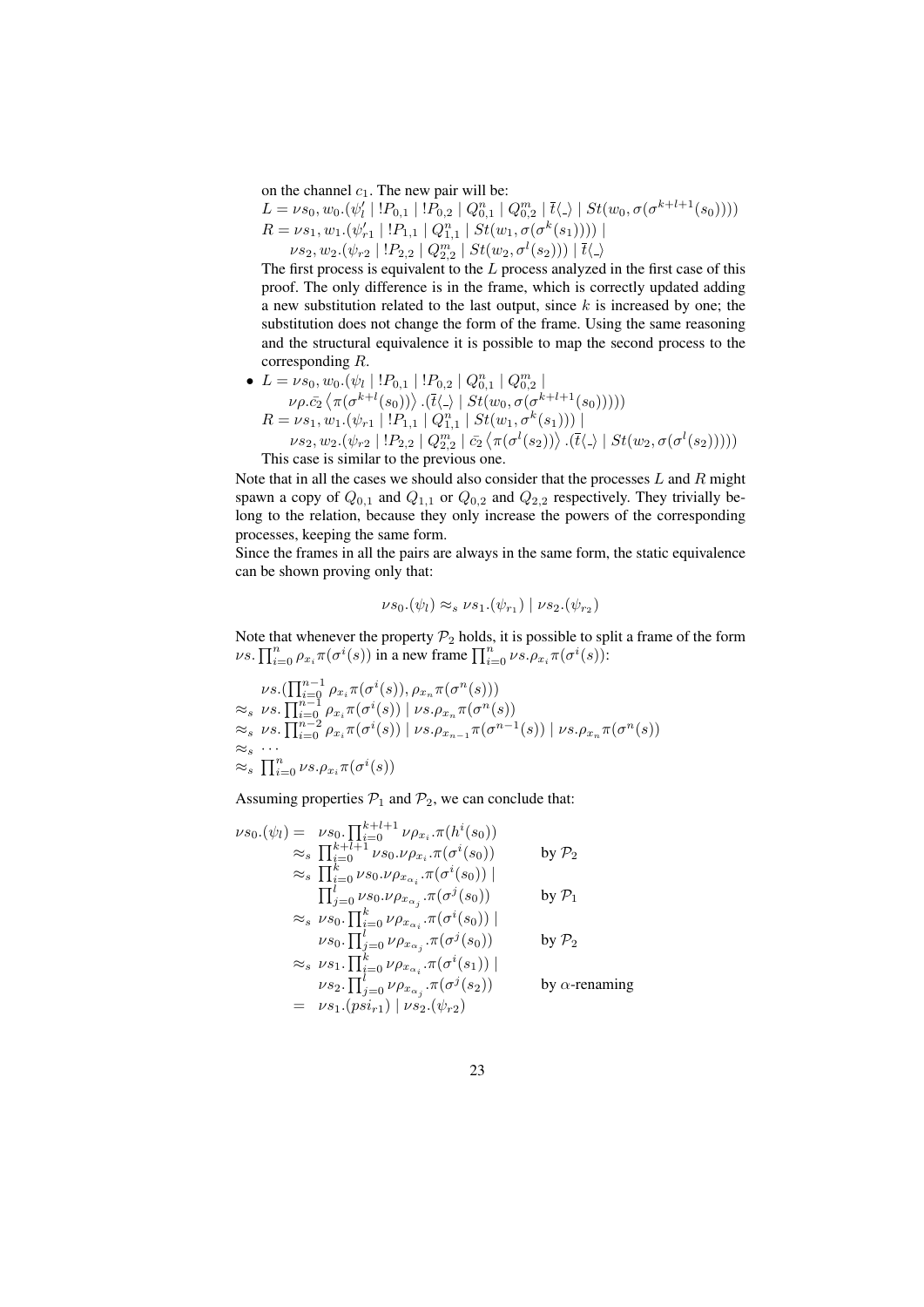$\forall$  increasing sequences  $\alpha_i, \beta_j$  s.t.  $\{\alpha_i \mid 0 \leq i \leq k\} \cup \{\beta_j \mid 0 \leq j \leq l\}$  $[0, ..., k+l+1]$  Therefore the equivalence between frames holds. – (¬ $(\mathcal{P}_1 \land \mathcal{P}_2)$  ⇒ ¬ untraceability)

Assumptions:  $\neg P_1 \lor \neg P_2$ 

We want to prove that:

$$
\neg(\nu w.\nu s.(!P(w,c_1) \mid !P(w,c_2) \mid St(w,s)) \mid \overline{t}\langle \cdot \rangle
$$
  

$$
\approx_l
$$
  

$$
\nu w.\nu s.(!P(w,c_1) \mid St(w,s)) \mid \nu w.\nu s.(!P(w,c_2) \mid St(w,s)) \mid \overline{t}\langle \cdot \rangle)
$$

Cases:

1.  $(\neg P_1)$ 

We know that  $P_1$  does not hold. This means that exist k and  $l$  ( $k < l$ ) such that:  $\neg(\nu s. \rho_x \pi(\sigma^k(s)) \approx_s \nu s. \rho_x \pi(\sigma^l(s)))$ 

Now the adversary is able to break untraceability querying  $k$  times the first interface,  $l - k$  the second, and again the first, obtaining two frames that are no longer statically equivalent. In fact, the labelled equivalence is broken, since the frames have two values in correspondence to the same variable that are not statically equivalent by assumption:

(a) 
$$
\nu s_0 \cdot (\rho_{x_0} \pi(s) | \dots | \rho_{x_{k-1}} \pi(\sigma^{k-1}(s)) | \rho_{x_k} \pi(\sigma^k(s)) | \dots | \rho_{x_{l-1}} \pi(\sigma^{l-1}(s)) | \rho_{x_l} \pi(\sigma^l(s))
$$
  
\n(b)  $\nu s_1 \cdot (\rho_{x_0} \pi(s) | \dots | \rho_{x_{k-1}} \pi(\sigma^{k-1}(s)) | \rho_{x_l} \pi(\sigma^k(s)) ) | \nu s_2 \cdot (\rho_{x_k} \pi(s) | \dots | \rho_{x_{l-1}} \pi(\sigma^{l-1}(s)) )$ 

2.  $(\neg P_2)$ 

We know that  $P_2$  does not hold. This means that exists n such that:  $\neg(\prod_{i=0}^{n-1}\rho_{x_i}\pi(\sigma^i(s))\bot_s\rho_{x_n}\pi(\sigma^n(s)))$ 

Cases:

(a)  $(\neg \mathcal{P}_1)$ 

Untraceability does not hold by (1.).

(b)  $(\mathcal{P}_1)$ 

Again we break the frame equivalence querying  $n$  times the first interface and once the second. We obtain the following frames:

i.  $\nu s_0.(\rho_{x_0}\pi(s) | \ldots | \rho_{x_n-1}\pi(\sigma^{n-1}(s)) | \rho_{x_n}\pi(\sigma^n(s)))$ ii.  $\nu s_1.(\rho_{x_0}\pi(s) | \ldots | \rho_{x_n-1}\pi(\sigma^{n-1}(s))) | \nu s_2.\rho_{x_n}\pi(s)$ 

 $\equiv \nu s_1.(\rho_{x_0} \pi(s) \mid \ldots \mid \rho_{x_n-1} \pi(\sigma^{n-1}(s))) \mid \nu s_2. \rho_{x_n} \pi(\sigma^n(s))$  by  $\mathcal{P}_1$ By assumption we know that these frames are not statically equivalent, and this breaks the labelled bisimilarity.

 $\Box$ 

**Proposition 3** For all single step protocols,  $\mathcal{P}_3 \Rightarrow \mathcal{P}_2$ .

*Proof.* The intuition is that  $\mathcal{P}_3$  requires the state content after n runs  $(\sigma^n(S^0))$  to be independent from the output of the *n* runs.  $P_2$  requires instead the independence of the  $(n + 1)$ -th output  $(\pi(\sigma^n(S^0)))$ . However, since the only occurrences of the secret s in the  $(n + 1)$ -th come from  $\sigma^n(S^0)$ , it cannot introduce a dependency on s since  $\sigma^n(S^0)$ is independent.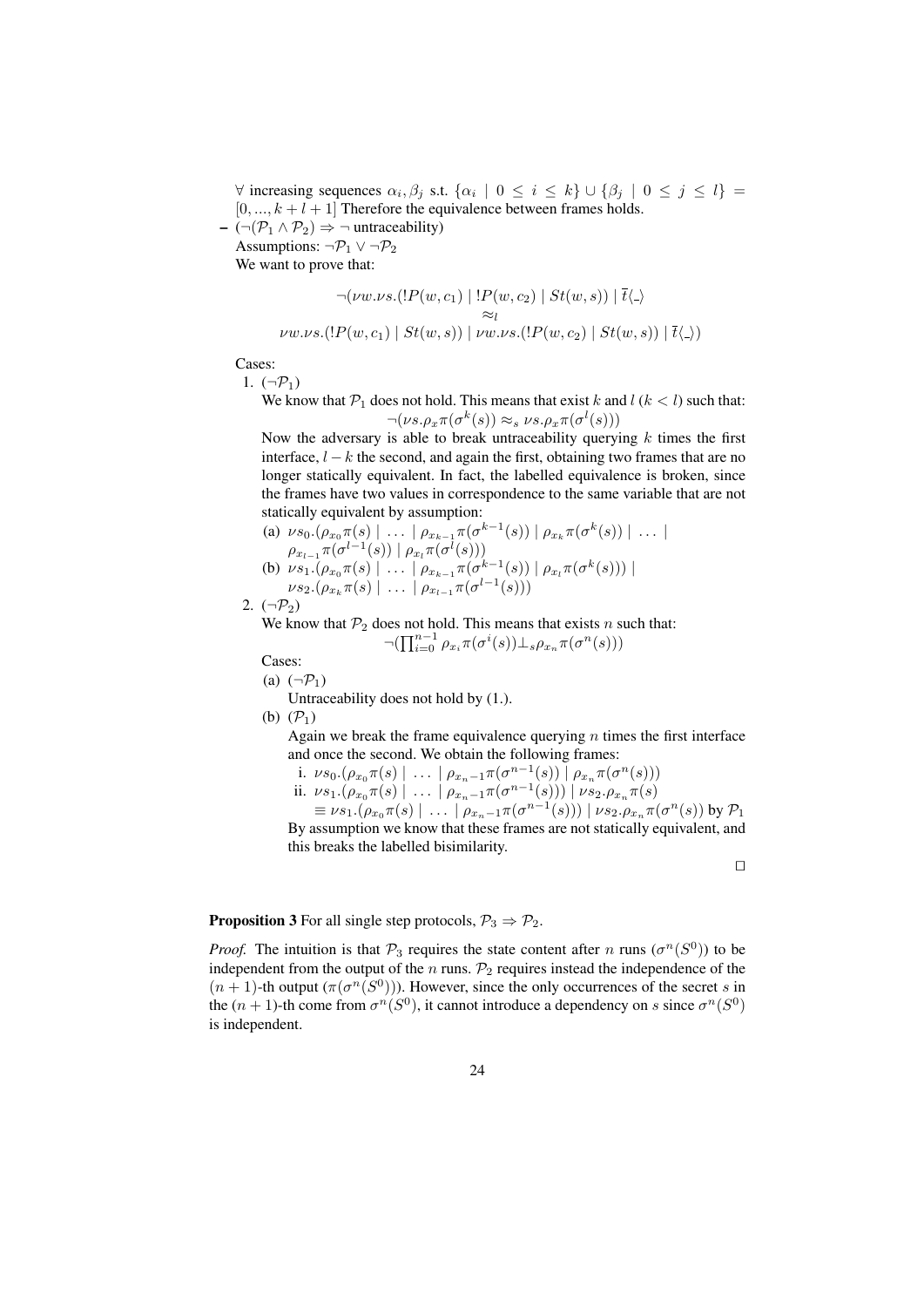Formally, assuming  $P_3$  we have

$$
\prod_{i=0}^{n-1} \rho_x \pi(\sigma^i(s)) \perp_s \{\sigma^n(s)/y\} \quad \forall n \in \mathbb{N}
$$

we extend the right-hand side with  $\{\pi^{(y)}(x_n)\}$  (note that  $s \notin \pi(y)$ ) and we restrict y. From Prop. 2 we get

$$
\Pi_{i=0}^{n-1} \rho_x \pi(\sigma^i(s)) \perp_s \nu y. (\{\sigma^n(s)/y\} \mid {\{\pi(\sigma^n(s))/x_n\}}) \qquad \forall n \in \mathbb{N} \Rightarrow
$$
  

$$
\Pi_{i=0}^{n-1} \rho_{x_i} \pi(\sigma^i(s)) \perp_s {\{\pi(\sigma^n(s))/x_n\}} \qquad \forall n \in \mathbb{N}
$$

Finally, since  $\{\tilde{\rho}\}\cap fn(\prod_{i=0}^{n-1} \rho_{x_i}\pi(\sigma^i(s))) = \emptyset$  we can restrict by Prop. 2 the channels  $\tilde{\rho}$  and get

$$
\prod_{i=0}^{n-1} \rho_{x_i} \pi(\sigma^i(s)) \perp_s \rho_{x_n} \pi(\sigma^n(s)) \quad \forall n \in \mathbb{N}
$$

which is  $\mathcal{P}_1$ .

**Theorem 3** A single step protocol satisfies forward privacy iff it satisfies  $P_1$  and  $P_3$ .

*Proof.* –  $(\mathcal{P}_1 \land \mathcal{P}_3 \Rightarrow$  forward privacy) Assumptions: 1.  $\mathcal{P}_1: \nu s.\rho_x \pi(\sigma^n(s)) \approx_s \nu s.\rho_x \pi(\sigma^m(s)) \forall n, m \in \mathbb{N}$ 2.  $\mathcal{P}_3$ :  $\prod_{i=0}^{n-1} \rho_{x_i} \pi(\sigma^i(s)) \bot_s \left\{ \sigma^{n}(s)} \middle|_{x_n} \right\} \forall n \in \mathbb{N}$ We want to prove that:

$$
\nu w.\nu s.(!P(w, c_1) \mid !P(w, c_2) \mid St(w, s) \mid Break(w_0)) \mid \overline{t}\langle \cdot \rangle
$$
  
\n
$$
\approx
$$
  
\n
$$
\nu w.\nu s.(!P(w, c_1) \mid St(w, s) \mid Break(w_1)) \mid
$$
  
\n
$$
\nu w.\nu s.(!P(w, c_2) \mid St(w, s)) \mid \overline{t}\langle \cdot \rangle
$$

where  $Break(w) = br(\_).t(\_).w(x) \cdot \overline{br} \langle x \rangle$ . The method to prove labelled bisimilarity and the notation used are the same of the previous section. As in the previous proof we use labelled bisimilarity to prove the theorem, since it is equivalent to observational bisimilarity. For the sake of readability we use  $Break(w)$  with two meanings, namely  $br(\underline{\ }.).t(\underline{\ }).w(x).\overline{br}\langle x\rangle$  and  $t(\underline{\ }).w(x).\overline{br}\langle x\rangle$ . The first process models the ability of the adversary who can ask for the secret of the first tag; the process gets the token, reads the secret and publishes it on the public channel when the adversary can read it. The second process is exactly the same process, but already triggered and waiting for the token. The relation  $\mathcal{R}$  is the following:

 $\mathscr{R} = \{$ 

 $(\nu s_0, w_0.(\psi_l \mid !P_{0,1} \mid !P_{0,2} \mid Q_{0,1}^n \mid Q_{0,2}^m \mid \bar{t}\langle \cdot \rangle \mid St(w_0, \sigma^{k+l+1}(s_0)) \mid Break(w_0)),$  $\nu s_1, w_1.(\psi_{r1} \mid !P_{1,1} \mid Q_{1,1}^n \mid St(w_1, \sigma^k(s_1)) \mid Break(w_1)) \mid$  $\nu s_2, w_2.(\psi_{r2} \mid !P_{2,2} \mid Q_{2,2}^m \mid St(w_2, \sigma^l(s_2))) \mid \overline{t}\langle \mathbf{x} \rangle),$ 

$$
(\nu s_0, w_0.(\psi_l \mid !P_{0,1} \mid !P_{0,2} \mid Q_{0,1}^n \mid Q_{0,2}^m \mid St(w_0, \sigma^{k+l+1}(s_0)) \mid w(x).\overline{br}\langle x\rangle),\n\nu s_1, w_1.(\psi_{r1} \mid !P_{1,1} \mid Q_{1,1}^n \mid St(w_1, \sigma^k(s_1)) \mid w(x).\overline{br}\langle x\rangle)
$$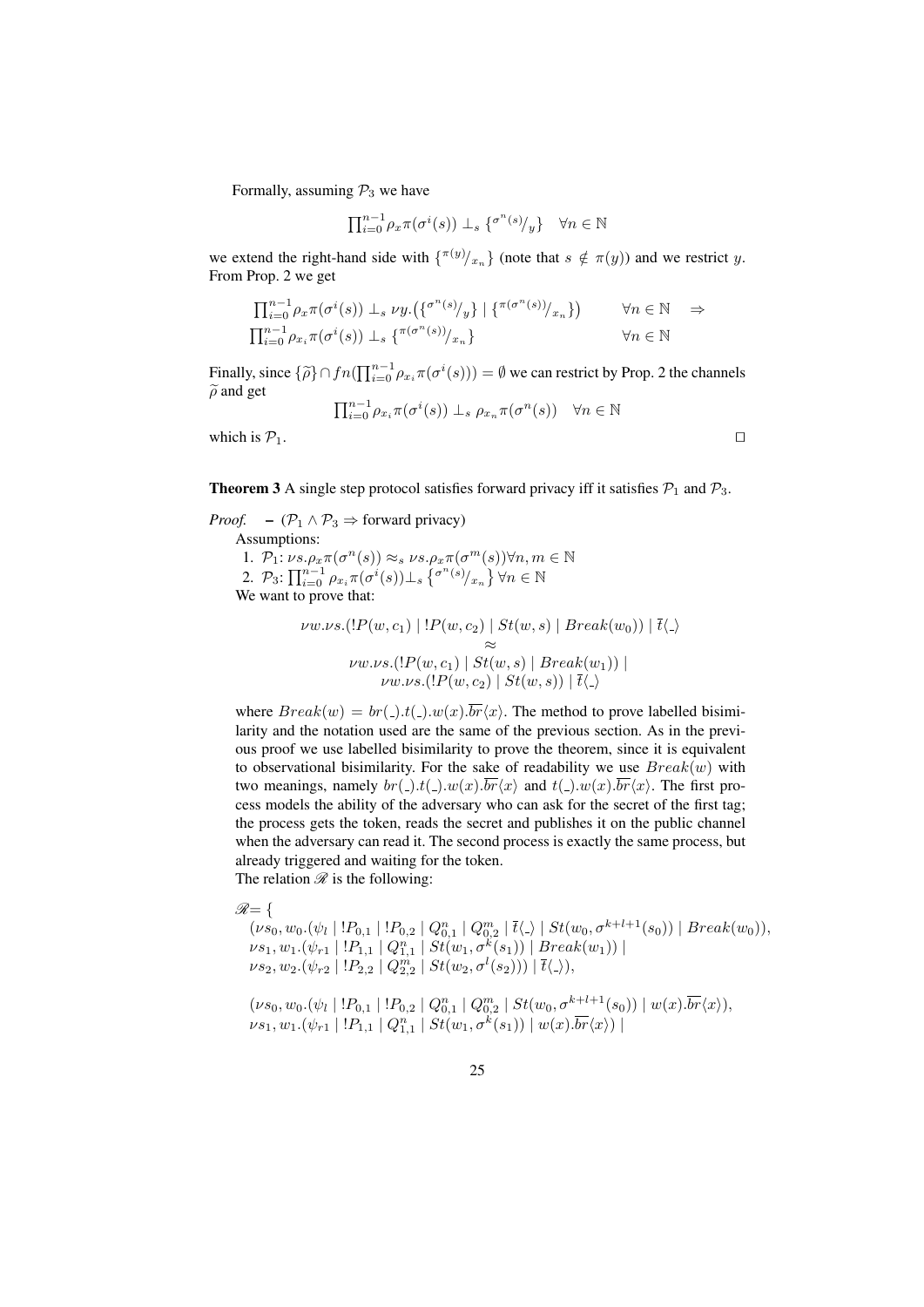```
\nu s_2, w_2.(\psi_{r2} \mid !P_{2,2} \mid Q_{2,2}^m \mid St(w_2, \sigma^l(s_2))))(\nu s_0, w_0.(\psi_l \mid !P_{0,1} \mid !P_{0,2} \mid Q_{0,1}^n \mid Q_{0,2}^m \mid \overline{br} \langle \sigma^{k+l+1}(s_0) \rangle),\nu s_1, w_1.(\psi_{r1} \mid !P_{1,1} \mid Q_{1,1}^n \mid \overline{br} \langle \sigma^k(s_1)\rangle) \mid\nu s_2, w_2.(\psi_{r2} \mid !P_{2,2} \mid Q^m_{2,2} \mid St(w_2, \sigma^l(s_2)))) ,(\nu s_0, w_0.(\psi_l \mid !P_{0,1} \mid !P_{0,2} \mid Q_{0,1}^n \mid Q_{0,2}^m \mid {\{\sigma^{k+l+1}(s_0)}/{x_{k+l}}\}),\nu s_1, w_1.(\psi_{r1} \mid !P_{1,1} \mid Q_{1,1}^n \mid \{\sigma^{k}(s_1)/_{x_{k+l}}\}) \mid\nu s_2, w_2.(\psi_{r2} \mid !P_{2,2} \mid Q^m_{2,2} \mid St(w_2, \sigma^l(s_2)))) ,(\nu s_0, w_0.(\psi_l \mid !P_{0,1} \mid !P_{0,2} \mid Q_{0,1}^n \mid Q_{0,2}^m \mid St(w_0, \sigma^{k+l+1}(s_0)) \midw_0(x).\nu \rho.\bar{c_1} \langle \pi(x) \rangle \langle \bar{t} \langle \rangle | St(w_0, \sigma(x))) | Break(w_0),\nu s_1, w_1.(\psi_{r1} | P_{1,1} | Q_{1,1}^n | St(w_1, \sigma^k(s_1)) |w_1(x).\nu \rho.\bar{c_1} \langle \pi(x) \rangle \cdot (\bar{t} \langle \cdot \rangle \mid St(w_1, \sigma(x))) \mid Break(w_1)) \mid\nu s_2, w_2.(\psi_{r2} \mid !P_{2,2} \mid Q^m_{2,2} \mid St(w_2, \sigma^l(s_2))))(\nu s_0, w_0.(\psi_l \mid !P_{0_1} \mid !P_{0,2} \mid Q_{0,1}^n \mid Q_{0,2}^m \mid St(w_0, \sigma^{k+l+1}(s_0)) \midw_2(x).\nu \rho.\bar{c_2} \langle \pi(x) \rangle \cdot (\bar{t} \langle \_ \rangle | St(w_2, \sigma(x))) | Break(w_0)),\nu s_1, w_1.(\psi_{r1} | !P_{1,1} | Q_{1,1}^n | St(w_1, \sigma^k(s_1)) | Break(w_1)) |\nu s_2, w_2.(\psi_{r2} \mid !P_{2,2} \mid Q_{2,2}^m \mid St(w_2, \sigma^l(s_2))) \midw_2(x) \cdot \nu \rho \cdot \bar{c_2} \langle \pi(x) \rangle \cdot (\bar{t} \langle \bar{z} \rangle | S_t(w_2, \sigma(x)))),(\nu s_0, w_0.(\psi_l \mid !P_{0,1} \mid !P_{0,2} \mid Q_{0,1}^n \mid Q_{0,2}^m \mid\nonumber \begin{aligned} \nu\rho.\bar{c_1}\left\langle\pi(\sigma^{k+l+1}(s_0))\right\rangle .&(\bar{t}\langle\_)\mid St(w_0,\sigma(\sigma^{k+l+1}(s_0))))\mid Break(w_0)), \end{aligned}νs1, w1.(ψr1 | !P1,1 | Qn
1,1
| νρ.c¯1

π(σ
k
(s1))
.(th i |
St(w_1, \sigma(\sigma^k(s_1)))) \mid Break(w_1)) \mid\nu s_2, w_2.(\psi_{r2} \mid !P_{2,2} \mid Q^m_{2,2} \mid St(w_2, \sigma^l(s_2))))(\nu s_0, w_0.(\psi_l \mid !P_{0,1} \mid !P_{0,2} \mid Q_{0,1}^n \mid Q_{0,2}^m \mid\nonumber \begin{aligned} \nu\rho.\bar{c_2}\left\langle \pi(\sigma^{k+l+1}(s_0))\right\rangle .(\bar{t}\langle\_{rangle\mid \dot{St}(w_0,\sigma(\sigma^{k+l+1}(s_0))))\mid Break(w_0)), \end{aligned}\nu s_1, w_1.(\psi_{r1} | !P_{1,1} | Q_{1,1}^n | St(w_1, \sigma^k(s_1)) | Break(w_1)) |\nu s_2, w_2.(\psi_{r2} \mid !P_{2,2}\mid Q^m_{2,2}\mid \bar{c_2} \left\langle \pi(\sigma^l(s_2))\right\rangle .(\bar{t}\left\langle \_ \right\rangle \mid St(w_2,\sigma(\sigma^l(s_2))))))s.t. \forall k, l, n, m \in \mathbb{N} s.t. :
    k, l are the numbers of key updates of P_{1,1} and P_{2,2} respectively
    n, m are the numbers of processes of the form Q_{1,1} and Q_{2,2} respectively
```
Now we have to show that the relation  $\mathcal R$  is a bisimulation and all its pairs are statically equivalent.

Cases:

}

•  $L = \nu s_0, w_0.(\psi_l \mid !P_{0,1} \mid !P_{0,2} \mid Q_{0,1}^n \mid Q_{0,2}^m \mid \bar{t}\langle \cdot \rangle \mid St(w_0, \sigma^{k+l+1}(s_0)) \mid Break(w_0))$  $R = \nu s_1, w_1.(\psi_{r1} | P_{1,1} | Q_{1,1}^n | St(w_1, \sigma^k(s_1)) | Break(w_1)) |$  $\nu s_2, w_2.(\psi_{r2} \mid !P_{2,2}\mid Q^m_{2,2} \mid St(w_2, \sigma^l(s_2))) \mid \bar{t}\langle \mathbf{.}\rangle$ 

The possible transitions for  $L$  leads to new forms in which the token synchro-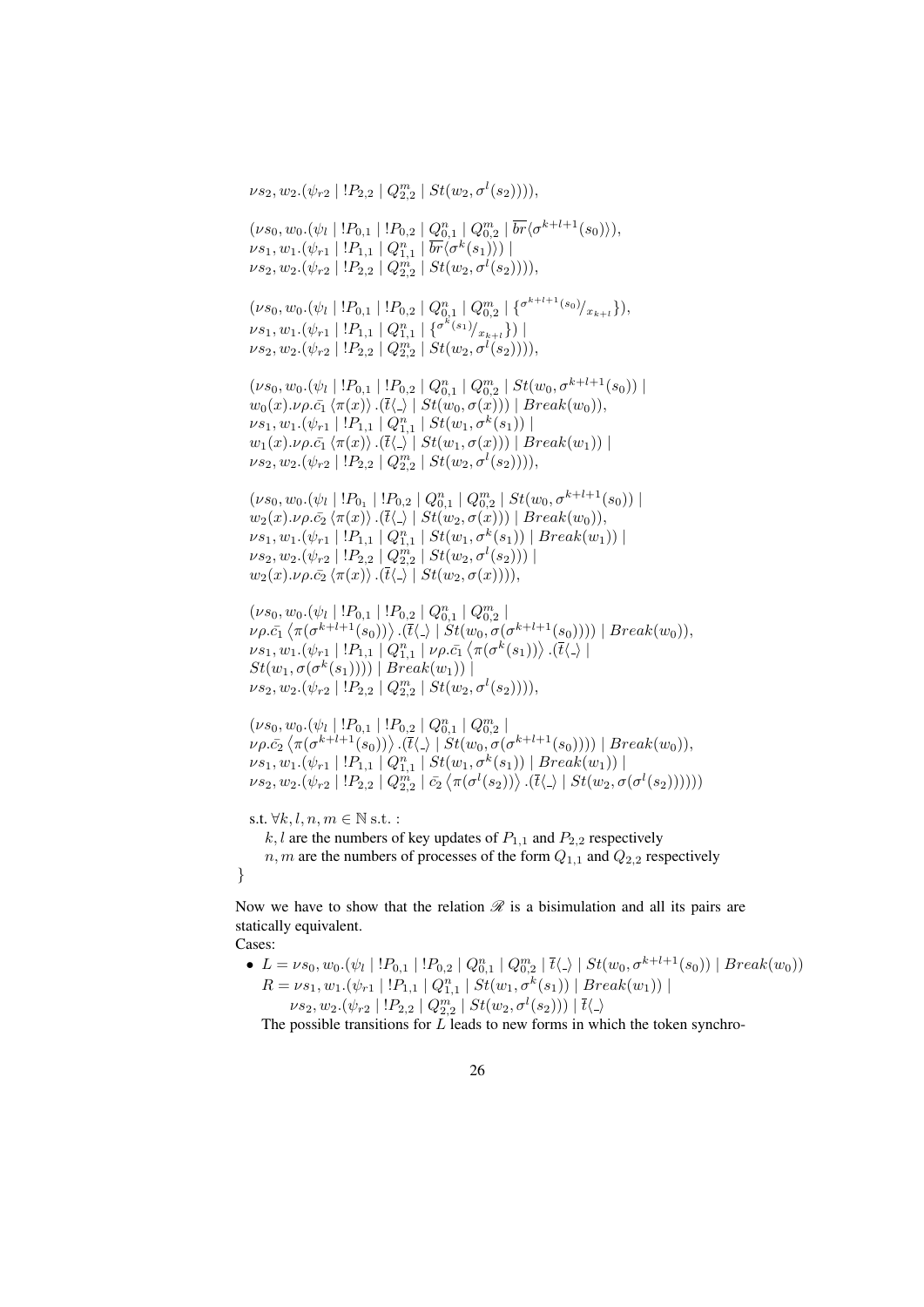nizes with  $Q_{0,1}^n$ ,  $Q_{0,2}^m$  or  $Break(w_0)$ . In all the cases these transitions can be matched by R, generating a new pair which belongs again to  $\mathcal{R}$ :

\* 
$$
L = \nu s_0, w_0.(\psi_l \mid !P_{0,1} \mid !P_{0,2} \mid Q_{0,1}^n \mid Q_{0,2}^m \mid St(w_0, \sigma^{k+l+1}(s_0)) \mid
$$
  
\n $w_0(x).\nu \rho.\bar{c}_1 \langle \pi(x) \rangle .(\bar{t}\langle \cdot \rangle \mid St(w_0, \sigma(x))) \mid Break(w_0))$   
\n $R = \nu s_1, w_1.(\psi_{r1} \mid !P_{1,1} \mid Q_{1,1}^n \mid St(w_1, \sigma^k(s_1)) \mid$   
\n $w_1(x).\nu \rho.\bar{c}_1 \langle \pi(x) \rangle .(\bar{t}\langle \cdot \rangle \mid St(w_1, \sigma(x))) \mid Break(w_1)) \mid$   
\n $\nu s_2, w_2.(\psi_{r2} \mid !P_{2,2} \mid Q_{2,2}^m \mid St(w_2, \sigma^l(s_2)))$   
\n\*  $L = \nu s_0, w_0.(\psi_l \mid !P_{0,1} \mid !P_{0,2} \mid Q_{0,1}^m \mid Q_{0,2}^m \mid St(w_0, \sigma^{k+l+1}(s_0)) \mid$ 

- $w_2(x).\nu \rho.\bar{c_2} \langle \pi(x) \rangle \langle \bar{t} \langle \rangle | St(w_2, \sigma(x))) | Break(w_0) \rangle$  $R = \nu s_1, w_1.(\psi_{r1} | P_{1,1} | Q_{1,1}^n | St(w_1, \sigma^k(s_1)) | Break(w_1)) |$  $\nu s_2, w_2.(\psi_{r2} \mid !P_{2,2} \mid Q_{2,2}^m \mid St(w_2, \sigma^l(s_2))) \mid$  $w_2(x) \cdot \nu \rho \cdot \bar{c_2} \langle \pi(x) \rangle \cdot (\bar{t} \langle \_ \rangle | St(w_2, \sigma(x)))$
- \*  $L = \nu s_0, w_0.(\psi_l \mid !P_{0,1} \mid !P_{0,2} \mid Q_{0,1}^n \mid Q_{0,2}^m \mid St(w_0, \sigma^{k+l+1}(s_0)) \mid w(x)_0.\overline{br}\langle x \rangle)$  $R = \nu s_1, w_1.(\psi_{r1} | P_{1,1} | Q_{1,1}^n | St(w_1, \sigma^k(s_1)) | w_1(x).\overline{br}\langle x \rangle) |$  $\nu s_2, w_2.(\psi_{r2} | P_{2,2} | Q_{2,2}^m | St(w_2, \sigma^l(s_2)))$
- $L = \nu s_0, w_0.(\psi_l \mid !P_{0,1} \mid !P_{0,2} \mid Q_{0,1}^n \mid Q_{0,2}^m \mid St(w_0, \sigma^{k+l+1}(s_0)) \mid w_0(x).\overline{br}\langle x \rangle)$  $R = \nu s_1, w_1.(\psi_{r1} | P_{1,1} | Q_{1,1}^n | St(w_1, \sigma^k(s_1)) | w_1(x).\overline{br}\langle x \rangle) |$  $\nu s_2, w_2.(\psi_{r2} \mid !P_{2,2} \mid Q^m_{2,2} \mid St(w_2, \sigma^l(s_2)))$

Since the token is not available, the only possible transition for  $L$  is the communication on the channel  $w_0$ ; this step is matched by R which performs the communication on the channel  $w_1$ , obtaining exactly the pair analyzed in the following case.

•  $L = \nu s_0, w_0.(\psi_l \mid !P_{0,1} \mid !P_{0,2} \mid Q_{0,1}^n \mid Q_{0,2}^m \mid \overline{br} \langle \sigma^{k+l+1}(s_0) \rangle)$  $R = \nu s_1, w_1.(\psi_{r1} | P_{1,1} | Q_{1,1}^n | \overline{br} \langle \sigma^k(s_1) \rangle) |$  $\nu s_2, w_2.(\psi_{r2} \mid !P_{2,2} \mid Q^m_{2,2} \mid St(w_2, \sigma^l(s_2)))$ 

As in the previous case, there is only one possible transition for both  $L$  and  $R$ , namely the sending of the secret on the public channel br. After this transition we obtain the next pair, in which the frames contain also the secret disclosed.

•  $L = \nu s_0, w_0.(\psi_l \mid !P_{0,1} \mid !P_{0,2} \mid Q_{0,1}^n \mid Q_{0,2}^m \mid {\{\sigma^{k+l+1}(s_0)} /_{x_{k+l}}\}})$  $R = \nu s_1, w_1.(\psi_{r1} | P_{1,1} | Q_{1,1}^n | {\sigma^k(s_1)} /_{x_{k+l}}))$ 

 $\nu s_2, w_2.(\psi_{r2} | P_{2,2} | Q^{m}_{2,2} | St(w_2, \sigma^l(s_2)))$ 

No transition are possible, since the token is no longer available for any process.

•  $L = \nu s_0, w_0.(\psi_l \mid !P_{0,1} \mid !P_{0,2} \mid Q_{0,1}^n \mid Q_{0,2}^m \mid St(w_0, \sigma^{k+l+1}(s_0)) \mid$  $w_0(x).\nu \rho.\bar{c_1} \langle \pi(x) \rangle \cdot (\bar{t} \langle \cdot \rangle | St(w_0, \sigma(x))) | Break(w_0))$  $R = \nu s_1, w_1.(\psi_{r1} | P_{1,1} | Q_{1,1}^n | St(w_1, \sigma^k(s_1)) |$  $w_1(x).\nu \rho.\bar{c_1} \langle \pi(x) \rangle \langle \bar{t} \langle \rangle | St(w_1, \sigma(x))) | Break(w_1) \rangle |$  $\nu s_2, w_2.(\psi_{r2} | P_{2,2} | Q_{2,2}^m | St(w_2, \sigma^l(s_2)))$ 

 $L$  can perform only an internal reduction, namely it can synchronize the input and output processes, because the token blocks the processes  $Q_{0,1}^n$  and  $Q_{0,2}^m$ . Again R matches the same reduction and the new processes belong to  $\mathcal{R}$ :

$$
L = \nu s_0, w_0.(\psi_l \mid !P_{0,1} \mid !P_{0,2} \mid Q_{0,1}^n \mid Q_{0,2}^m)
$$
  
\n
$$
\nu \rho. \bar{c_1} \langle \pi(\sigma^{k+l}(s_0)) \rangle .(\bar{t} \langle \cdot \rangle \mid St(w_0, \sigma(\sigma^{k+l+1}(s_0)))) \mid Break(w_0))
$$
  
\n
$$
R = \nu s_1, w_1.(\psi_{r1} \mid !P_{1,1} \mid Q_{1,1}^n \mid \nu \rho. \bar{c_1} \langle \pi(\sigma^k(s_1)) \rangle .(\bar{t} \langle \cdot \rangle \mid
$$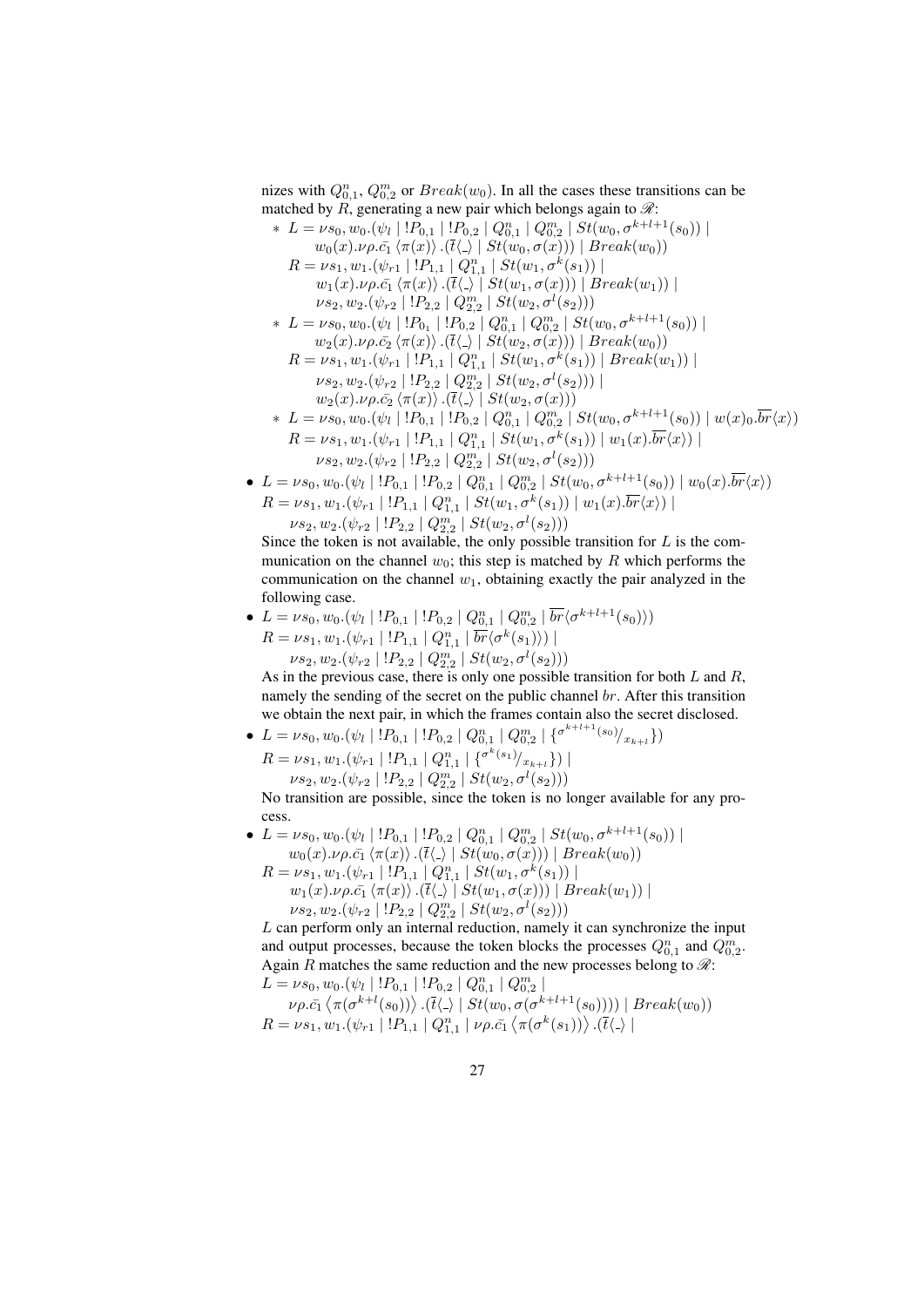$St(w_1, \sigma(\sigma^k(s_1)))) \mid Break(w_1)) \mid$ 

- $\nu s_2, w_2.(\psi_{r2} \mid !P_{2,2} \mid Q^m_{2,2} \mid St(w_2, \sigma^l(s_2)))$
- $L = \nu s_0, w_0.(\psi_l \mid !P_{0,1} \mid !P_{0,2} \mid Q_{0,1}^n \mid Q_{0,2}^m \mid St(w_0, \sigma^{k+l+1}(s_0)) \mid$  $w_2(x).\nu \rho.\bar{c_2}\braket{\pi(x)}.(\bar{t}\langle\_)\mid St(w_2,\sigma(x)))\mid Break(w_0))$  $R = \nu s_1, w_1.(\psi_{r1} | P_{1,1} | Q_{1,1}^n | St(w_1, \sigma^k(s_1)) | Break(w_1)) |$ 
	- $\nu s_2, w_2.(\psi_{r2} | P_{2,2} | Q_{2,2}^m | St(w_2, \sigma^l(s_2))) |$  $w_2(x) \cdot \nu \rho \cdot \bar{c}_2 \langle \pi(x) \rangle \cdot (\bar{t} \langle \cdot \rangle \mid St(w_2, \sigma(x)))$

This case is similar to the previous one.

- $L = \nu s_0, w_0.(\psi_l \mid !P_{0,1} \mid !P_{0,2} \mid Q_{0,1}^n \mid Q_{0,2}^m \mid$  $\ket{\psi\rho.\bar{c_1}}\bra{\pi(\sigma^{k+l}(s_0))}.(\bar{t}\langle\_{rangle} \mid St(w_0,\sigma(\sigma^{k+l+1}(s_0)))) \mid Break(w_0))$ 
	- $R = \nu s_1, w_1.(\psi_{r1} | P_{1,1} | Q_{1,1}^n | \nu \rho. \bar{c}_1 \langle \pi(\sigma^k(s_1)) \rangle . (\bar{t} \langle \cdot \rangle |$  $St(w_1, \sigma(\sigma^k(s_1)))) \mid Break(w_1)) \mid$

 $\nu s_2, w_2.(\psi_{r2} | P_{2,2} | Q_{2,2}^m | St(w_2, \sigma^l(s_2)))$ 

Also in this case, L can perform only a transition, namely it can send  $\pi(\sigma^{k+l+1}(s_0))$ on the channel  $c_1$ . The new pair will be:

$$
L = \nu s_0, w_0.(\psi_l \mid !P_{0,1} \mid !P_{0,2} \mid Q_{0,1}^n \mid Q_{0,2}^m \mid
$$
  
\n
$$
\nu \rho.(\bar{t}\langle \cdot \rangle \mid St(w_0, \sigma(\sigma^{k+l+1}(s_0)))) \mid Break(w_0))
$$
  
\n
$$
R = \nu s_1, w_1.(\psi_{r1} \mid !P_{1,1} \mid Q_{1,1}^n \mid \nu \rho.(\bar{t}\langle \cdot \rangle \mid
$$
  
\n
$$
St(w_1, \sigma(\sigma^k(s_1)))) \mid Break(w_1)) \mid
$$
  
\n
$$
\nu s_2, w_2.(\psi_{r2} \mid !P_{2,2} \mid Q_{2,2}^m \mid St(w_2, \sigma^l(s_2)))
$$

The first process is equivalent to the  $L$  process analyzed in the first case of this proof. The only difference is in the frame, which is correctly updated adding a new substitution related to the last output, since  $k$  is increased by one; the substitution does not change the form of the frame. Using the same reasoning and the structural equivalence it is possible to map the second process to the corresponding R.

•  $L = \nu s_0, w_0.(\psi_l \mid !P_{0,1} \mid !P_{0,2} \mid Q_{0,1}^n \mid Q_{0,2}^m \mid$  $\nu \rho . \bar{c_2} \langle \pi(\sigma^{k+l+1}(s_0)) \rangle .(\bar{t} \langle \cdot \rangle \mid St(w_0, \sigma(\sigma^{k+l+1}(s_0)))) \mid Break(w_0))$  $R = \nu s_1, w_1.(\psi_{r1} | P_{1,1} | Q_{1,1}^n | St(w_1, \sigma^k(s_1)) | Break(w_1)) |$  $\nu s_2, w_2.(\psi_{r2} \mid !P_{2,2}\mid Q^m_{2,2} \mid \bar{c_2} \left\langle \pi(\sigma^l(s_2)) \right\rangle .(\bar{t}\left\langle \_ \right\rangle \mid St(w_2, \sigma(\sigma^l(s_2)))) )$ This case is similar to the previous one.

Note that in all the above cases we should also consider that the processes  $L$  and  $R$ might spawn a copy of  $Q_{0,1}$  and  $Q_{1,1}$  or  $Q_{0,2}$  and  $Q_{2,2}$  respectively. They trivially belong to the relation, because they only increase the powers of the corresponding processes, thus they keep the same form. Moreover, whenever  $Break(w)$  =  $br(\underline{\ } ) .t(\underline{\ } ) .t(\underline{\ } ) .w(x).\overline{br}\langle x\rangle$ , the process can be triggered becoming  $t(\underline{\ } ) .w(x).\overline{br}\langle x\rangle$ , but again it is in the same form.

All the frames, with the exception of the last one, are in the following form:

$$
\nu s_0.(\psi_l) \approx_s \nu s_1.(\psi_{r_1}) \mid \nu s_2.(\psi_{r_2})
$$

This equivalence has been proven for the untraceability property using  $P_1$  and  $P_2$ ; in this case we assume  $\mathcal{P}_1$  and  $\mathcal{P}_3$ , but we know that  $\mathcal{P}_3$  implies  $\mathcal{P}_2$ , so we can conclude that the static equivalence holds. Thus we need to prove only the static equivalence of the last frame: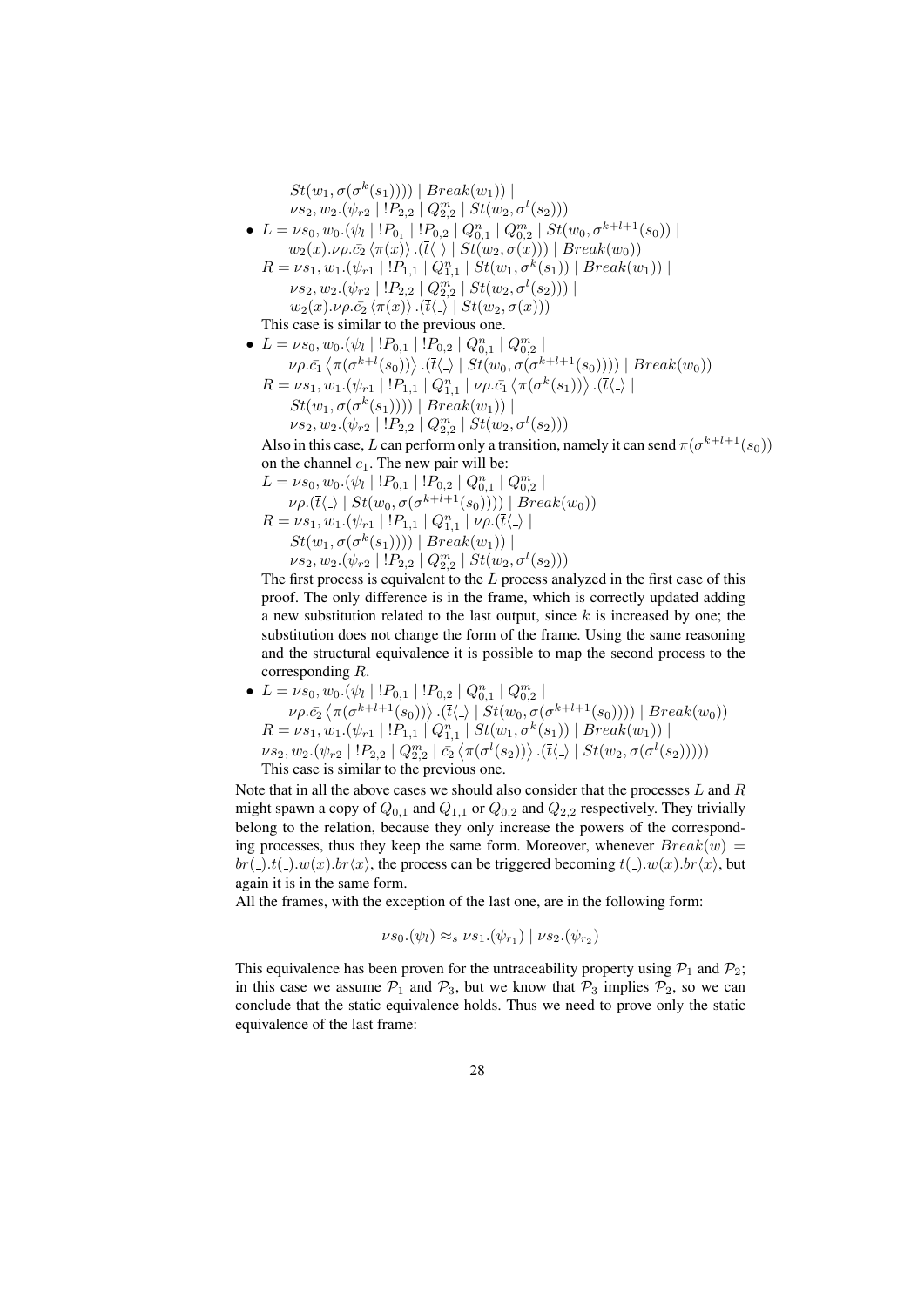$$
\nu s_0.(\psi_l \mid {\{\sigma^{k+l+1}(s_0)}\prime_{x_{k+l+1}}\}) \approx_s \nu s_1.\nu \rho.({\{\psi_{r_1}\}\mid {\{\sigma^{k}(s_1)}\prime_{x_{k+l}}\}}) \mid \nu s_2.\nu \rho. {\{\psi_{r_2}\}}
$$

This equivalence holds because the property  $P_3$  allows us to split the left hand side of the equivalence in two parts, one with only the secret and one with all the other substitutions. Then we apply the same steps seen in the proof for the untraceability property, and finally we merge the first frame and the frame containing the secret only, and the result is the right hand side of the equation.

– (¬ $(\mathcal{P}_1 \land \mathcal{P}_3)$  ⇒ ¬ forward privacy)

Assumptions:  $\neg P_1 \lor \neg P_3$ 

We want to prove that:

$$
\neg(\nu w.\nu s.(!P(w, c_1) \mid !P(w, c_2) \mid St(w, s)) \mid \bar{t}\langle \cdot \rangle
$$
  
\n
$$
\approx_l
$$
  
\n
$$
\nu w.\nu s.(!P(w, c_1) \mid St(w, s)) \mid \nu w.\nu s.(!P(w, c_2) \mid St(w, s)) \mid \bar{t}\langle \cdot \rangle)
$$

Cases:

1.  $(\neg \mathcal{P}_1)$ 

See untraceability proof.

2.  $(\neg P_3)$ <br>We kn

We know that 
$$
P_3
$$
 does not hold. This means that exists *n* such that:

$$
\neg (\prod_{i=0}^{n-1} \rho_{x_i} \pi(\sigma^i(s)) \bot_s \left\{ \right^{-n(s)}\!/_{x_n} \right\} \forall n \in \mathbb{N} \text{ and } \forall \text{ secret } s)
$$

Cases: (a)  $(\neg \mathcal{P}_1)$ 

Forward privacy does not hold by (1).

(b)  $(\mathcal{P}_1)$ 

We break the frame equivalence querying  $n$  times the first interface and once the second. We obtain the following frames:

i. 
$$
\nu s_0 . (\rho_{x_0} \pi(s) | \dots | \rho_{x_{n-1}} \pi(\sigma^{n-1}(s)) | \rho_{x_n} \sigma^n(s))
$$
  
\nii.  $\nu s_1 . (\rho_{x_0} \pi(s) | \dots | \rho_{x_{n-1}} \pi(\sigma^{n-1}(s)) | \nu s_2 . \rho_{x_n} \sigma^n(s))$   
\n $\equiv \nu s_1 . (\rho_{x_0} \pi(s) | \dots | \rho_{x_{n-1}} \pi(\sigma^{n-1}(s)) | \nu s_2 . \rho_{x_n} \sigma^n(s) \text{ by } \mathcal{P}_1$ 

By  $P_3$  we know that the frames are not statically equivalent, and this breaks the labelled bisimilarity.

 $\Box$ 

**Proposition 4** The OSK protocol satisfies properties  $P_1, P_3$ , namely:

$$
\begin{array}{ll}\n\mathcal{P}_1 & \nu s. \{^{\mathbf{g}(\mathbf{h}^n(s))}\rangle_x \} \approx_s \nu s. \{^{\mathbf{g}(\mathbf{h}^m(s))}\rangle_x \} & \forall n, m \in \mathbb{N} \\
\mathcal{P}_3 & \prod_{i=0}^{n-1} \{^{\mathbf{g}(\mathbf{h}^i(s))}\rangle_{x_i} \} \perp_s \{^{\mathbf{h}^n(s)}\rangle_y \} & \forall n \in \mathbb{N}\n\end{array}
$$

*Proof.*  $P_3$ : **h**, **g** are assumed to be one-way hash functions. Then it is easy to see that for  $i < n$ , no subterm of  $\mathbf{g}(\mathbf{h}^i(s))$  is equal to  $\mathbf{h}^n(s)$ . This follows from the definition of hash function and the fact that a subterm of  $\mathbf{g}(\mathbf{h}^i(s))$  contains at most  $n-1$  occurrences of h. Similarly no subterm of  $h^n(s)$  is equal to  $g(h^i(s))$  since it does not contain g. Then  $P_3$  follows directly from Theorem 1.